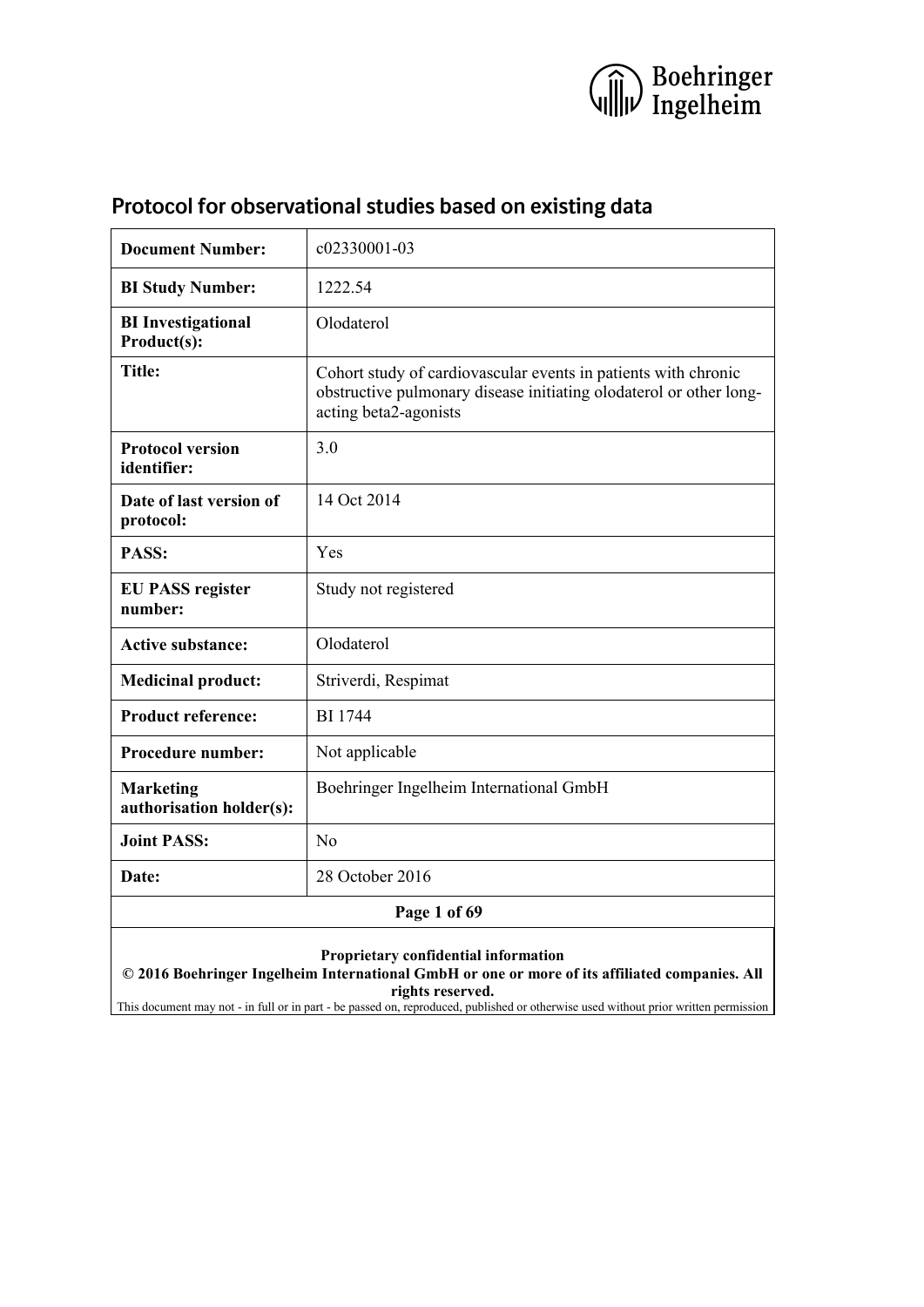### **Additional Information**

| <b>Research question and</b><br>objectives:  | Examine the risk of selected cardiac arrhythmias in patients<br>with chronic obstructive pulmonary disease (COPD)<br>exposed to olodaterol compared with the risk in patients<br>exposed to other long-acting beta2-agonists (LABAs)                 |  |  |
|----------------------------------------------|------------------------------------------------------------------------------------------------------------------------------------------------------------------------------------------------------------------------------------------------------|--|--|
|                                              | Examine the risk of acute myocardial infarction (AMI) and<br>other serious ischaemic heart disease events, including<br>unstable angina, in patients with COPD exposed to<br>olodaterol compared with the risk in patients exposed to<br>other LABAs |  |  |
|                                              | Secondarily, examine the mortality risk in patients with<br>COPD exposed to olodaterol compared with the risk in<br>patients initiating other LABAs                                                                                                  |  |  |
| Country(-ies) of study:                      | Denmark                                                                                                                                                                                                                                              |  |  |
| <b>Author:</b>                               | Cristina Rebordosa, PhD<br>Senior Research Epidemiologist<br><b>RTI Health Solutions</b><br>Trav. Gracia 56, Atico 1<br>08006 Barcelona, Spain                                                                                                       |  |  |
| <b>Marketing</b><br>authorisation holder(s): | Boehringer Ingelheim International GmbH<br>Binger Str. 173<br>55216 Ingelheim                                                                                                                                                                        |  |  |
| <b>MAH</b> contact person:                   |                                                                                                                                                                                                                                                      |  |  |
| <b>EU-QPPV:</b>                              |                                                                                                                                                                                                                                                      |  |  |
| <b>Signature of EU-QPPV:</b>                 | The signature of the EU-QPPV is provided electronically                                                                                                                                                                                              |  |  |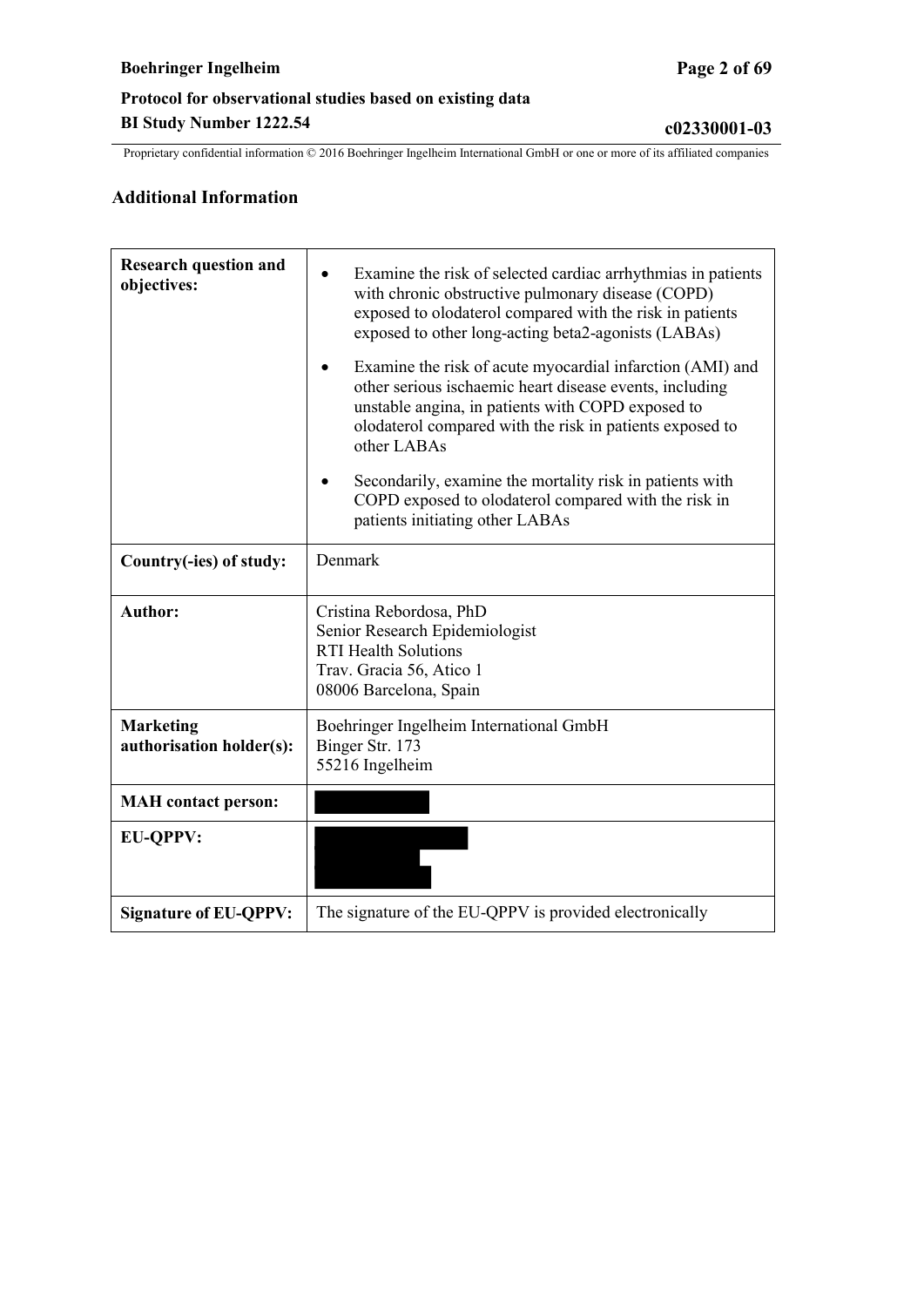c02330001-03

<span id="page-2-0"></span>Proprietary confidential information © 2016 Boehringer Ingelheim International GmbH or one or more of its affiliated companies

#### $1.$ **TABLE OF CONTENT**

| 1.                     |         |  |
|------------------------|---------|--|
| 2.                     |         |  |
| 3.                     |         |  |
| $\overline{4}$ .       |         |  |
| 5.                     |         |  |
| 6.                     |         |  |
| 7.                     |         |  |
| 8.                     |         |  |
| 9.                     |         |  |
| 9.1                    |         |  |
| 9.2                    |         |  |
| 9.3                    |         |  |
|                        | 9.3.1   |  |
|                        | 9.3.1.1 |  |
|                        | 9.3.1.2 |  |
| 9.3.1.2.1              |         |  |
|                        | 9.3.2   |  |
|                        | 9.3.2.1 |  |
| 9.3.2.1.1<br>9.3.2.1.2 |         |  |
|                        | 9.3.2.2 |  |
|                        | 9.3.2.3 |  |
|                        | 9.3.3   |  |
|                        | 9.3.3.1 |  |
| 9.3.3.1.1              |         |  |
| 9.3.3.1.2              | 9.3.3.2 |  |
| 9.4                    |         |  |
|                        | 9.4.1   |  |
|                        | 9.4.2   |  |
| 9.5                    |         |  |
| 9.6                    |         |  |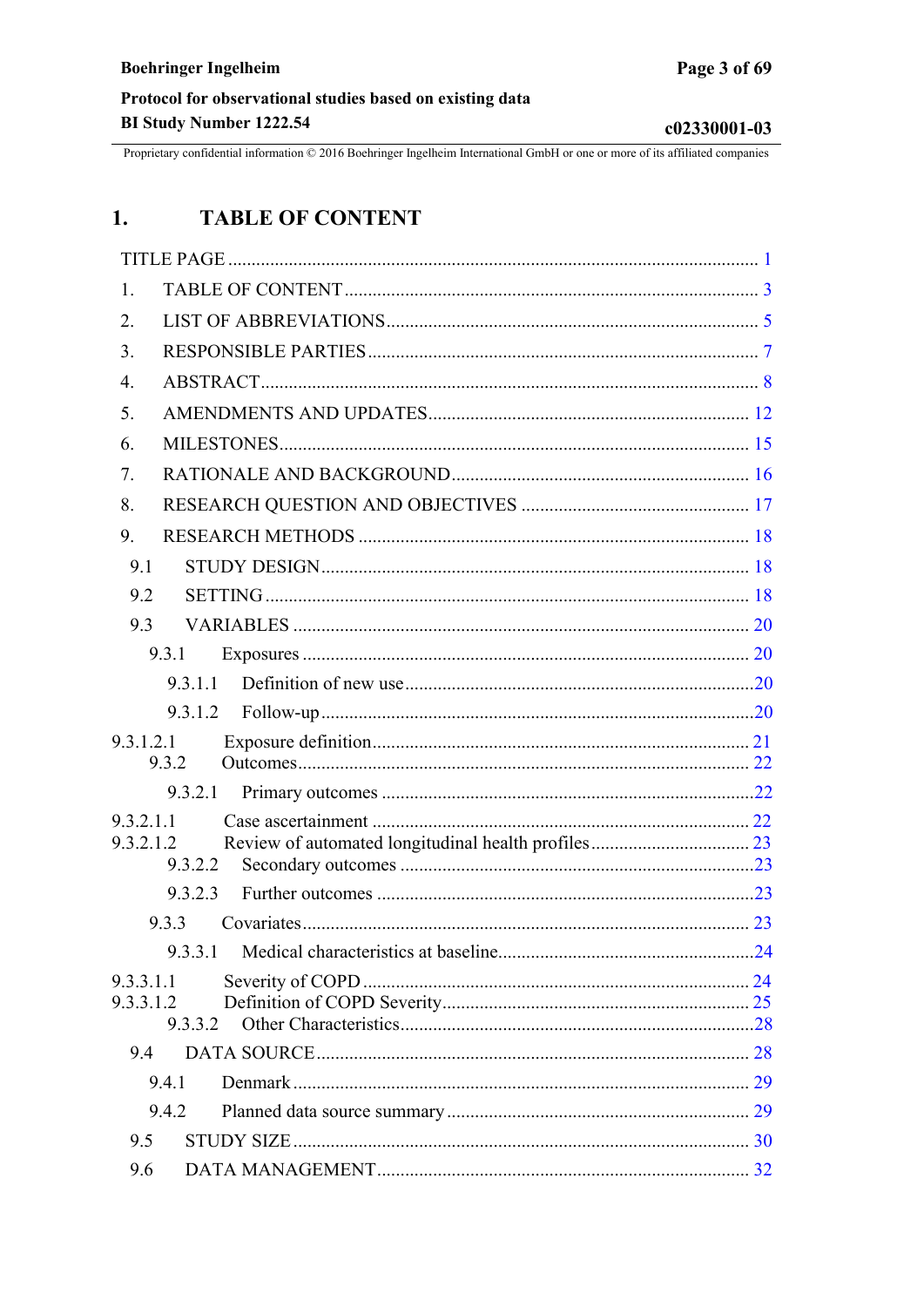| PLANS FOR DISSEMINATING AND COMMUNICATING STUDY RESULTS              |
|----------------------------------------------------------------------|
|                                                                      |
|                                                                      |
|                                                                      |
|                                                                      |
|                                                                      |
|                                                                      |
|                                                                      |
|                                                                      |
| Data source descriptions from feasibility report, 1 November 2013 67 |
|                                                                      |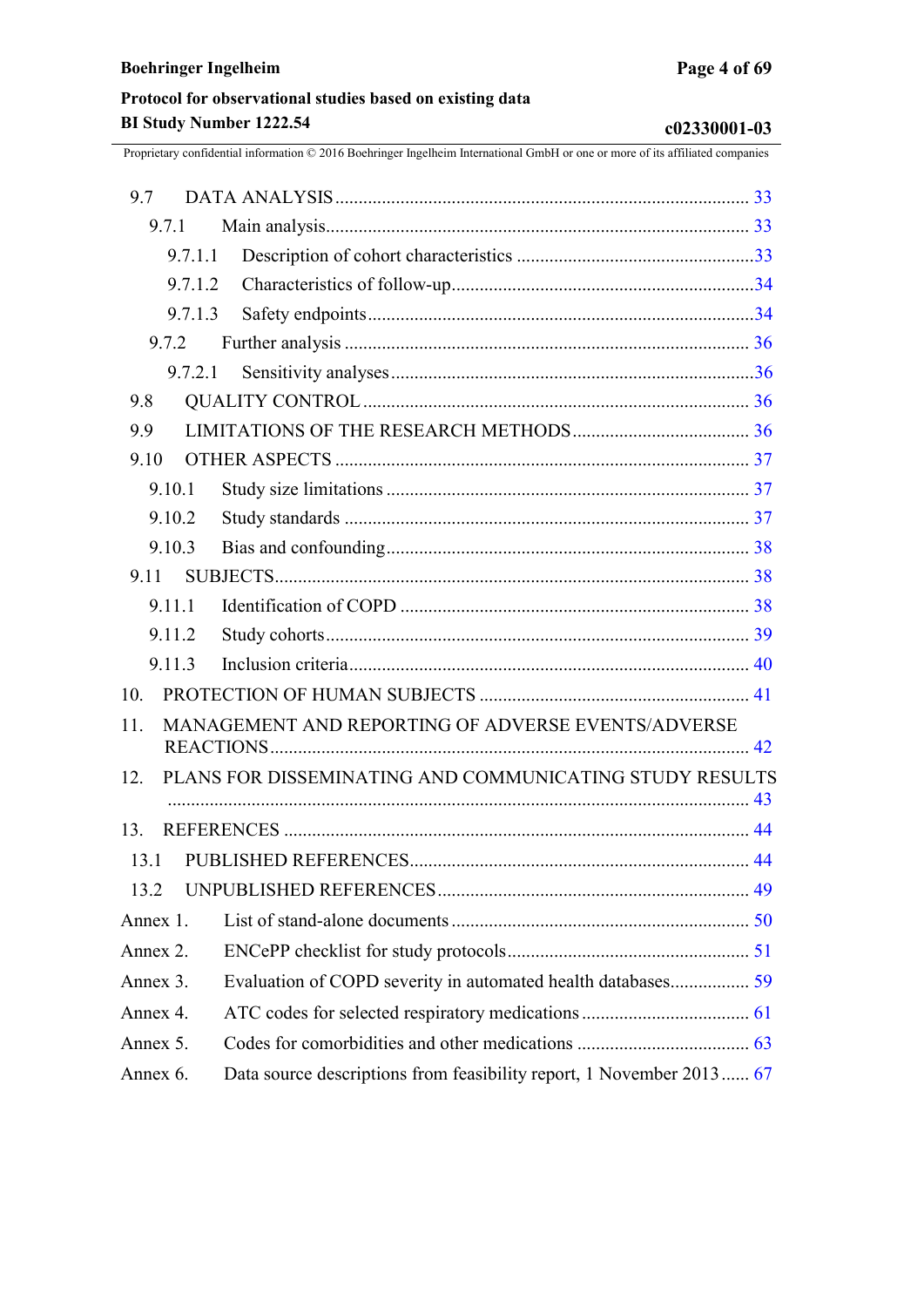# <span id="page-4-0"></span>**2. LIST OF ABBREVIATIONS**

| AMI              | <b>Acute Myocardial Infarction</b>                                                                    |
|------------------|-------------------------------------------------------------------------------------------------------|
| <b>ATC</b>       | Anatomical Therapeutic Chemical                                                                       |
| BI               | Boehringer Ingelheim                                                                                  |
| <b>CAT</b>       | <b>COPD</b> Assessment Test                                                                           |
| CI               | Confidence Interval                                                                                   |
| <b>COPD</b>      | Chronic Obstructive Pulmonary Disease                                                                 |
| <b>CPRD</b>      | <b>Clinical Practice Research Datalink</b>                                                            |
| <b>DAMD</b>      | Danish General Practice Database                                                                      |
| <b>EMA</b>       | European Medicines Agency                                                                             |
| <b>ENCePP</b>    | European Network of Centres for Pharmacoepidemiology and<br>Pharmacovigilance                         |
| FEV <sub>1</sub> | Forced Expiratory Volume in 1 Second                                                                  |
| <b>GOLD</b>      | Global Initiative for Chronic Obstructive Lung Disease                                                |
| <b>GP</b>        | <b>General Practitioner or General Practice</b>                                                       |
| <b>ICD</b>       | International Classification of Diseases                                                              |
| $ICD-10$         | International Statistical Classification of Diseases and Related Health<br>Problems, 10th Revision    |
| $ICD-9$          | International Classification of Diseases, 9th Revision                                                |
| <b>ICPC</b>      | International Classification of Primary Care                                                          |
| <b>ICS</b>       | Inhaled Glucocorticosteroid                                                                           |
| <b>IRD</b>       | Incidence Rate Difference                                                                             |
| <b>IRR</b>       | Incidence Rate Ratio                                                                                  |
| <b>LABA</b>      | Long-Acting Beta2-Agonist                                                                             |
| <b>LAMA</b>      | Long-Acting Muscarinic Antagonist                                                                     |
| mMRC             | Modified British Medical Research Council Questionnaire                                               |
| <b>NCSP</b>      | Nordic Medico-Statistical Committee Classification of Surgical<br>Procedures                          |
| <b>PASS</b>      | Post-Authorisation Safety Study                                                                       |
| <b>PHARMO</b>    | Institute for Drug Outcomes Research (the Netherlands); also short for the<br>PHARMO Database Network |
| PHARMO-GP        | a data subset of PHARMO Database Network with information from GPs                                    |
| <b>PPV</b>       | Positive Predictive Value                                                                             |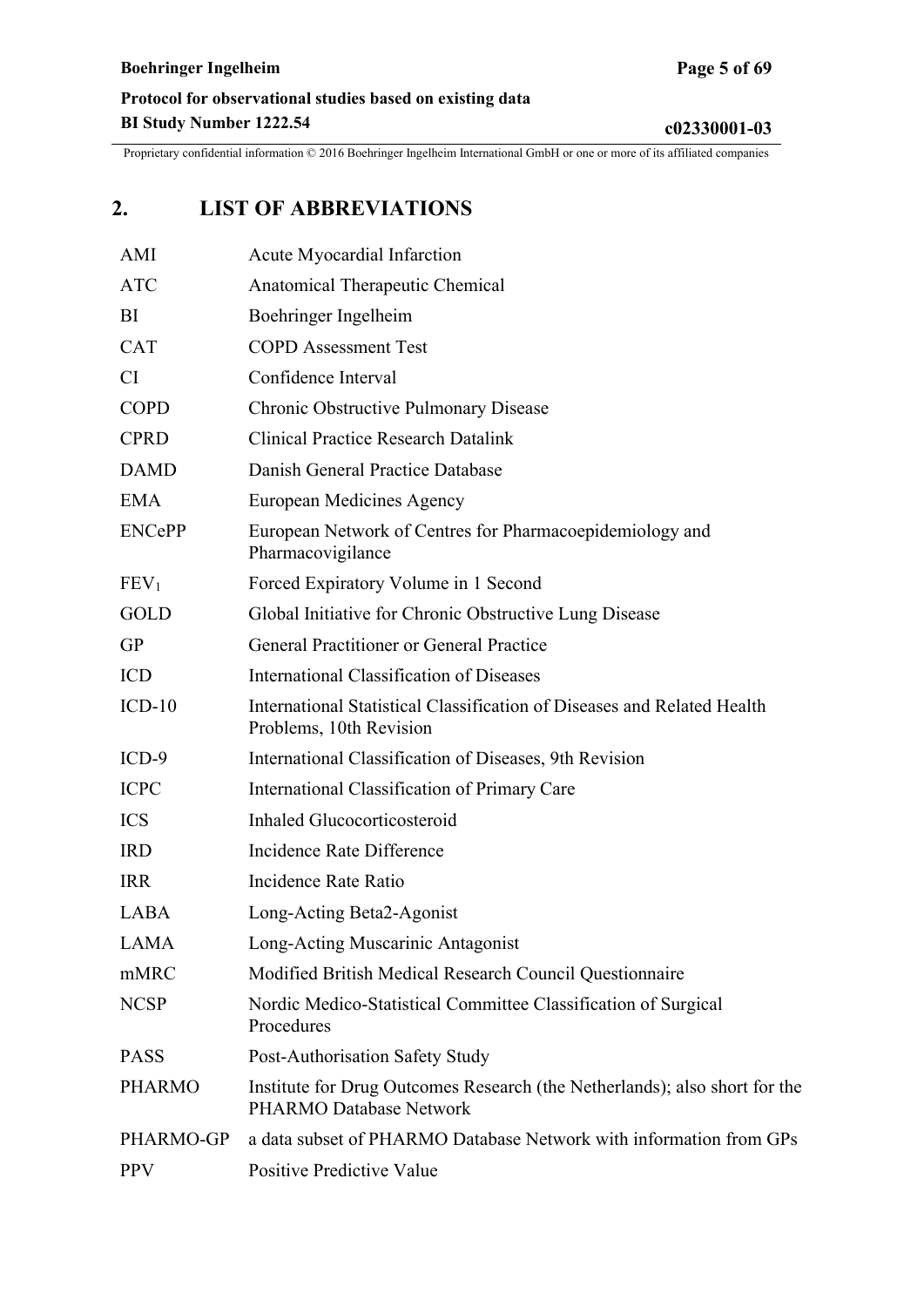# **Boehringer Ingelheim Page 6 of 69**

# **Protocol for observational studies based on existing data BI Study Number 1222.54 c02330001-03**

| <b>PRO</b>  | Patient-Reported Outcome           |
|-------------|------------------------------------|
| <b>SABA</b> | Short-Acting Beta2-Agonist         |
| <b>SAMA</b> | Short-Acting Muscarinic Antagonist |
| <b>SD</b>   | <b>Standard Deviation</b>          |
| <b>WHO</b>  | World Health Organization          |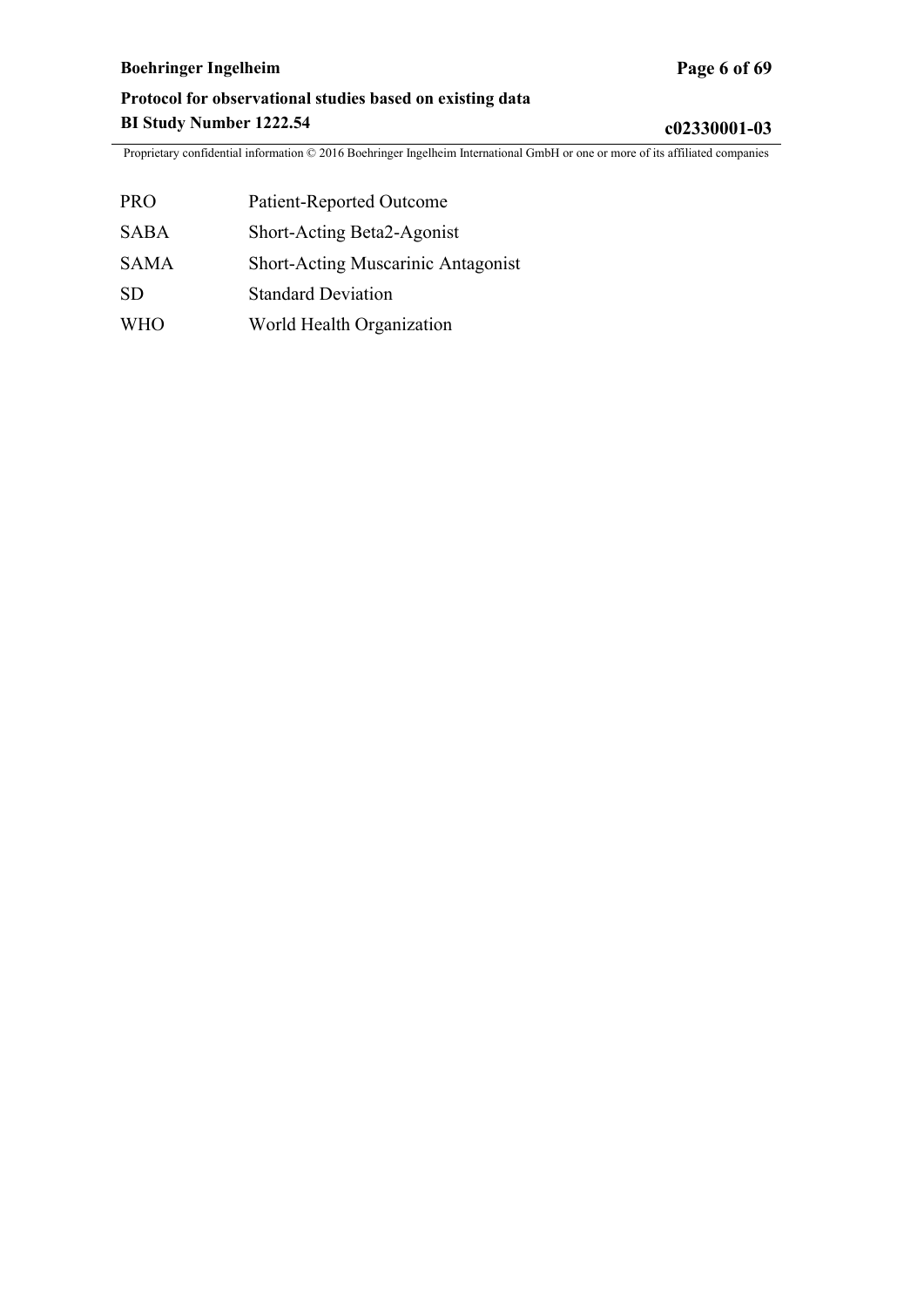# <span id="page-6-0"></span>**3. RESPONSIBLE PARTIES**

The following individual is the author of this protocol:

Cristina Rebordosa, PhD. Senior Research Epidemiologist RTI Health Solutions Barcelona, Spain

The following individuals have collaborated with the author and with the study sponsor on protocol development.

Patricia Tennis, formerly of RTI Health Solutions, currently retired Jordi Castellsague, RTI Health Solutions Alicia Gilsenan, RTI Health Solutions Kristina Laugesen, Aarhus University Hospital Morten Olsen, Aarhus University Hospital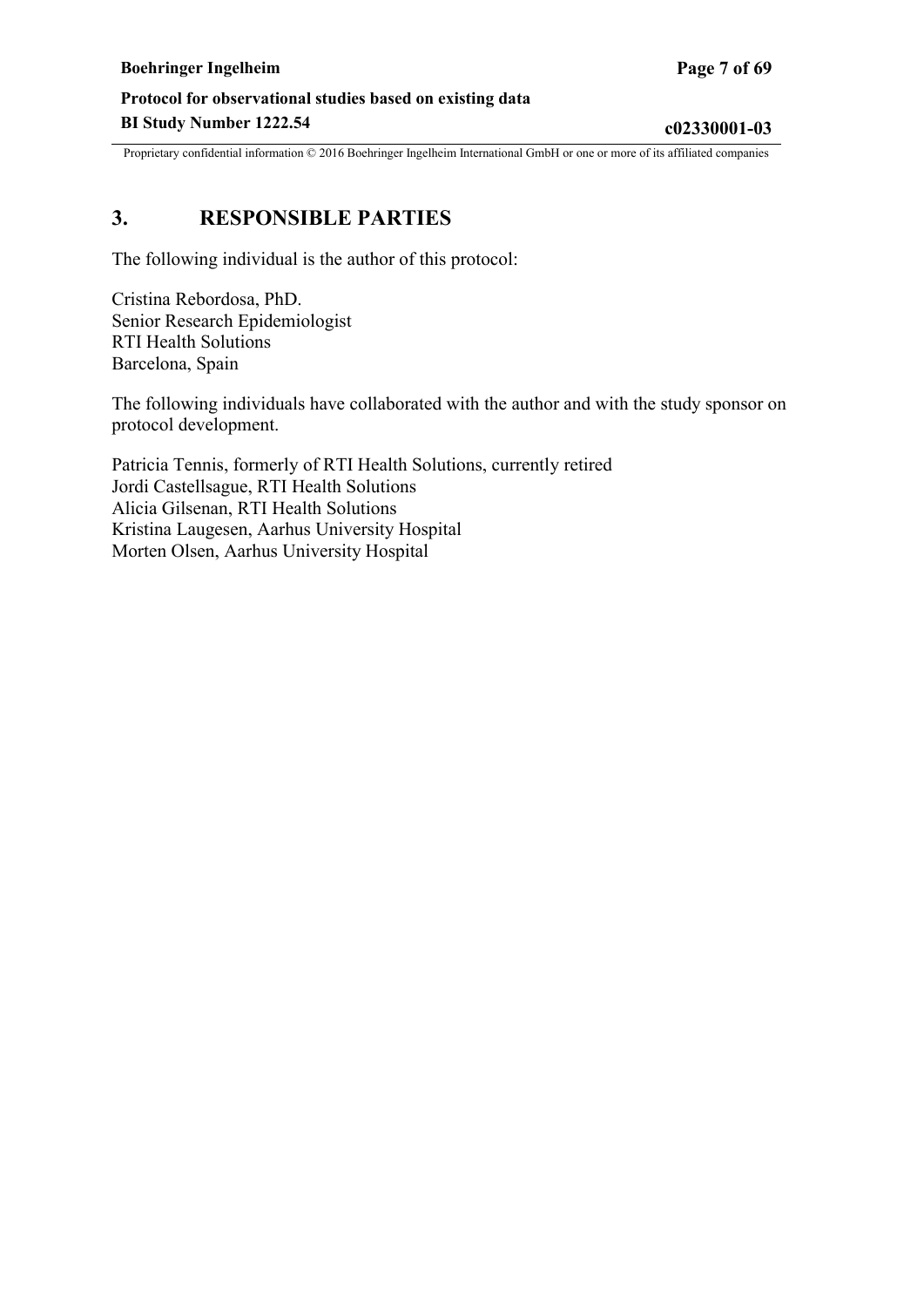<span id="page-7-0"></span>Proprietary confidential information © 2016 Boehringer Ingelheim International GmbH or one or more of its affiliated companies

# **4. ABSTRACT**

| Name of company:                                              |                                                                                                                                                                                                                                                                                                                                                                                                                                                                                                                                                                                                                                                                                                                                                                                                                                                                                                                                                                                                                                                                                                                                                                                                                                                                                                                                                                                                                                                                                                       |                                                                |                                  |
|---------------------------------------------------------------|-------------------------------------------------------------------------------------------------------------------------------------------------------------------------------------------------------------------------------------------------------------------------------------------------------------------------------------------------------------------------------------------------------------------------------------------------------------------------------------------------------------------------------------------------------------------------------------------------------------------------------------------------------------------------------------------------------------------------------------------------------------------------------------------------------------------------------------------------------------------------------------------------------------------------------------------------------------------------------------------------------------------------------------------------------------------------------------------------------------------------------------------------------------------------------------------------------------------------------------------------------------------------------------------------------------------------------------------------------------------------------------------------------------------------------------------------------------------------------------------------------|----------------------------------------------------------------|----------------------------------|
| Boehringer Ingelheim                                          |                                                                                                                                                                                                                                                                                                                                                                                                                                                                                                                                                                                                                                                                                                                                                                                                                                                                                                                                                                                                                                                                                                                                                                                                                                                                                                                                                                                                                                                                                                       |                                                                |                                  |
| Name of finished medicinal<br>product:<br>Striverdi, Respimat |                                                                                                                                                                                                                                                                                                                                                                                                                                                                                                                                                                                                                                                                                                                                                                                                                                                                                                                                                                                                                                                                                                                                                                                                                                                                                                                                                                                                                                                                                                       |                                                                |                                  |
| Name of active ingredient:<br>Olodaterol                      |                                                                                                                                                                                                                                                                                                                                                                                                                                                                                                                                                                                                                                                                                                                                                                                                                                                                                                                                                                                                                                                                                                                                                                                                                                                                                                                                                                                                                                                                                                       |                                                                |                                  |
| <b>Protocol date:</b>                                         | <b>Study</b><br>number:                                                                                                                                                                                                                                                                                                                                                                                                                                                                                                                                                                                                                                                                                                                                                                                                                                                                                                                                                                                                                                                                                                                                                                                                                                                                                                                                                                                                                                                                               | <b>Version/Revision:</b>                                       | <b>Version/Revision</b><br>date: |
| 13 Feb 2014                                                   | 1222.54                                                                                                                                                                                                                                                                                                                                                                                                                                                                                                                                                                                                                                                                                                                                                                                                                                                                                                                                                                                                                                                                                                                                                                                                                                                                                                                                                                                                                                                                                               | 3.0                                                            | 28 October 2016                  |
| Title of study:                                               |                                                                                                                                                                                                                                                                                                                                                                                                                                                                                                                                                                                                                                                                                                                                                                                                                                                                                                                                                                                                                                                                                                                                                                                                                                                                                                                                                                                                                                                                                                       | Cohort study of cardiovascular events in patients with chronic |                                  |
| <b>Rationale and</b><br>background:                           | obstructive pulmonary disease initiating olodaterol or other long-<br>acting beta2-agonists<br>Inhaled long-acting beta2-agonist (LABA) drugs are used in<br>chronic obstructive pulmonary disease (COPD) to relieve<br>bronchial constriction and associated symptoms. At present,<br>formoterol, salmeterol, and indacaterol are the three major<br>LABAs approved for COPD treatment.<br>The clinical long-term safety experience of the LABA olodaterol<br>is based on four phase 3 randomised, placebo-controlled,<br>parallel-group studies, two of which included formoterol as an<br>active comparator in addition to placebo. No imbalances were<br>detected in this study pool with regard to any cardiovascular<br>effect during the 48-week study period. Nevertheless, cardiac<br>arrhythmia and myocardial ischaemia are acknowledged class<br>effects of LABAs and have been included as potential risks in<br>the risk management plan for olodaterol.<br>Within the Decentralised Procedure for Striverdi Respimat, the<br>health authorities of the European Union/European Economic<br>Area Member States requested that a post-authorisation safety<br>study (PASS) to gather additional data on safety in long-term use<br>of olodaterol be included in the risk management plan<br>framework. The results of this study will provide insight into the<br>absolute and relative frequency of cardiac arrhythmias and<br>myocardial ischaemia events of interest in comparison to |                                                                |                                  |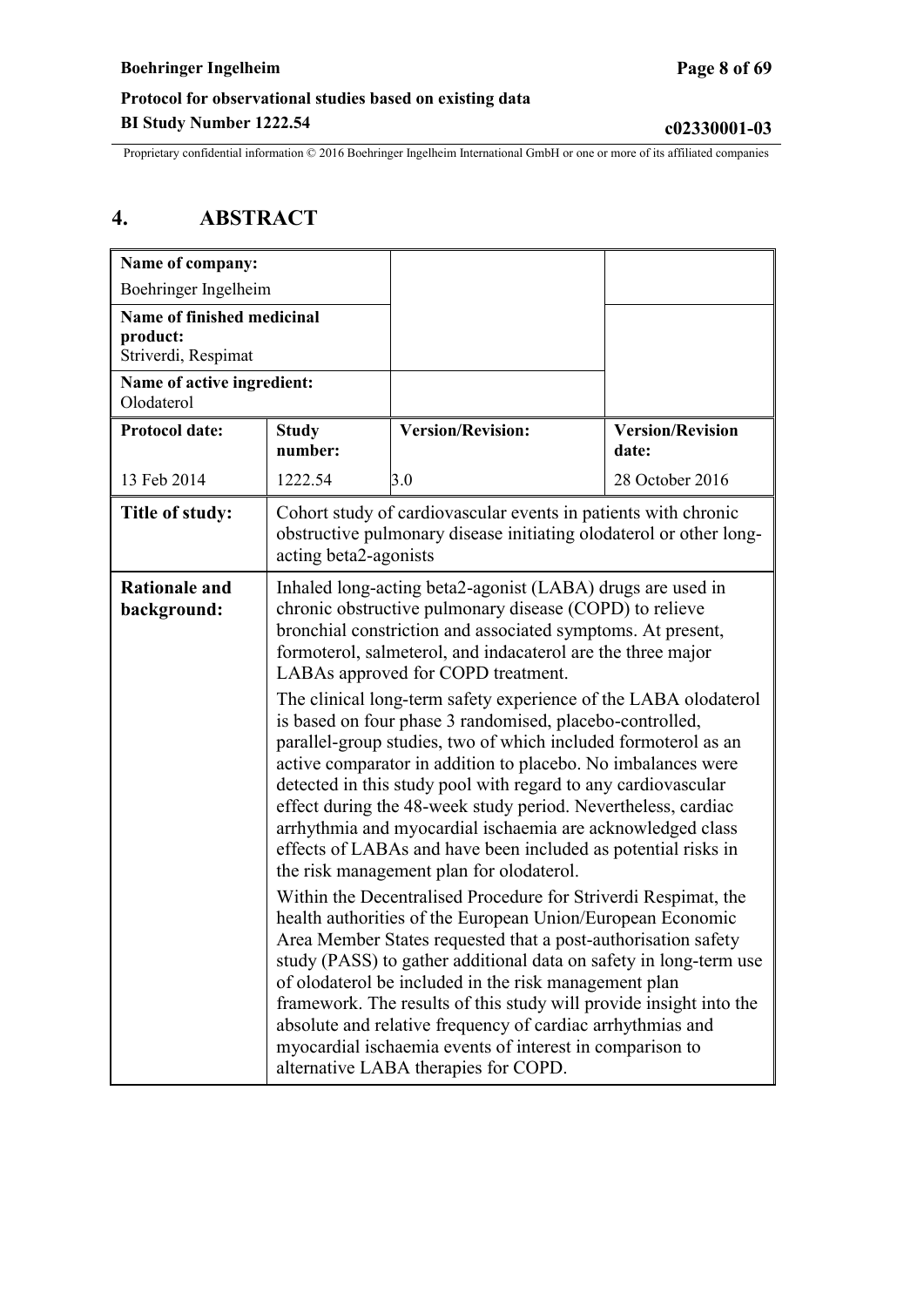# **Boehringer Ingelheim Page 9 of 69**

| Name of company:                                              |                                                                                                                                                                                                                                                                                                                                                                                                                                                                                                                                                                                                                                                                  |                          |                                  |
|---------------------------------------------------------------|------------------------------------------------------------------------------------------------------------------------------------------------------------------------------------------------------------------------------------------------------------------------------------------------------------------------------------------------------------------------------------------------------------------------------------------------------------------------------------------------------------------------------------------------------------------------------------------------------------------------------------------------------------------|--------------------------|----------------------------------|
| Boehringer Ingelheim                                          |                                                                                                                                                                                                                                                                                                                                                                                                                                                                                                                                                                                                                                                                  |                          |                                  |
| Name of finished medicinal<br>product:<br>Striverdi, Respimat |                                                                                                                                                                                                                                                                                                                                                                                                                                                                                                                                                                                                                                                                  |                          |                                  |
| Name of active ingredient:<br>Olodaterol                      |                                                                                                                                                                                                                                                                                                                                                                                                                                                                                                                                                                                                                                                                  |                          |                                  |
| <b>Protocol date:</b>                                         | <b>Study</b><br>number:                                                                                                                                                                                                                                                                                                                                                                                                                                                                                                                                                                                                                                          | <b>Version/Revision:</b> | <b>Version/Revision</b><br>date: |
| 13 Feb 2014                                                   | 1222.54                                                                                                                                                                                                                                                                                                                                                                                                                                                                                                                                                                                                                                                          | 3.0                      | 28 October 2016                  |
| <b>Research</b><br>question and<br>objectives:                | Primary objectives:<br>Examine the risk of selected cardiac arrhythmias in<br>patients with chronic obstructive pulmonary disease<br>(COPD) exposed to olodaterol compared with the risk in<br>patients exposed to other long-acting beta2-agonists<br>(LABAs)<br>Examine the risk of acute myocardial infarction (AMI) and<br>other serious ischaemic heart disease events, including<br>unstable angina, in patients with COPD exposed to<br>olodaterol compared with the risk in patients exposed to<br>other LABAs<br>Secondary objective:<br>Examine the risk of overall mortality in patients with<br>COPD exposed to olodaterol compared with the risk in |                          |                                  |
| <b>Study design:</b>                                          | patients exposed to other LABAs<br>This will be an observational cohort study of patients diagnosed<br>with COPD aged 40 years or older and initiating olodaterol or an<br>alternative LABA indicated for use in COPD.                                                                                                                                                                                                                                                                                                                                                                                                                                           |                          |                                  |
| <b>Population:</b>                                            | The study population will consist of patients with COPD (disease<br>cohort) aged 40 years or older in Denmark, a country where<br>olodaterol, either alone or in a fixed combination with<br>tiotropium, is available and where a large proportion of the<br>population is included in health care databases used for<br>pharmacoepidemiologic research. Patients will be new users of<br>olodaterol or any other LABA, with no dispensing of any LABA<br>in the 6 months before the first prescription of olodaterol or<br>LABA during the study period (index date) and at least 1 year of<br>enrolment in the electronic database.                            |                          |                                  |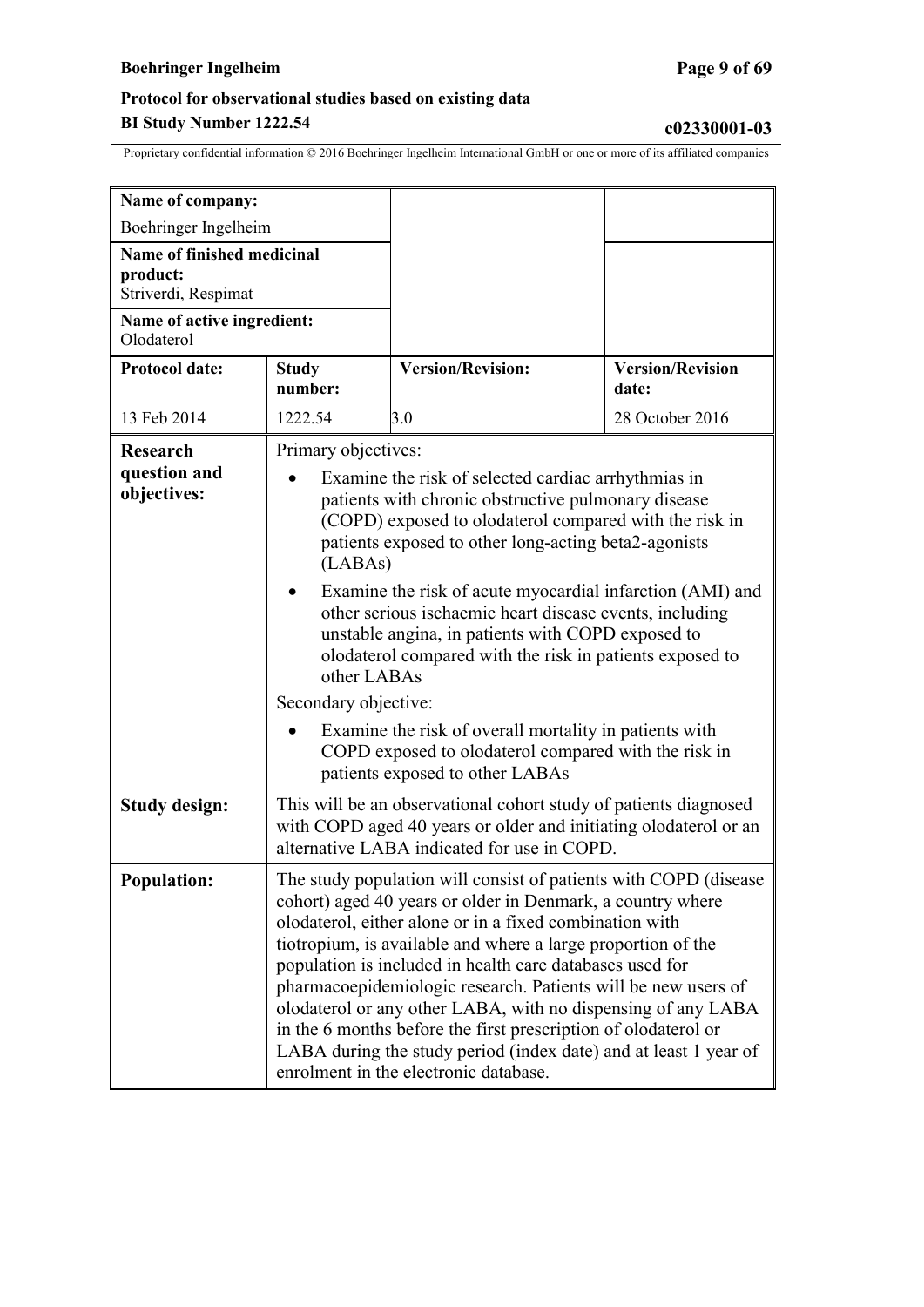# **Boehringer Ingelheim Page 10 of 69**

# **Protocol for observational studies based on existing data BI Study Number 1222.54 c02330001-03**

| Name of company:                         |                                                                                                                                                                                                                                                                                                                                                                                                                                                                                         |                                                                                                                            |                                  |
|------------------------------------------|-----------------------------------------------------------------------------------------------------------------------------------------------------------------------------------------------------------------------------------------------------------------------------------------------------------------------------------------------------------------------------------------------------------------------------------------------------------------------------------------|----------------------------------------------------------------------------------------------------------------------------|----------------------------------|
| Boehringer Ingelheim                     |                                                                                                                                                                                                                                                                                                                                                                                                                                                                                         |                                                                                                                            |                                  |
| Name of finished medicinal               |                                                                                                                                                                                                                                                                                                                                                                                                                                                                                         |                                                                                                                            |                                  |
| product:<br>Striverdi, Respimat          |                                                                                                                                                                                                                                                                                                                                                                                                                                                                                         |                                                                                                                            |                                  |
| Name of active ingredient:<br>Olodaterol |                                                                                                                                                                                                                                                                                                                                                                                                                                                                                         |                                                                                                                            |                                  |
| <b>Protocol date:</b>                    | <b>Study</b><br>number:                                                                                                                                                                                                                                                                                                                                                                                                                                                                 | <b>Version/Revision:</b>                                                                                                   | <b>Version/Revision</b><br>date: |
| 13 Feb 2014                              | 1222.54                                                                                                                                                                                                                                                                                                                                                                                                                                                                                 | 3.0                                                                                                                        | 28 October 2016                  |
| Variables:                               |                                                                                                                                                                                                                                                                                                                                                                                                                                                                                         | Primary outcomes in new users                                                                                              |                                  |
|                                          |                                                                                                                                                                                                                                                                                                                                                                                                                                                                                         | Incidence of atrial fibrillation or flutter during new use                                                                 |                                  |
|                                          |                                                                                                                                                                                                                                                                                                                                                                                                                                                                                         | Incidence of hospitalisation for ventricular tachycardia,<br>including ventricular fibrillation/flutter and cardiac arrest |                                  |
|                                          | $\bullet$<br>fibrillation/flutter)                                                                                                                                                                                                                                                                                                                                                                                                                                                      | Incidence of supraventricular tachycardia (other than atrial                                                               |                                  |
|                                          | Incidence of hospitalisation for acute myocardial infarction                                                                                                                                                                                                                                                                                                                                                                                                                            |                                                                                                                            |                                  |
|                                          | Incidence of hospitalisation for serious acute coronary<br>heart disease, including unstable angina                                                                                                                                                                                                                                                                                                                                                                                     |                                                                                                                            |                                  |
|                                          | Exposures of interest are $(1)$ new use of olodaterol and $(2)$ new<br>use of any other LABA.                                                                                                                                                                                                                                                                                                                                                                                           |                                                                                                                            |                                  |
|                                          | Covariables of interest are severity of COPD and a history of any<br>the following conditions prior to the index date: comorbidities<br>such as cardiovascular disease, hypertension, diabetes,<br>hyperlipidemia, high body mass index, smoking, chronic kidney<br>disease, liver disease, osteoporosis, pneumonia, and cancer.                                                                                                                                                        |                                                                                                                            |                                  |
| Data sources:                            | The study will be conducted by using data on drug prescriptions<br>and disease occurrence routinely collected on an ongoing basis<br>for large, population-based automated health care databases in<br>Denmark.                                                                                                                                                                                                                                                                         |                                                                                                                            |                                  |
| <b>Study size:</b>                       | To achieve an 80% probability of detecting a true risk ratio of<br>2.5 (3.0 for ventricular tachycardia), assuming a minimum ratio<br>of 4:1 unexposed (any other LABA) to exposed (olodaterol)<br>subjects, a two-sided alpha level of 0.05, and a range of expected<br>incidence rates of each study endpoint, the minimum number of<br>olodaterol-exposed person-years ranges from 100 person-years<br>for all-cause mortality to 8,380 person-years for ventricular<br>tachycardia. |                                                                                                                            |                                  |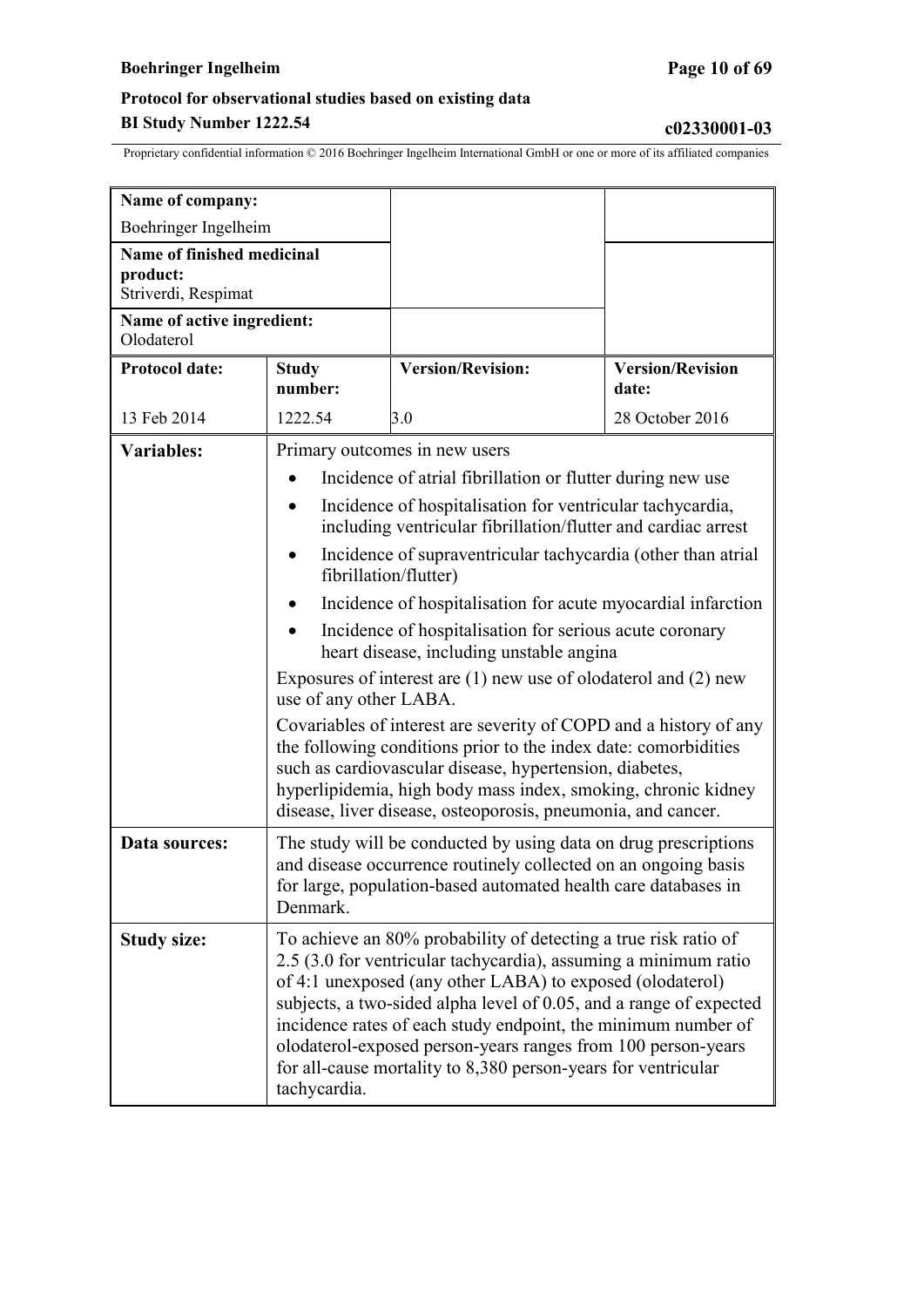# **Boehringer Ingelheim Page 11 of 69**

| Name of company:                                              |                                                                                                                                                                                                                                                                                                                                                                                                                                                                                                                                                                                                                                                                                                                                                                                                                                                |                          |                                  |
|---------------------------------------------------------------|------------------------------------------------------------------------------------------------------------------------------------------------------------------------------------------------------------------------------------------------------------------------------------------------------------------------------------------------------------------------------------------------------------------------------------------------------------------------------------------------------------------------------------------------------------------------------------------------------------------------------------------------------------------------------------------------------------------------------------------------------------------------------------------------------------------------------------------------|--------------------------|----------------------------------|
| Boehringer Ingelheim                                          |                                                                                                                                                                                                                                                                                                                                                                                                                                                                                                                                                                                                                                                                                                                                                                                                                                                |                          |                                  |
| Name of finished medicinal<br>product:<br>Striverdi, Respimat |                                                                                                                                                                                                                                                                                                                                                                                                                                                                                                                                                                                                                                                                                                                                                                                                                                                |                          |                                  |
| Name of active ingredient:<br>Olodaterol                      |                                                                                                                                                                                                                                                                                                                                                                                                                                                                                                                                                                                                                                                                                                                                                                                                                                                |                          |                                  |
| <b>Protocol date:</b>                                         | <b>Study</b><br>number:                                                                                                                                                                                                                                                                                                                                                                                                                                                                                                                                                                                                                                                                                                                                                                                                                        | <b>Version/Revision:</b> | <b>Version/Revision</b><br>date: |
| 13 Feb 2014                                                   | 1222.54                                                                                                                                                                                                                                                                                                                                                                                                                                                                                                                                                                                                                                                                                                                                                                                                                                        | 3.0                      | 28 October 2016                  |
| Data analysis:                                                | The incidence rate ratio (IRR) and incidence rate difference<br>(IRD) for each event of interest in the olodaterol-exposed group<br>relative to that in the comparator group will be derived. The<br>effects of demographics and specified baseline characteristics<br>will be assessed, and adjusted IRR will be calculated by<br>adjusting for each covariate one at a time. A fitted propensity<br>score model will be used to estimate a propensity score for each<br>patient, and the IRRs for each event of interest will be stratified<br>by propensity score deciles. For each endpoint, IRR and IRD<br>will be stratified by propensity score deciles, and the overall<br>adjusted IRR and IRD and associated 95% confidence intervals<br>will be derived by weighting each stratum by the prevalence<br>among the olodaterol cohort. |                          |                                  |
| <b>Milestones:</b>                                            | Start of data collection (i.e., start of data extraction) for final<br>report: Q1 2020<br>End of data collection (i.e., date final analytic data set is<br>available) for final report: Q3 2020<br>Progress report(s): Q3 2017, Q3 2018, and Q3 2019<br>Registration in the EU PAS register: after regulatory<br>endorsement of the protocol<br>Final report of study results: Q3 2020                                                                                                                                                                                                                                                                                                                                                                                                                                                         |                          |                                  |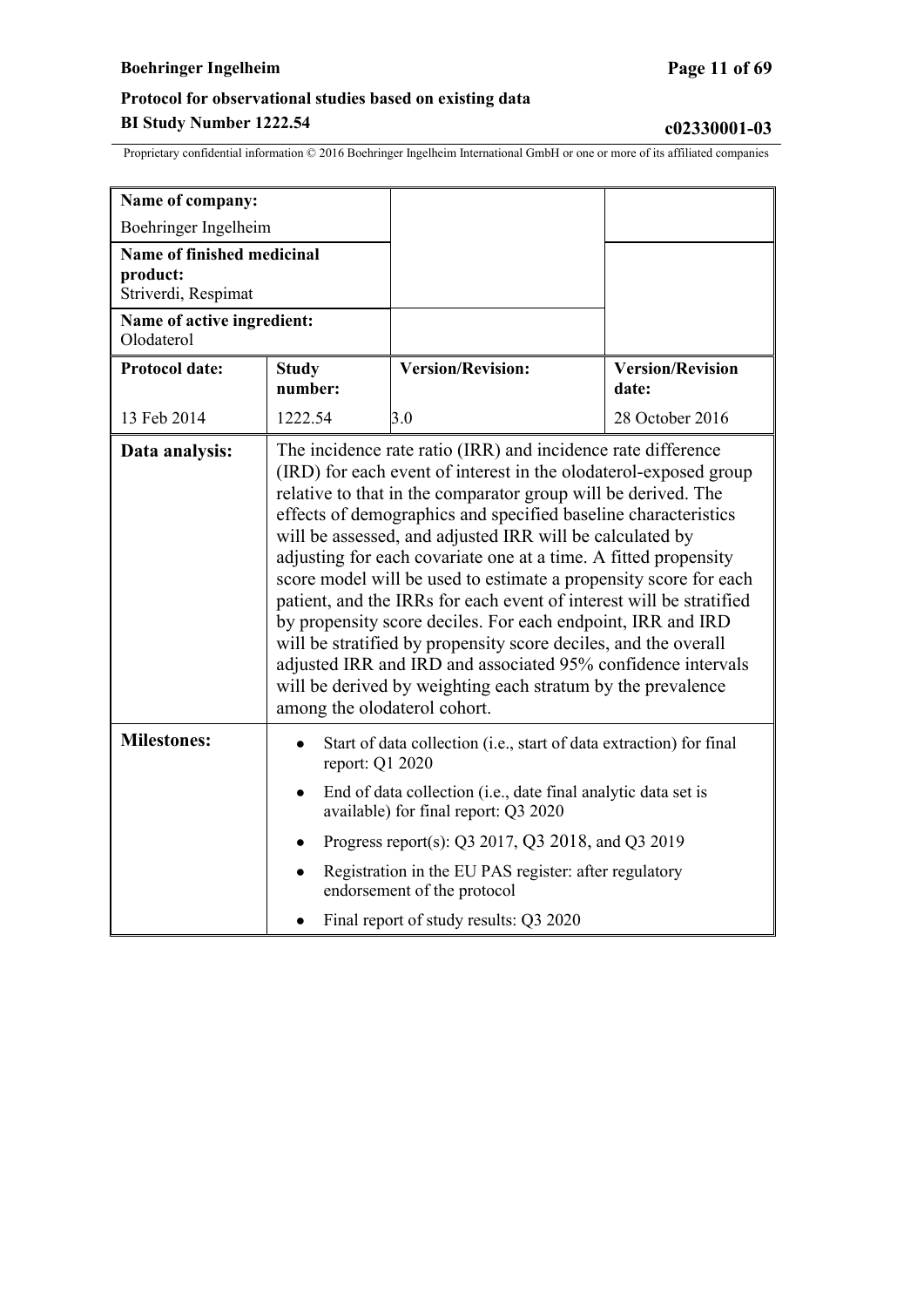# <span id="page-11-0"></span>**5. AMENDMENTS AND UPDATES**

Version 3.0 includes clarifications to the milestone table, available databases within Denmark, and clarification that another country may be added in the future.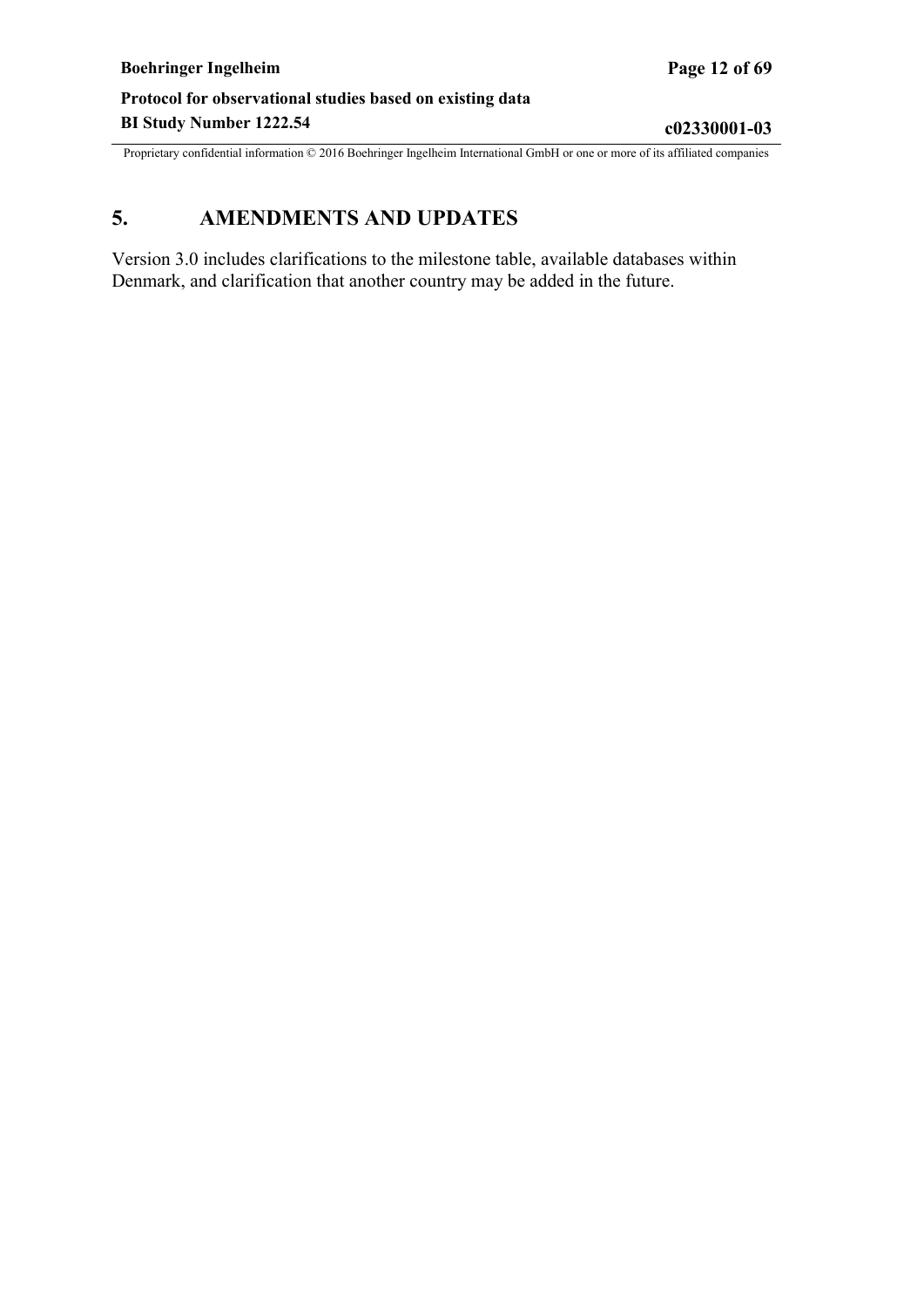| <b>Number</b>  | Date           | <b>Section of</b><br><b>Study</b><br>Protocol               | <b>Amendment or Update</b>                                                                                                 | <b>Reason</b>                                                                                                                                 |
|----------------|----------------|-------------------------------------------------------------|----------------------------------------------------------------------------------------------------------------------------|-----------------------------------------------------------------------------------------------------------------------------------------------|
| 1              | 30 Sep<br>2014 | 6                                                           | Update of milestones                                                                                                       | Delay in finalisation of<br>protocol to respond to<br>regulatory authority<br>review                                                          |
| $\overline{2}$ | 30 Sep<br>2014 | 9.3.3<br>9.7.1.1<br>9.7.1.3                                 | Clarification of handling<br>of missing data                                                                               | Response to regulatory<br>review                                                                                                              |
| 3              | 30 Sep<br>2014 | 9.5                                                         | Clarification of expected<br>study statistical precision<br>for outcome effect<br>measures                                 | Response to regulatory<br>review                                                                                                              |
| $\overline{4}$ | 30 Sep<br>2014 | 9.5<br>9.10                                                 | Specification that data<br>from Sweden will be<br>added in the event that the<br>exposed cohort in<br>Denmark is too small | Response to regulatory<br>review                                                                                                              |
| 5              | 28 Oct<br>2016 | <u>9.1, 9.3, </u><br>$9.11$ , and<br>across the<br>protocol | Clarified study<br>medications                                                                                             | Clarified that olodaterol<br>includes olodaterol<br>monotherapy and fixed-<br>dose combinations                                               |
| 6              | 28 Oct<br>2016 | $\overline{3}$                                              | <b>Updated</b> list                                                                                                        | Previous lead author has<br>retired; added investigator<br>from Denmark                                                                       |
| $\tau$         | 28 Oct<br>2016 | $\underline{6}$                                             | Updated milestones                                                                                                         | Clarified start and end of<br>data collection, as applied<br>to the analysis of<br>secondary databases, and<br>timing for progress<br>reports |
| 8              | 28 Oct<br>2016 | 9.1                                                         | Clarified study period                                                                                                     | To differentiate from<br>study milestones,<br>clarified study period and<br>look-back period                                                  |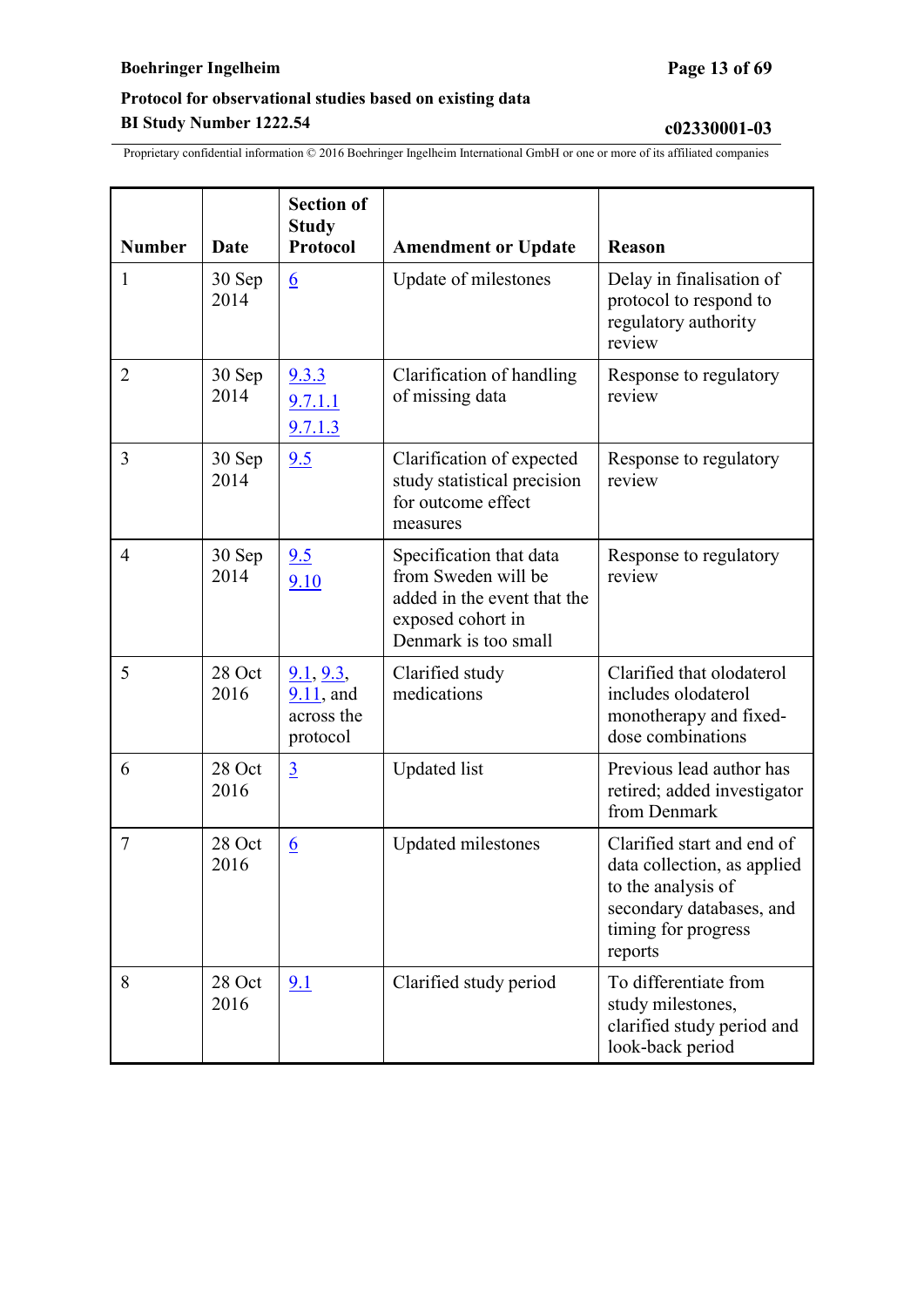| 9  | 28 Oct<br>2016 | 9.3.3 | <b>Updated COPD severity</b><br>definition                                                                                                                                                                  | To better align with<br>COPD guidelines                                                                                                                                                                                                         |
|----|----------------|-------|-------------------------------------------------------------------------------------------------------------------------------------------------------------------------------------------------------------|-------------------------------------------------------------------------------------------------------------------------------------------------------------------------------------------------------------------------------------------------|
| 10 | 28 Oct<br>2016 | 9.4.1 | Deleted Danish General<br>Practice Database<br>(DAMD) as a data source                                                                                                                                      | No longer available for<br>research                                                                                                                                                                                                             |
| 11 | 28 Oct<br>2016 | 9.5   | Removed the naming of<br>Sweden and replaced with<br>"other country"; added<br>update on the number of<br>users in Denmark                                                                                  | Uptake in Sweden is<br>lower than expected; a<br>specific other country<br>will be identified if<br>needed<br>Provided number of users<br>of olodaterol (olodaterol<br>was not available in<br>Denmark at the time of<br>the previous protocol) |
| 12 | 28 Oct<br>2016 | 9.7.1 | Clarified that two<br>propensity score models,<br>one for each "type of<br><b>COPD</b> treatment<br>initiated" (with or without<br>LAMA) will be<br>performed or an<br>interaction term will be<br>included | To take into account<br>differences between<br>patients initiating LABA<br>alone versus those<br>initiating LABA/LAMA                                                                                                                           |
| 13 | 28 Oct<br>2016 | 9.7.2 | Added stratified analysis<br>by "type of COPD<br>treatment initiated" as a<br>potential sensitivity<br>analysis                                                                                             | To provide risk estimates<br>among subgroups of<br>patients initiating LABA<br>or LABA/LAMA                                                                                                                                                     |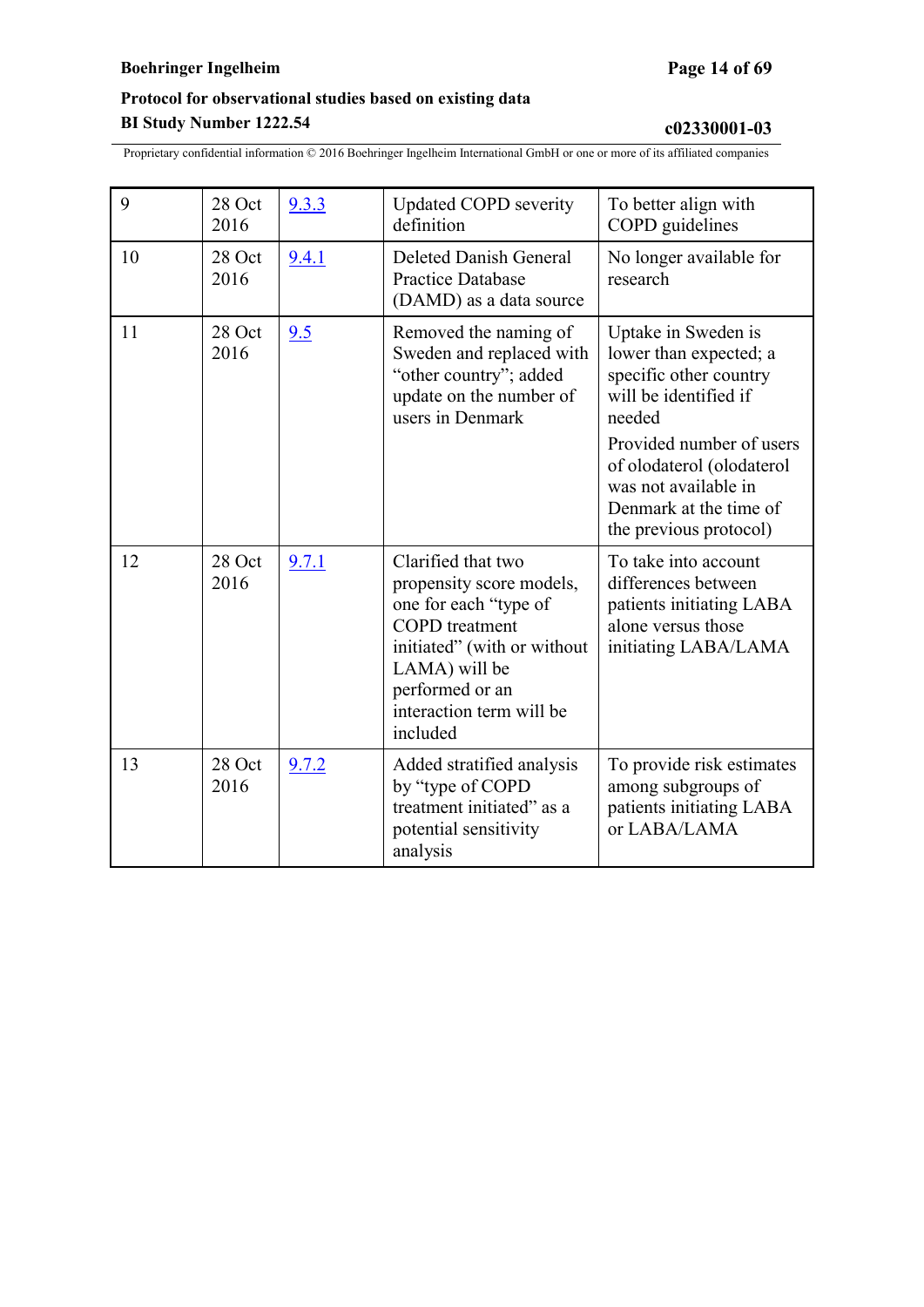<span id="page-14-0"></span>Proprietary confidential information © 2016 Boehringer Ingelheim International GmbH or one or more of its affiliated companies

# **6. MILESTONES**

| <b>Milestone</b>                                                                                | <b>Planned Date</b>                             |
|-------------------------------------------------------------------------------------------------|-------------------------------------------------|
| Start of data collection (date from which data<br>extraction starts) <sup>1</sup> :             | Q1 2020 <sup>2</sup>                            |
| End of data collection (date from which<br>analytic set is completely available) <sup>1</sup> : | Q3 2020                                         |
| Progress report(s) <sup>1</sup> :                                                               | Q3 2017                                         |
|                                                                                                 | Q3 2018                                         |
|                                                                                                 | Q3 2019                                         |
| Registration in the EU PAS Register                                                             | After regulatory endorsement of the<br>protocol |
| Final report of study results:                                                                  | Q3 2020                                         |

EU PAS Register = European Union electronic register of post-authorisation studies;  $Q1 =$  first quarter;  $Q3 =$  third quarter.

1. Definitions of start and end of data collection and timing of the progress reports are based on definitions in the European Medicines Agency's *Guideline on Good Pharmacovigilance Practices (GVP), Module VIII – Postauthorisation Safety Studies (Rev 2).* 4 August 2016. Available at: [http://www.ema.europa.eu/docs/en\\_GB/document\\_library/Scientific\\_guideline/2012/06/WC500129137.pdf.](http://www.ema.europa.eu/docs/en_GB/document_library/Scientific_guideline/2012/06/WC500129137.pdf) Accessed 03 October 2016.

2. Date takes into account launch dates and lag time of approximately 1 year in the data source. Launch was Q1 2014 in Denmark; thus, with a 1-year lag, data for this study will be available from Q1 2014 until approximately Q1 2019.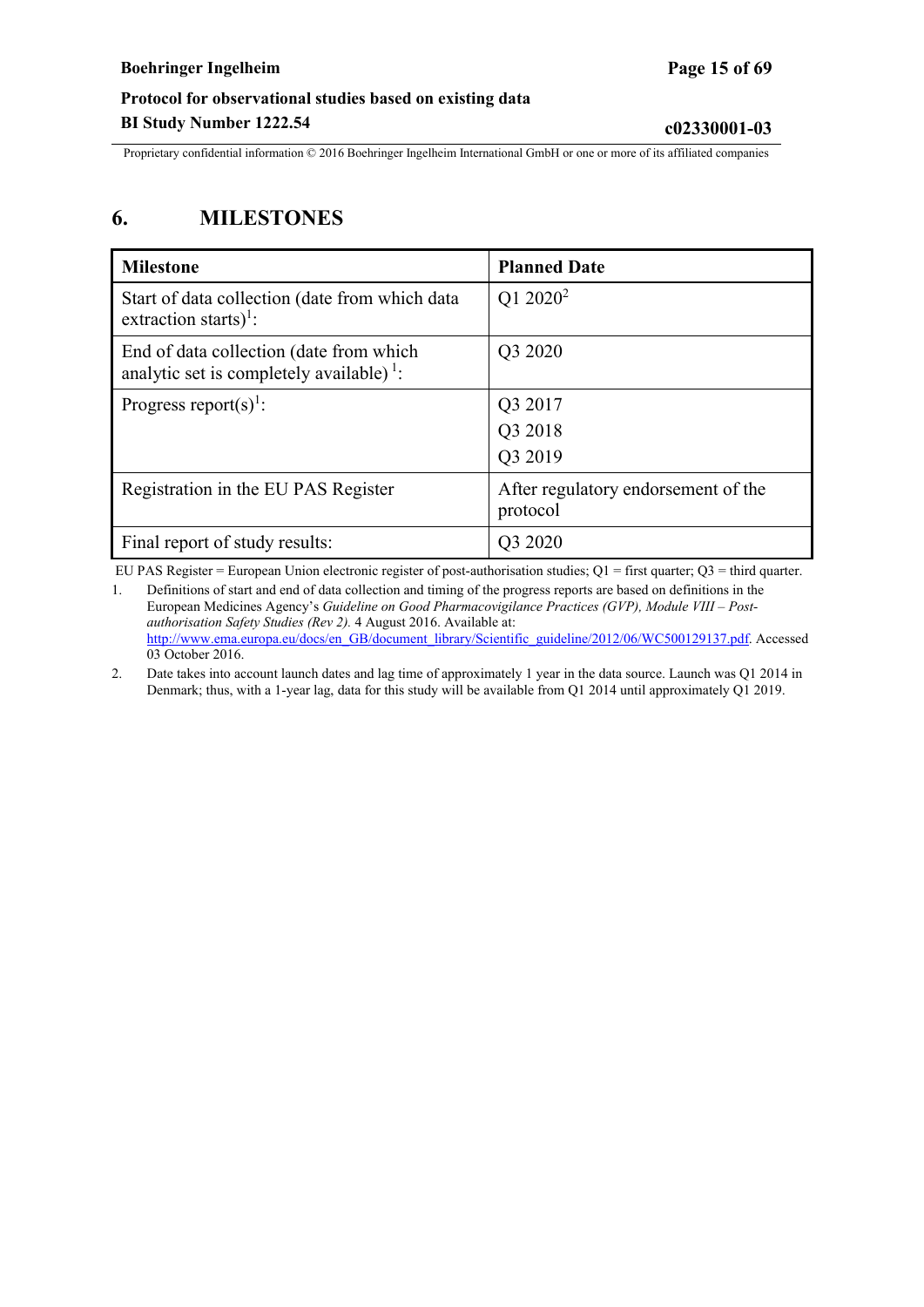# <span id="page-15-0"></span>**7. RATIONALE AND BACKGROUND**

Chronic obstructive pulmonary disease (COPD) is a serious chronic disease that affects millions of people worldwide. [[P13-02399](#page-44-0)] [\[P12-14293\]](#page-44-0) COPD typically involves persistent limitation of airflow, a progressive course, and chronically enhanced inflammatory response of the airways to airborne particulates and gases. [[P13-02399\]](#page-44-0)

Worldwide, the estimated number of patients with COPD is 63.6 million, and in 2004, the European region had approximately 11.3 million patients with prevalent, symptomatic COPD. [\[R09-2531](#page-44-0)] The prevalence of COPD increases with increasing age. In a metaanalysis of 67 publications, the pooled prevalence among people aged younger than 40 years  $(n = 9$  studies) was approximately 3.1 per 100; pooled prevalence among people aged 65 years or older (n=11 studies) was 14.2 per 100.[[R06-4117](#page-44-0)] The health, societal, and economic burdens of COPD are predicted to increase in the next several decades because of continuing exposure to tobacco smoke and other risk factors and because of the increasing older populations in many countries. [[P13-02399](#page-44-0)]

The major types of comorbidities in patients with COPD are cardiovascular disease, osteoporosis, anxiety and depression, lung cancer, serious infections, metabolic syndrome, and diabetes. [[P13-02399](#page-44-0)] The incidence of cardiovascular outcomes in patients with COPD is about two times greater than in individuals without COPD. [\[R09-0579](#page-44-0)] [\[R07-2623](#page-44-0)]

Inhaled long-acting beta2-agonist (LABA) drugs are used in COPD to relieve bronchial constriction and associated symptoms. At present, formoterol, salmeterol, and indacaterol are the three major LABAs approved for COPD treatment.

The clinical long-term safety experience of the LABA olodaterol is based on four phase 3 randomised, placebo-controlled, parallel-group studies, two of which included formoterol as an active comparator in addition to placebo. No imbalances were detected in this study pool with regard to any cardiovascular effect during the 48-week study period. Nevertheless, cardiac arrhythmia and myocardial ischaemia are acknowledged class effects of LABAs [[P12-09395\]](#page-44-0) [[P12-09396](#page-44-0)] and have been included as potential risks in the risk management plan for olodaterol.

Within the Decentralised Procedure for Striverdi Respimat, the health authorities of the European Union/European Economic Area Member States requested that a post-authorisation safety study (PASS) to gather additional data on safety in long-term use of olodaterol be included in the risk management plan framework. The results of this study will provide insight into the absolute and relative frequency of cardiac arrhythmias and myocardial ischaemia events of interest in comparison to alternative LABA therapies for COPD. The country of implementation of this study is Denmark.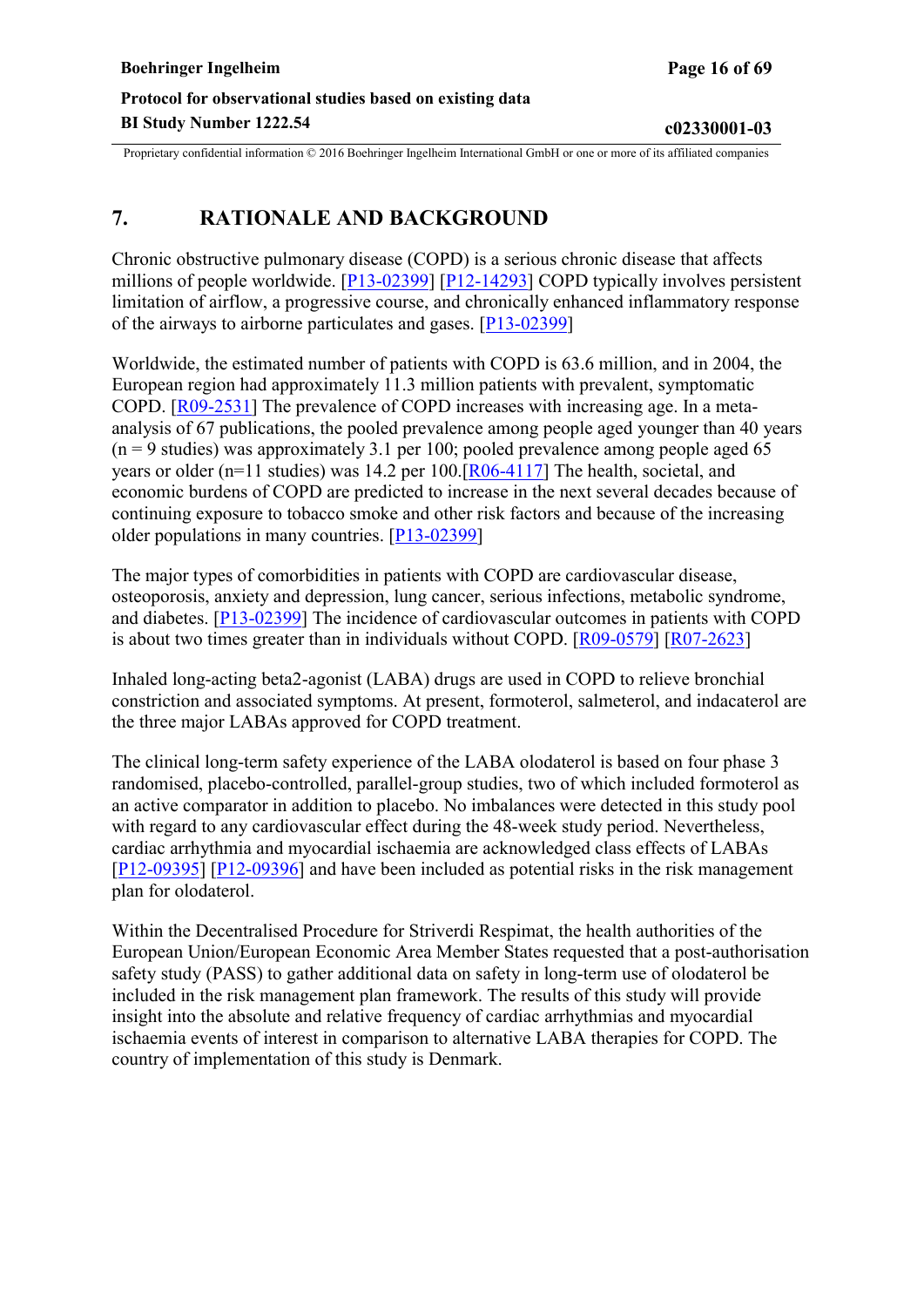# <span id="page-16-0"></span>**8. RESEARCH QUESTION AND OBJECTIVES**

This study aims to quantify the frequency of selected adverse cardiovascular conditions among users of olodaterol compared with users of other LABAs. Study objectives are as follows:

Primary objective:

- Examine the risk of selected cardiac arrhythmias in patients with COPD newly exposed to olodaterol compared with the risk in patients newly exposed to any other LABA
- Examine the risk of acute myocardial infarction (AMI) and other serious acute ischaemic heart disease events, including unstable angina, in patients with COPD newly exposed to olodaterol compared with the risk in patients newly exposed to any other LABA

Secondary objective:

● Examine the risk of overall mortality in patients with COPD newly exposed to olodaterol compared with the risk in patients newly exposed to any other LABA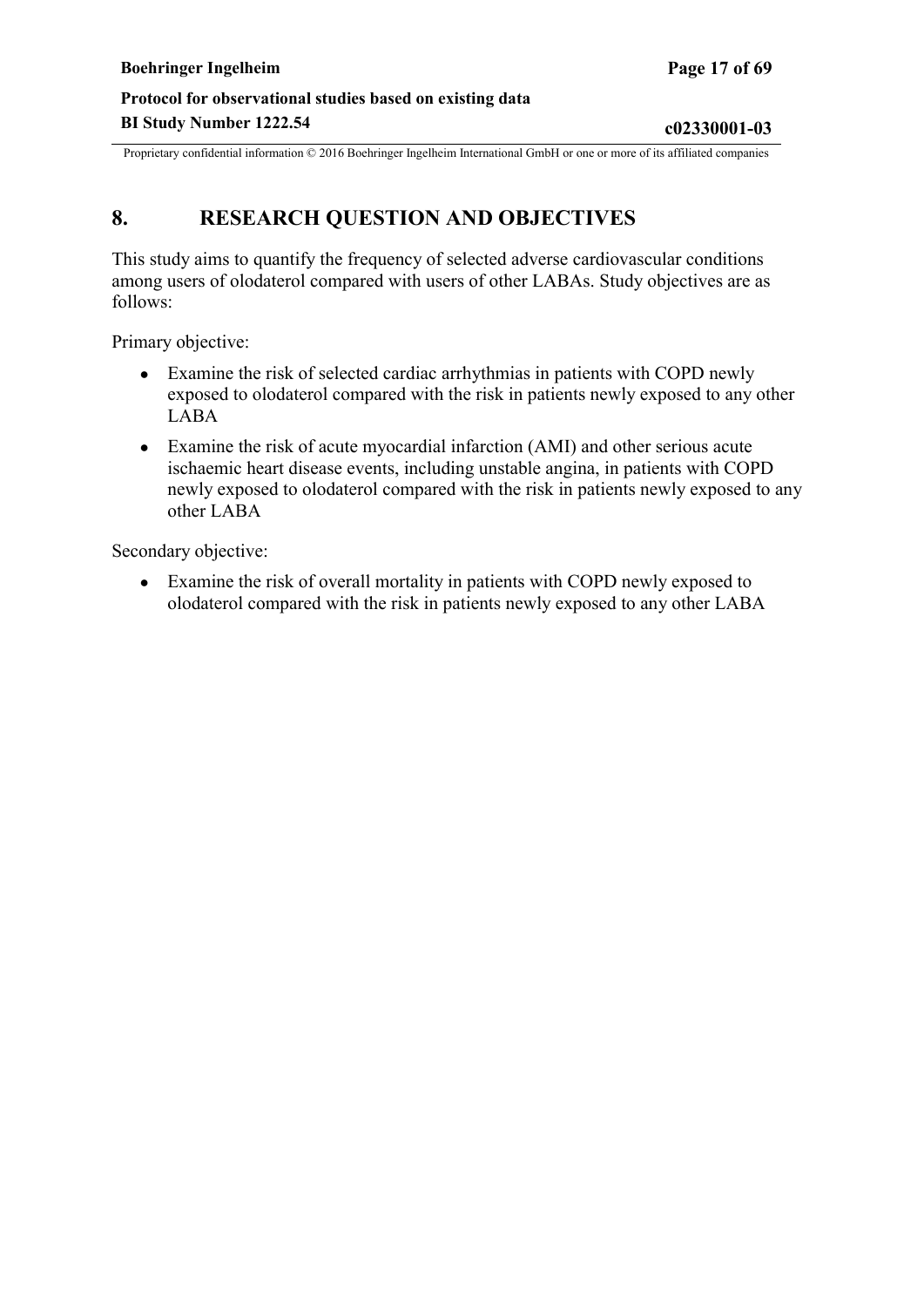# <span id="page-17-0"></span>**9. RESEARCH METHODS**

### **9.1 STUDY DESIGN**

This will be an observational cohort study of patients diagnosed with COPD aged 40 years or older and initiating olodaterol either alone or in free- or fixed-dose combination with a LAMA or an alternative LABA alone or in a free- or fixed-dose combination with a LAMA indicated for use in COPD. The study period will start at the time of olodaterol launch in Denmark (March 2014) and will end in Q1 2019 (i.e., the last date with data available for the data cut for the final report in Q1 2020), due to a 1-year time lag in the availability of data in the data source.

The study will be conducted using existing population-based health care databases in Denmark. A cohort study will be conducted so that the incidence of each of the events of interest among olodaterol initiators can be estimated. The age is limited to individuals aged 40 years and older to maximise the likelihood that all subjects in each exposure group are receiving LABA for treatment of COPD. [[R06-4117\]](#page-44-0) Any olodaterol initiator with a COPD diagnosis at any time after 1994 and the first prescription of olodaterol or indacaterol will be included. Similarly, individuals in the comparator cohort must have a record of a COPD diagnosis. If the sizes of each exposure cohort permits, stratification on presence or absence of a diagnosis of asthma will be implemented. To establish that members of each exposure cohort are new users, each study subject must have at least 12 months of enrolment in the database prior to the index date.

It is not atypical for new users of a new medication, before starting the medication, to be at higher risk of the events of interest than individuals with the same disease and taking medications traditionally available. To address this issue, the study requires that all olodaterol users and users of the comparator LABAs have no previous use of any LABA in the 6 months preceding study medication initiation. The protocol synopsis specified a definition of no recent other LABA use measured during the12 months before new use of a study LABA. However, to maximise study size, the definition of no recent other LABA use now requires absence of other study LABA use during the 6 months before the index date. Also, 6 months is sufficient time that no adverse impact from earlier LABA use will remain.

In addition, this study will control for severity of COPD and presence of other cardiovascular disease risk factors, as much as such factors can be ascertained from the entire available medical history in the data source since converting to ICD-10 in 1994 (see [Section 9.3.3](#page-22-0), Covariates). Propensity scores will be developed, and propensity score categories (deciles if study size allows) will be used for stratification of incidence rate ratios and incidence rate differences and derivation of the overall adjusted incidence rate ratio and adjusted incidence rate difference (see [Section](#page-32-0) 9.7).

### **9.2 SETTING**

The database selection criteria were the following: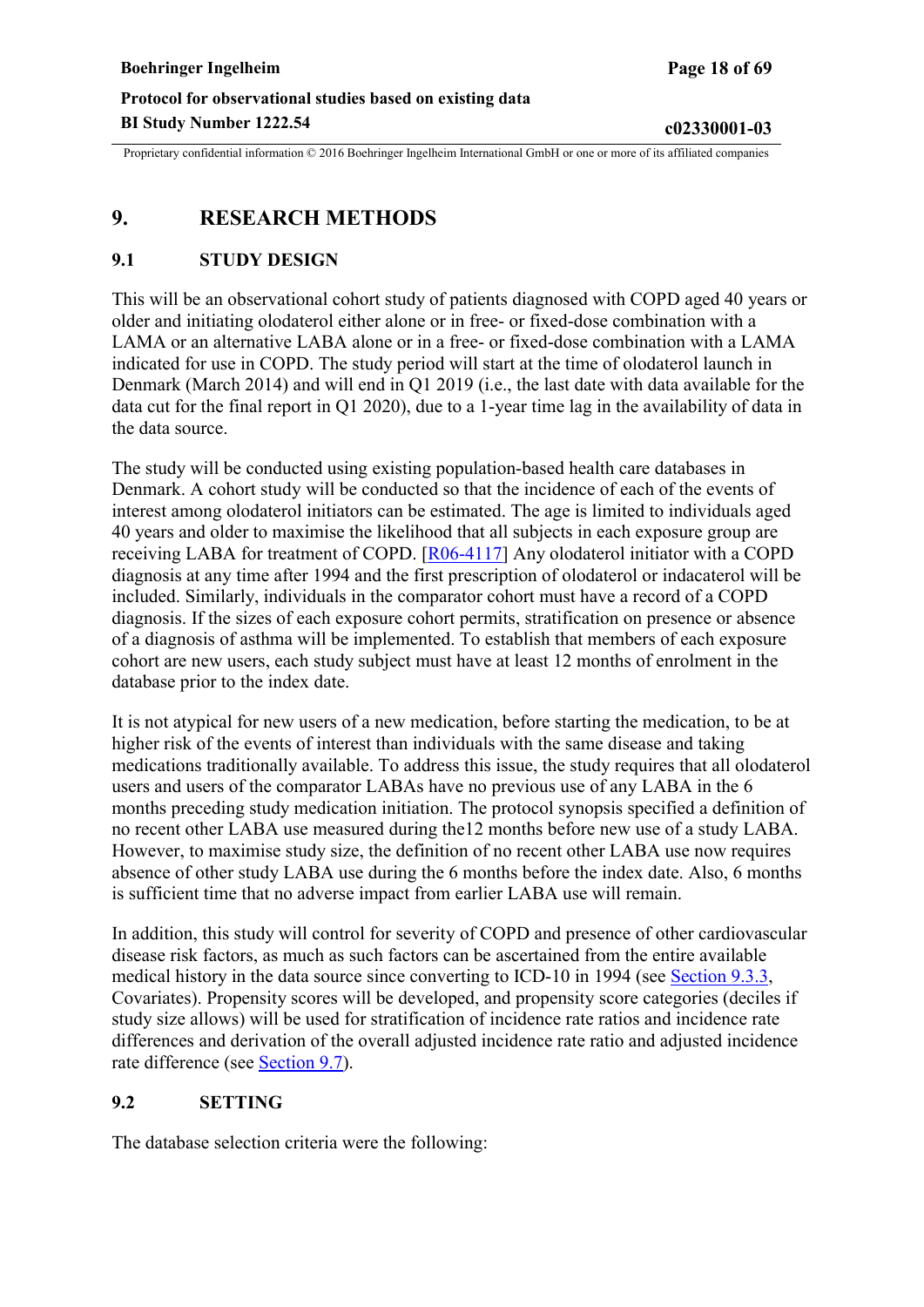- <span id="page-18-0"></span>• There is published research experience on the use of the data to study drug safety questions and on the validity of the outcomes identified via hospital discharge codes
- The database contains the earliest and largest available number of olodaterol initiators at the time of study implementation
- The database must permit identification of the following information:
- Dates and discharge diagnoses for hospitalisations for arrhythmias and ischaemic cardiac events
- Severity of COPD defined by patterns of use of LABA, antibiotic use for respiratory infection, oxygen therapy, nebuliser therapy, hospitalisation for COPD, diagnosis of pneumonia, use of systemic corticosteroids, and diagnosis of emphysema, information that is frequently recorded in prescription and hospital records
- The database must have a reliable recording of outpatient dispensings or prescriptions
- The database must have completed data collection for at least 12 months before the index prescription

The national health registers of Denmark, covering 100% of the population in Denmark, are expected to yield the largest study size. Key data features of this database are summarised in [Table](#page-18-0) 1. A detailed description of the study database is provided in [Section](#page-27-0) 9.4.

Table 1 Selected characteristics of the study data source

| <b>Type of Data</b>                    | <b>National Registers, Denmark</b> |
|----------------------------------------|------------------------------------|
| Hospital inpatient discharge diagnoses | Yes                                |
| Hospital inpatient procedures          | Yes                                |
| Hospital/clinic outpatient diagnoses   | Yes                                |
| General practitioner diagnoses         | N <sub>o</sub>                     |
| Pharmacy-dispensed medications         | Yes                                |
| Prescribed medications                 | N <sub>o</sub>                     |

New users will be characterised by past medical history and use of medications [\(Table 2\)](#page-19-0). Diagnoses are coded using the *International Statistical Classification of Diseases and Related Health Problems, 10th Revision* (ICD-10). Procedures are coded using ICD-10 codes. The Anatomical Therapeutic Chemical (ATC) classification is used to code dispensed medications.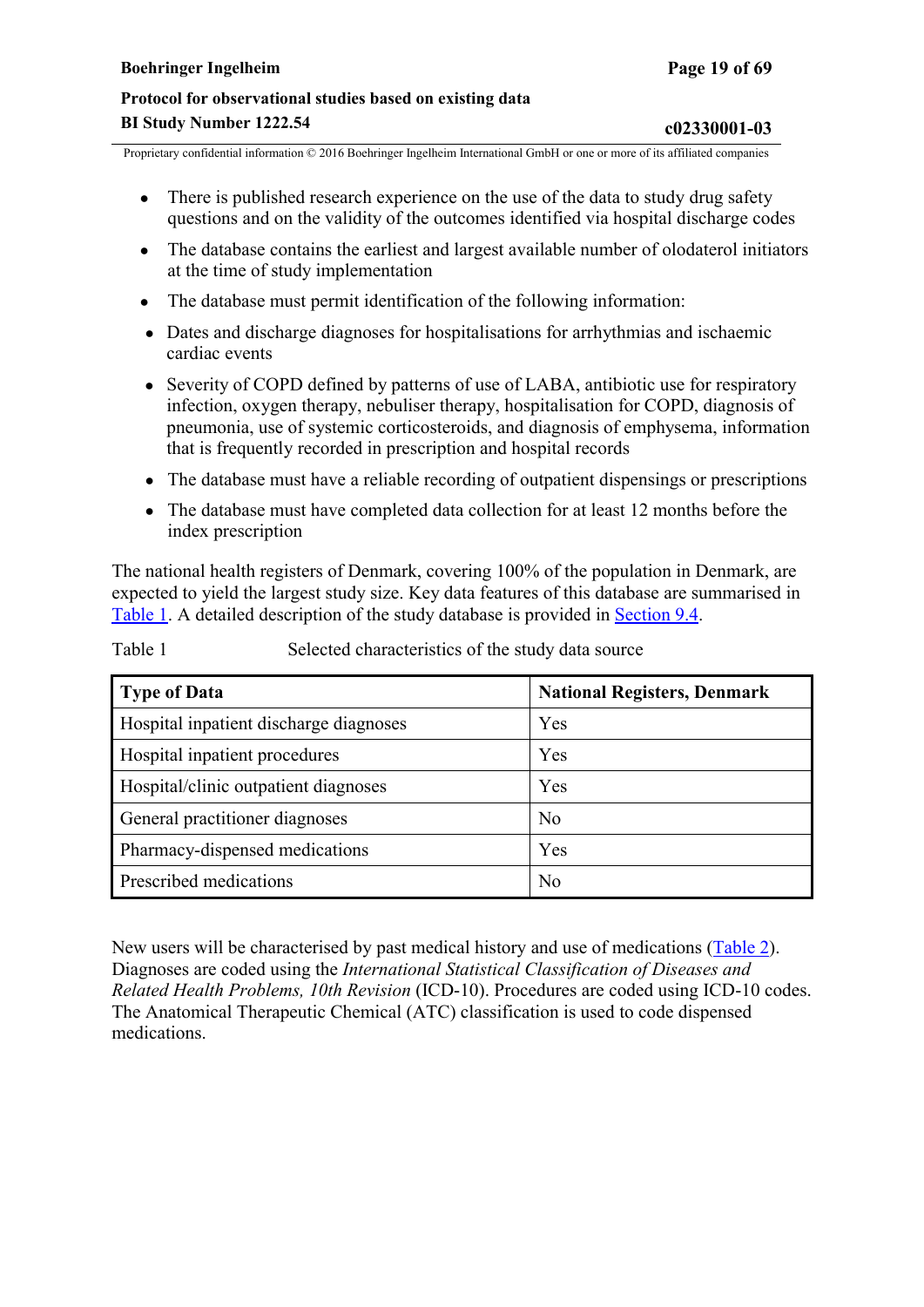<span id="page-19-0"></span>Proprietary confidential information © 2016 Boehringer Ingelheim International GmbH or one or more of its affiliated companies

Table 2 Types of diagnoses, procedures, and medication codes in the National Registers of Denmark

| Type of Code | <b>Coding System Used</b> |
|--------------|---------------------------|
| Diagnoses    | ICD-10 (since $1994$ )    |
| Procedures   | NCSP, version 1.16:2012   |
| Medications  | <b>ATC</b>                |

ATC = Anatomical Therapeutic Chemical; ICD-10 = *International Statistical Classification of Diseases and Related Health Problems, 10th Revision*; NCSP = *Nordic Medico-Statistical Committee Classification of Surgical Procedures*.

### **9.3 VARIABLES**

#### **9.3.1 Exposures**

Olodaterol became available in Denmark in March 2014, and olodaterol/tiotropium became available in July 2015. Members of each exposure cohort will be identified from available outpatient pharmacy dispensing files.

#### 9.3.1.1 Definition of new use

A new user will be defined as a patient with a diagnosis of COPD who receives a first dispensing for a study LABA during the study period and no prescriptions for any LABA in the 6 months prior to the first dispensing for LABA during the study period. The LABA initiated at cohort entry will be referred to as the index LABA. To meet the objectives, the study will assess the incidence ratio for each endpoint of interest among new users of olodaterol compared with the incidence among new users of the alternative LABAs combined as a comparator group.

Potential confounding by use of concomitant dispensing of inhaled steroids or other respiratory medications (listed in [Annex](#page-60-0) 4) will be addressed in the analysis.

#### 9.3.1.2 Follow-up

Patients will be followed from the first dispensing for the index LABA after the patient has fulfilled all other eligibility criteria ([Figure](#page-20-0) 1). Follow-up will continue until the earliest of the following possible termination dates:

- Disenrolment from the database
- 14 days after estimated discontinuation of the last dispensing for the index LABA (e.g., after switching or stopping index LABA use)
- Addition of a second LABA
- Death
- End of study period, the date of the latest available data from the data source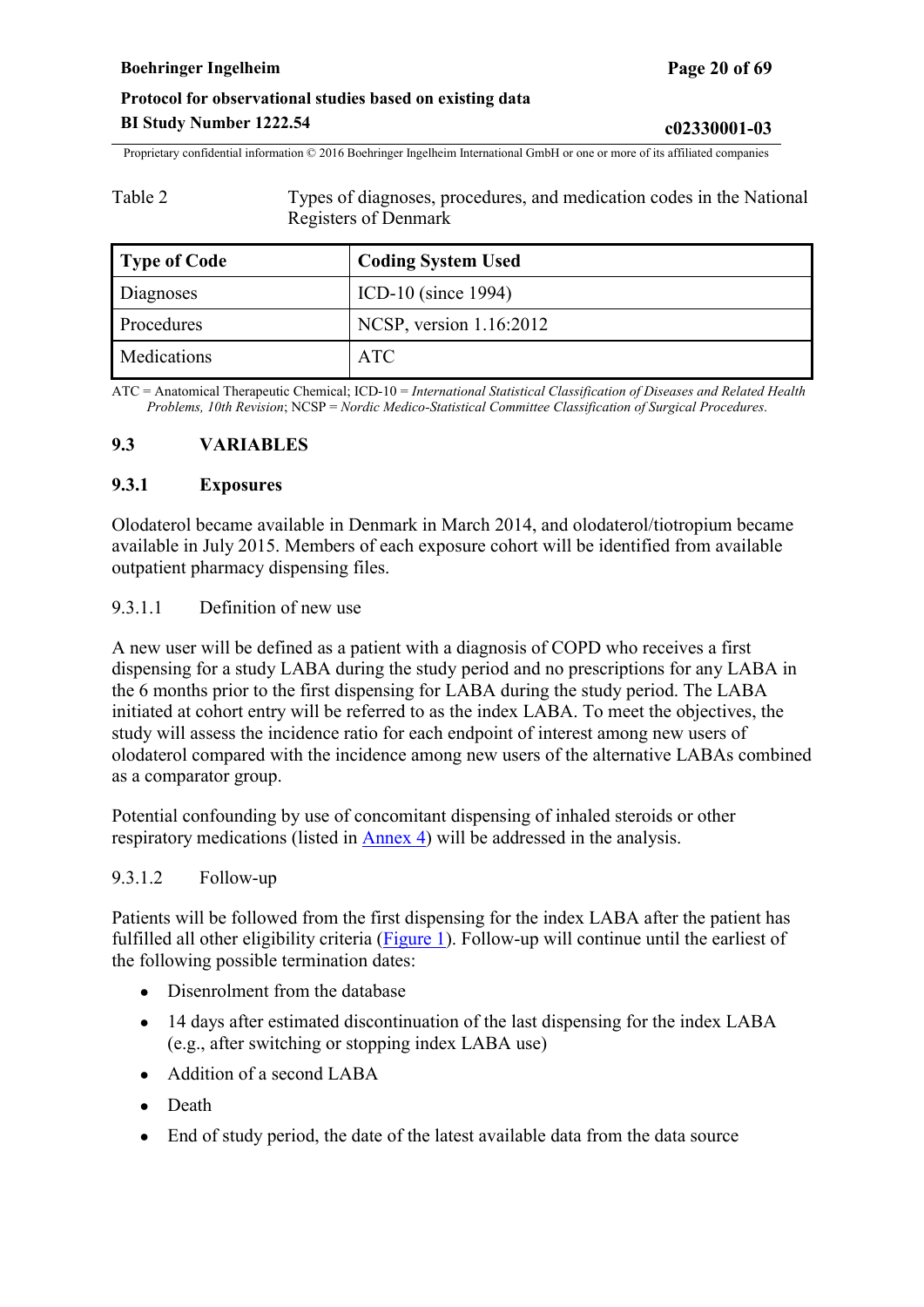#### <span id="page-20-0"></span>**Boehringer Ingelheim Page 21 of 69**

# **Protocol for observational studies based on existing data BI Study Number 1222.54 c02330001-03**

Proprietary confidential information © 2016 Boehringer Ingelheim International GmbH or one or more of its affiliated companies



 $LABA = long-acting beta2-agonist; Rx = prescription.$ 

- a. Outcome event or other end-of-follow-up criteria: disenrolment from the database, addition of a second LABA, death, or end of study period (date of the latest available data from the data source).
- b. End of exposure is 14 days after estimated discontinuation of the last dispensing for the index LABA. Duration of exposure will depend on the number of days supplied.

Figure 1 Diagram of study follow-up

#### 9.3.1.2.1 Exposure definition

Exposure data will be assessed from recorded dispensings for each of the study LABAs.

Exposure will be classified by the subjects' index LABA, which could be in a free- or fixeddose combination with a LAMA, at the time of their first prescription for that LABA (e.g., new user of olodaterol). For each person, duration of exposure to olodaterol or comparator LABA will be defined as starting on the dispensing date and ending 14 days after the end of days' supply or defined daily doses recorded on each prescription. Additional days are added to the duration of the dispensing to estimate actual use that may not adhere to recommendations and to capture events in individuals who switch because of early symptoms of the outcome of interest. Definitions may be slightly modified if otherwise indicated in the data.

Total patient-years of time at risk from current use of each medication of interest will be calculated as the sum of days supplied plus 14 days for consecutive prescriptions. Only the first episode of consecutive use will be considered. Calculations of consecutive use will allow for a maximum gap of 14 days between the estimated end of use of one prescription and the dispensing date of the following prescription. Overlapping time at risk from consecutive prescriptions of the study medications will be concatenated, with the overlapping time counted only once. For individuals switching at the end of study LABA use, there will be no adjustment for the newly started LABA. Switching at the end of study exposure will be characterised in the descriptive analysis.

Sensitivity analyses will explore the impact of using 30-day and 60-day extensions of the time windows for duration of exposed follow-up (instead of 14 days). Provided there is sufficient sample size, two additional sensitivity analyses will explore subgroup analyses of different regimens: (1) study LABAs initiated as monotherapy and (2) LABAs initiated in free- or fixed-dose combinations with LAMAs.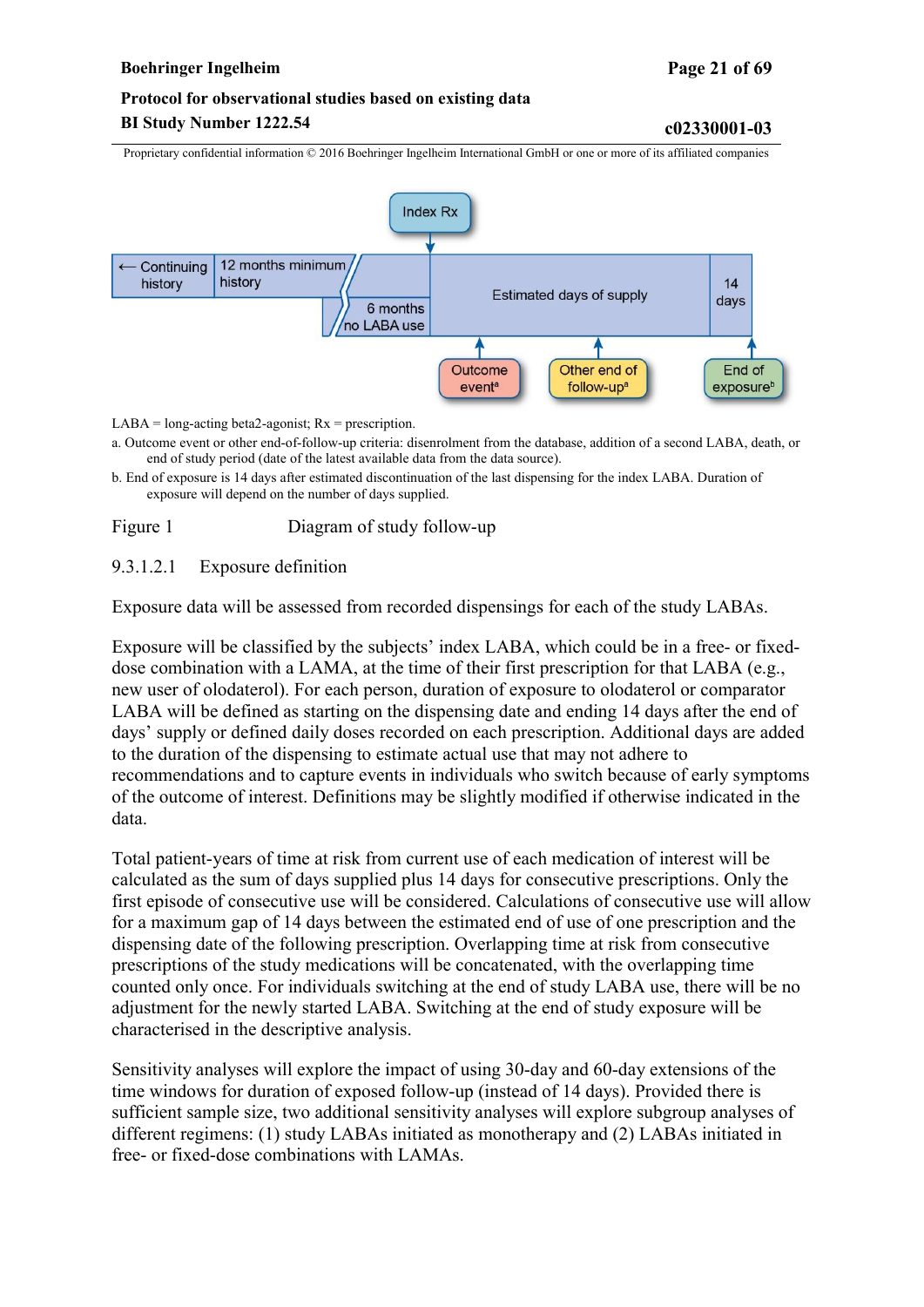<span id="page-21-0"></span>To capture other exposures during the 14-day extension, medical and recent prescription history at the time of event for each type of outcome will be described.

#### **9.3.2 Outcomes**

#### 9.3.2.1 Primary outcomes

Cardiac arrhythmias and myocardial ischaemia have been identified in the Olodaterol Risk Management Plan as potential risks of olodaterol use.

The primary outcomes are as follows:

- Incidence of atrial fibrillation or flutter during new use
- Incidence of hospitalisation for ventricular tachycardia, including ventricular fibrillation/flutter and cardiac arrest during new use
- Incidence of supraventricular tachycardia (other than atrial fibrillation/flutter) during new use
- Incidence of hospitalisation for acute myocardial infarction during new use
- Incidence of hospitalisation for serious acute coronary heart disease, including unstable angina, during new use

Incidence rate ratio and incidence rate difference for each of the five listed outcome categories among new users of olodaterol (either in free- or fixed-dose combination with tiotropium or other LAMAs) will be assessed relative to the incidence among new users of other LABAs (either in free- or fixed-dose combination with tiotropium or other LAMAs). Non-serious events, such as angina, electrocardiographic signs of ischaemia without immediate clinical consequence, or non-serious arrhythmia, may frequently not receive medical attention and are not always detectable in the database. Such events have not been validated and therefore will not be assessed.

#### 9.3.2.1.1 Case ascertainment

Potential cases of the outcomes listed above will be ascertained during the follow-up period for each study subject by using validated diagnostic code algorithms to identify the outcomes in the automated data. Linkage to hospital discharge diagnoses listed in national hospital files to identify relevant hospitalisations for arrhythmias and also to outpatient hospital diagnoses will be conducted as appropriate and available. (See [Annex](#page-62-0) 5 for relevant ICD-10 codes.)

Studies validating cardiovascular outcomes have been published for Denmark. Using data from one region of Denmark, the PPV of atrial fibrillation or flutter among users of nonsteroidal anti-inflammatory drugs was 90%.[[P11-08175\]](#page-43-0) Studies have reported the validity of myocardial infarction in the Danish National Patient Registry. For acute myocardial infarction, the PPV was 82% to 94%. [\[R14-0355](#page-47-0)] [R14-0358](#page-47-0)]

Validated in other population-based data sources in other countries, algorithms to identify AMI including out-of-hospital coronary heart disease deaths can be used according to the availability of data. [[P09-14662\]](#page-43-0) [[P04-09631](#page-43-0)] [\[R11-4316](#page-45-0)] [\[P10-05107](#page-43-0)] [[P09-14650\]](#page-43-0) The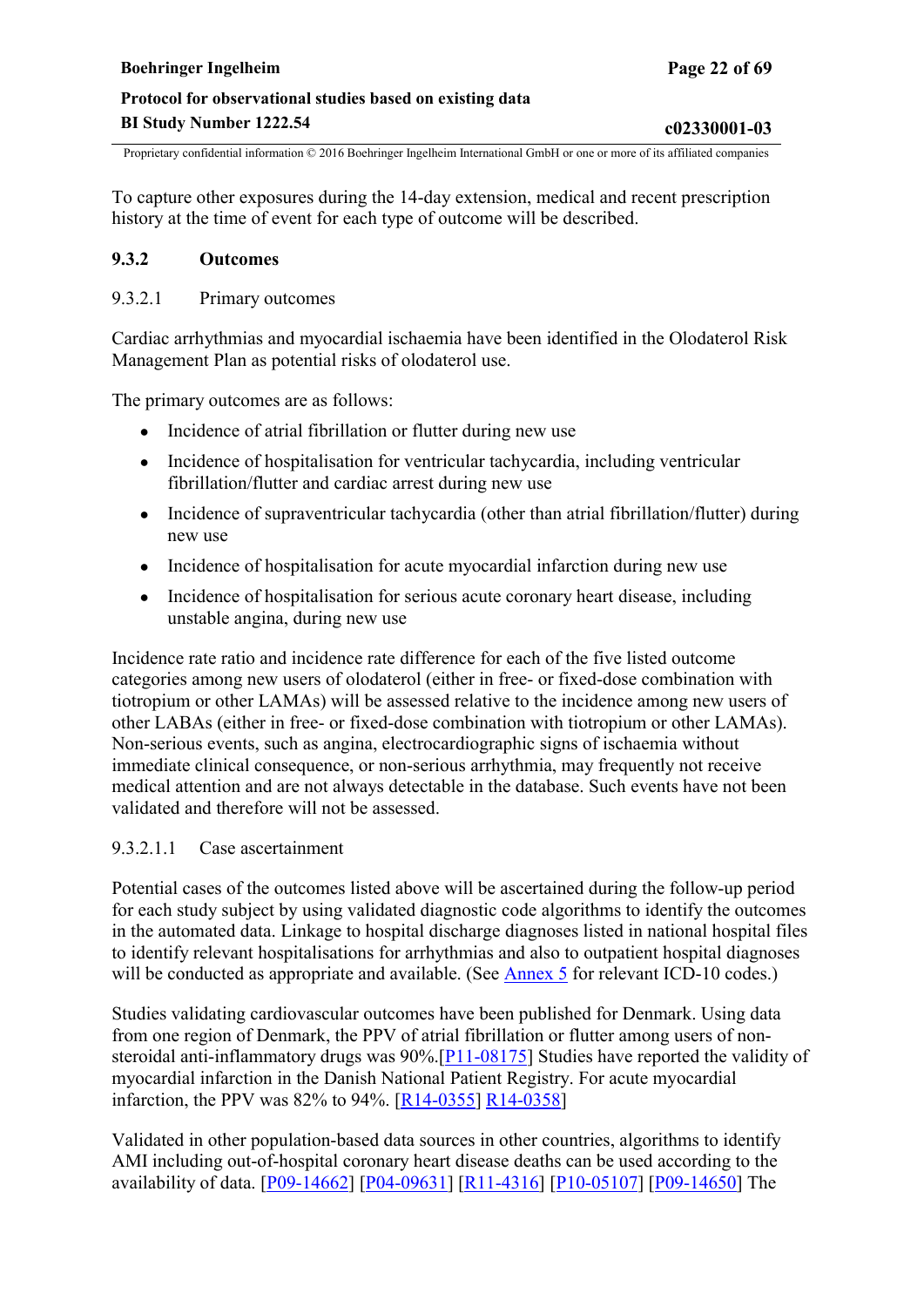<span id="page-22-0"></span>PPV for AMI diagnosis was reported to be about 93% (95% confidence interval [CI], 90%- 96%) in a United Kingdom database of GP records. [[R11-2266\]](#page-45-0) In addition, other published algorithms used in other databases for atrial fibrillation,[\[R10-0756](#page-45-0)] [\[R13-1398](#page-46-0)] ventricular arrhythmia, [[R13-1391\]](#page-46-0) and serious coronary heart disease including revascularisation procedures and unstable angina [\[P10-05107\]](#page-43-0) [[R13-1397\]](#page-46-0) may be useful.

### 9.3.2.1.2 Review of automated longitudinal health profiles

Where feasible, a random sample of up to 100 patient profiles (the chronological electronic listings of the diagnoses, procedures, and medications [but no free text]) will be reviewed by a clinician blinded to the exposures of interest. This is an important step to assure that coding algorithms identify individuals who have disease natural history consistent with the events of interest.

### 9.3.2.2 Secondary outcomes

Cardiac arrhythmia and myocardial ischaemia, in severe conditions, can contribute to mortality in a vulnerable COPD population. Therefore, the secondary outcome of interest for this study is mortality from all causes.

In Denmark, the fact and date of death are obtained for research studies through linkage to the national death files. The Danish Civil Registration System includes the fact and date of death, but not the cause of death. [[R16-2604\]](#page-47-0) The Danish Registry of Causes of Death includes all records of deaths in Denmark since 1943. The record lists the name, personal identification (the unique CPR number assigned to all Danish citizens and other residents of Denmark since 1968), and information from the death certificate, including birthplace, date, and place of death and classification of the underlying and contributory causes of death.

### 9.3.2.3 Further outcomes

None.

### **9.3.3 Covariates**

All covariables will be ascertained on or before the index date. The look-back observation period to define covariables of interest will be specified for each variable in the statistical analysis plan, e.g., ever before for most comorbidities. In general, in database analyses, the absence of information such as an outpatient diagnosis is classified as the absence of the condition. All subjects without a dispensing for a medication will be considered unexposed, and all subjects without a diagnosis will be considered as not having the condition. Age on the index date and patient sex are readily available. Information on lifestyle factors can be obtained only from the general practitioner outpatient database, which is no longer available.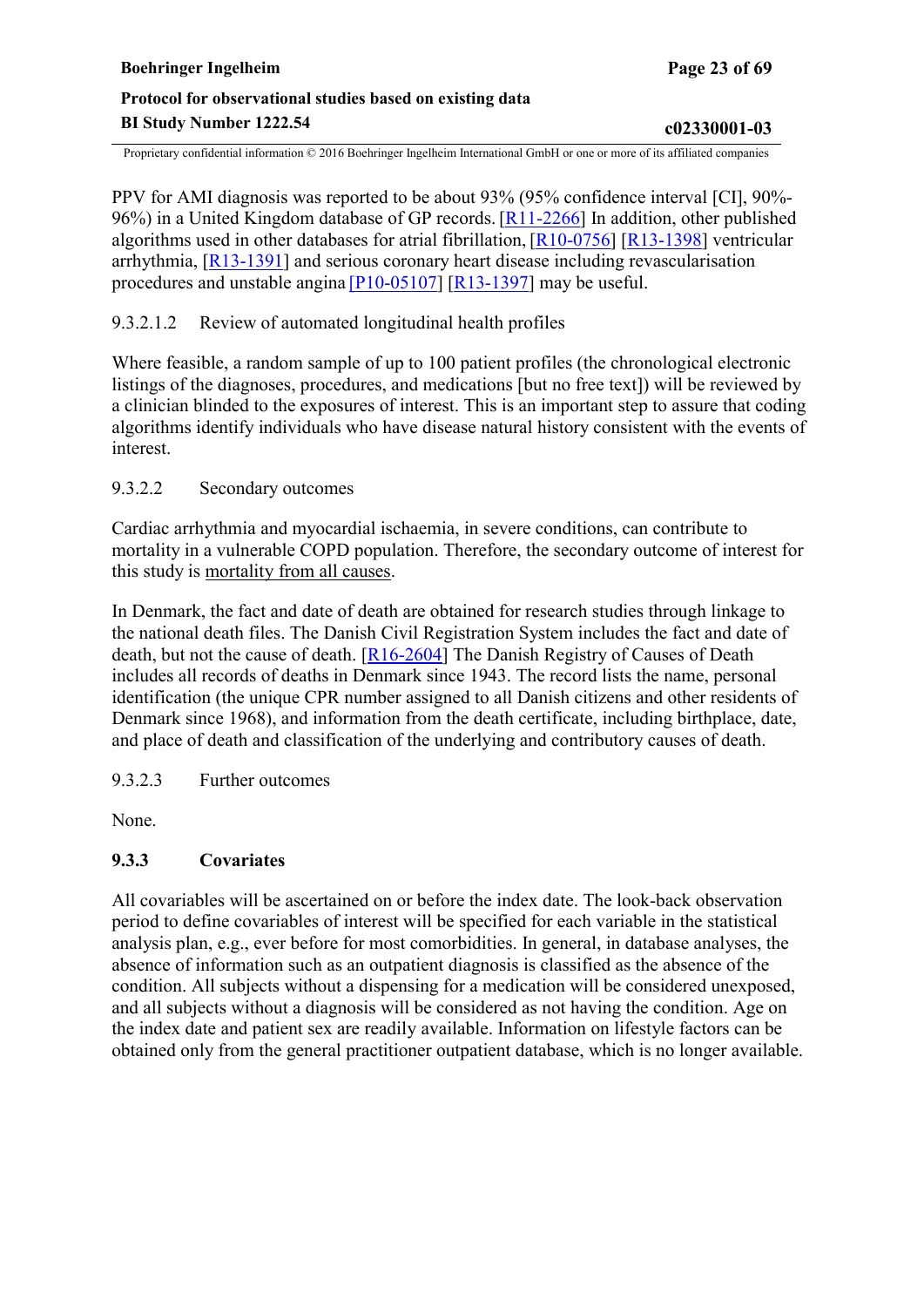#### <span id="page-23-0"></span>9.3.3.1 Medical characteristics at baseline

#### 9.3.3.1.1 Severity of COPD

Guidelines of the Global Initiative for Obstructive Lung Disease (GOLD) recommend evaluating the severity of COPD and its impact on the health of patients by the combination of the (1) current level of symptoms, (2) severity of the spirometric abnormality, and (3) risk of exacerbations. [[P13-02399\]](#page-44-0) The presence of comorbidities also influences the severity of COPD, which is a predictor of morbidity and mortality. According to these parameters, severity of COPD is classified into four severity groups as illustrated in [Figure 2](#page-23-0).

| <b>Risk</b><br><b>GOLD</b><br>classification of<br>airflow<br>limitation | $\boldsymbol{4}$<br>$\overline{3}$ | C                           | D                              | $\geq$ 2 without<br>hospitalisation<br>or $> 1$<br>hospitalisation     | <b>Risk</b><br>Exacerbation<br>history |
|--------------------------------------------------------------------------|------------------------------------|-----------------------------|--------------------------------|------------------------------------------------------------------------|----------------------------------------|
|                                                                          | $\overline{2}$<br>1                | A                           | в                              | $\leq$ 1 without<br>hospitalisation<br>and no<br>hospitali-<br>sations |                                        |
|                                                                          |                                    | <b>mMRC 0-1</b><br>CAT < 10 | $mMRC \geq 2$<br>$CAT \geq 10$ |                                                                        |                                        |

#### **COPD Severity Categories**

| <b>Severity</b><br>Category | <b>Characteristics</b>       | <b>Spirometric</b><br><b>Classification</b> | <b>Exacerbations</b><br>per Year | <b>mMRC</b>                         | <b>CAT</b> |      |
|-----------------------------|------------------------------|---------------------------------------------|----------------------------------|-------------------------------------|------------|------|
| A                           | Low risk, fewer<br>symptoms  | <b>GOLD 1-2</b><br>(mild-<br>moderate)      |                                  | $\leq$ 1 without<br>hospitalisation | $0 - 1$    | < 10 |
| B                           | Low risk, more<br>symptoms   |                                             | and no<br>hospitalisations       | $\geq$ 2                            | $\geq 10$  |      |
| C                           | High risk, fewer<br>symptoms | GOLD 3-4<br>severe-very)                    |                                  | $\geq$ 2 without<br>hospitalisation | $0 - 1$    | < 10 |
| D                           | High risk, more<br>symptoms  | severe)                                     | or $\geq$ 1<br>hospitalisation   | $\geq$ 2                            | $\geq 10$  |      |

CAT = COPD Assessment Test; COPD = chronic obstructive pulmonary disease; GOLD = Global Initiative for Obstructive Lung Disease; mMRC = Modified British Medical Research Council questionnaire.

Source: Adapted from GOLD, 2016. [\[P16-00121\]](#page-44-0)

Figure 2 Association between symptoms, spirometric classification, and future risk of exacerbations according to the Global Initiative for Obstructive Lung Disease

Some of the parameters to evaluate the severity of COPD are not available or are partially recorded in automated health databases. These include the level of symptoms of COPD and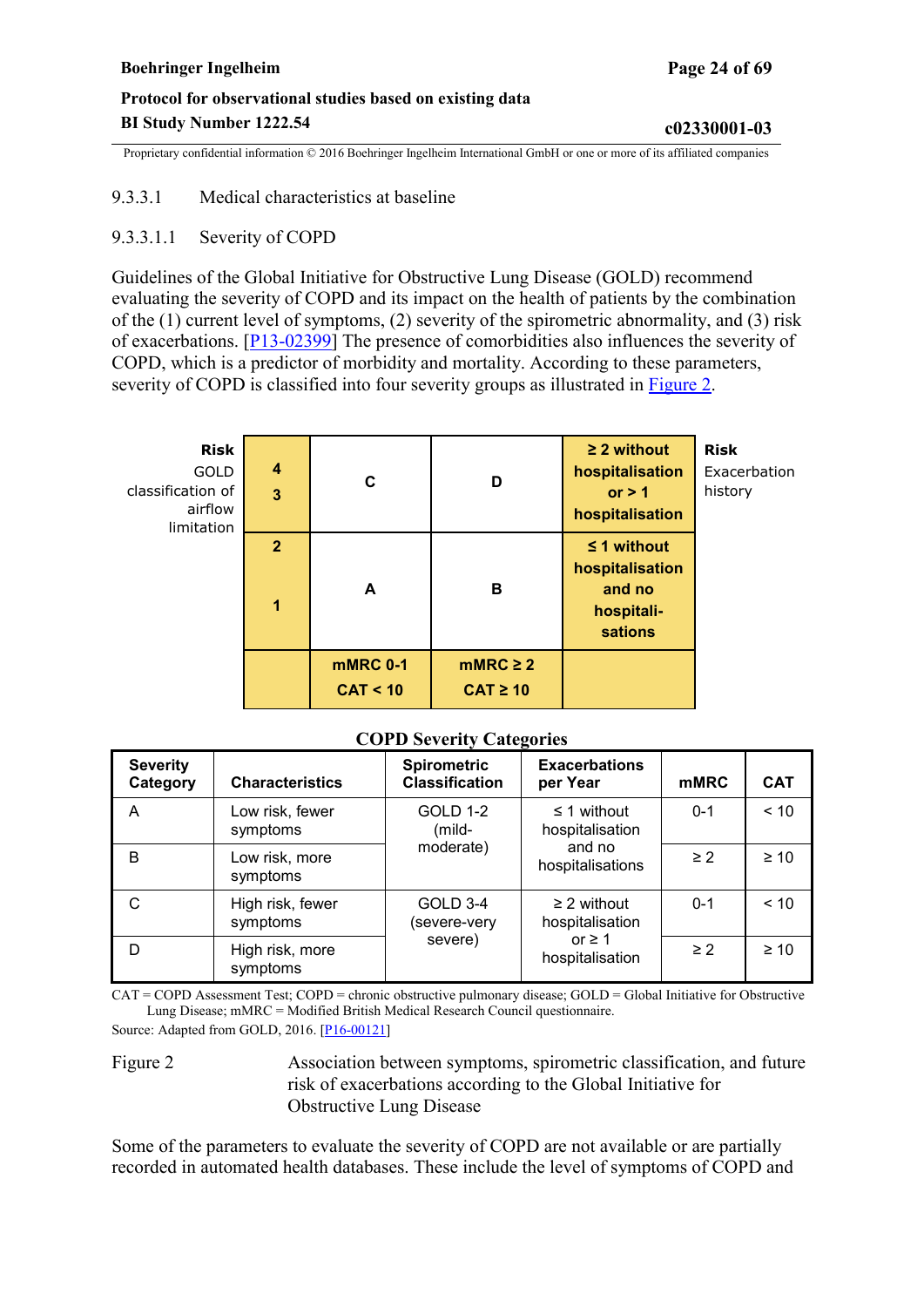<span id="page-24-0"></span>the results from spirometric tests. Therefore, severity of COPD in studies conducted in health databases is usually evaluated by other parameters that serve as proxies of severity. [[P07-09136\]](#page-43-0) [[R13-1392\]](#page-46-0) [[P09-04948](#page-43-0)] [\[R08-1492](#page-44-0)] [\[P11-13226](#page-43-0)]

A summary of the evaluation of severity of COPD in health database studies is presented in [Annex Table 3:1.](#page-58-0) In a study conducted in the General Practice Research Database (GPRD) (forerunner to the current Clinical Practice Research Datalink [CPRD]) in the United Kingdom, the definition of severity was based on the intensity of use of bronchodilators and the use of oxygen therapy or nebulised therapy. [[R08-1492\]](#page-44-0) A modification of this definition of severity was used in a study conducted in the Integrated Primary Care Information Project database in the Netherlands. [\[P11-13226](#page-43-0)] The definition used in that study included hospitalisations for COPD, the use of antibiotics for the treatment of respiratory tract infections, and the use of systemic glucocorticosteroids for the treatment of COPD exacerbations. The classification of severity based on these factors had a PPV of 82% when compared to results from spirometry. In a study conducted in the Saskatchewan Health databases in Canada, determinants of COPD severity were the presence of emphysema, use of nebuliser therapy, use of oxygen therapy, use of inhaled and/or systemic glucocorticosteroids, intensity of bronchodilator use, pneumonia, and prior COPD exacerbation. [\[P07-09136\]](#page-43-0) These factors were associated with increased cardiovascular morbidity and mortality.

#### 9.3.3.1.2 Definition of COPD Severity

Severity of COPD will be evaluated among new users of olodaterol and other LABAs that have a recorded diagnosis of COPD before the index date. Severity of COPD will be evaluated at the index date by a modified version of the algorithm developed by Verhamme and colleagues [[P11-13226\]](#page-43-0) and taking into account the updated GOLD recommendations [P<sub>16</sub>-0012<sub>1</sub>] (see [Table](#page-25-0) 3).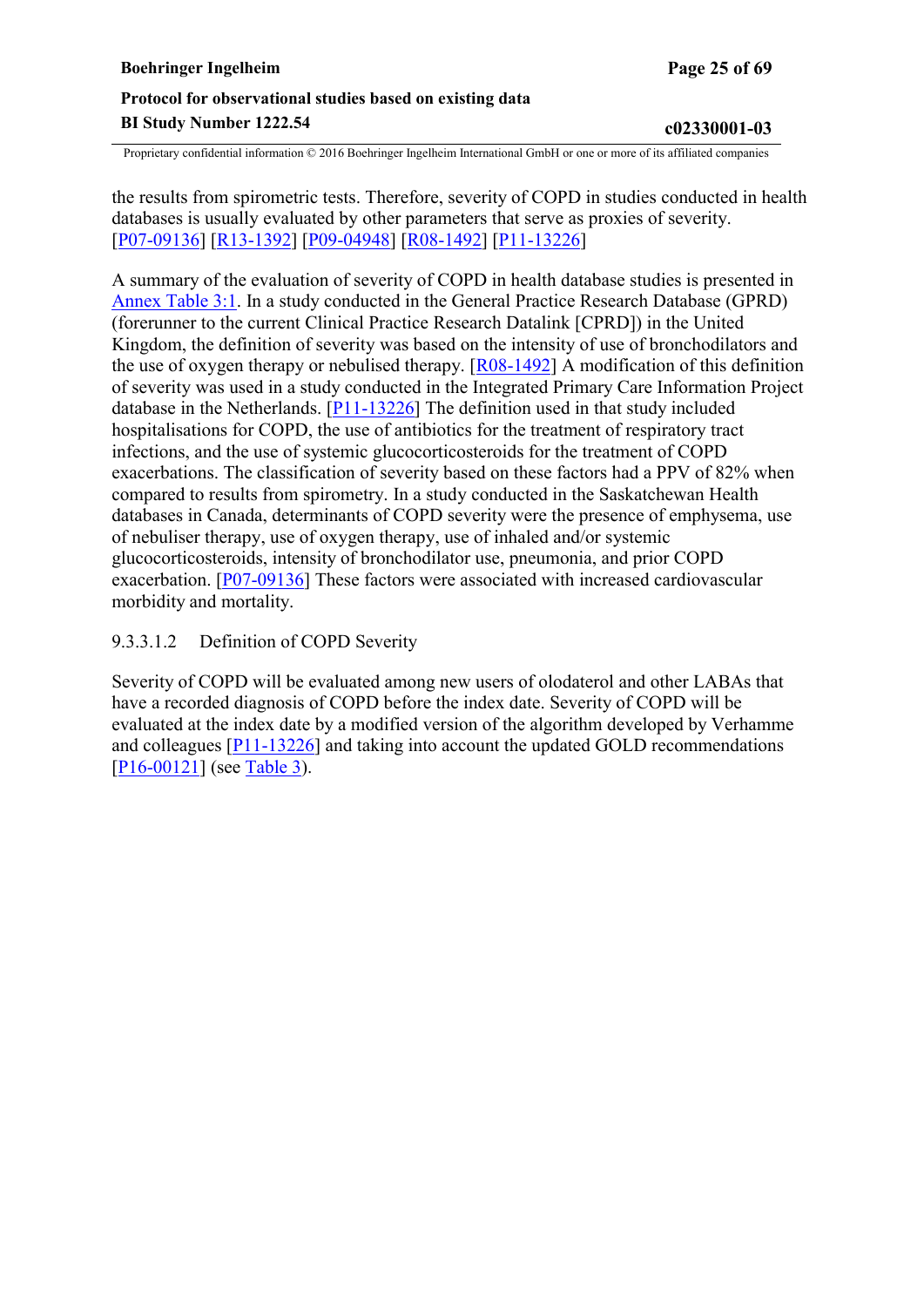<span id="page-25-0"></span>Proprietary confidential information © 2016 Boehringer Ingelheim International GmbH or one or more of its affiliated companies

Table 3 Definition criteria of COPD severity

| <b>Severity of</b><br><b>COPD</b> | <b>Definition</b>                                                                                                                                                                        |
|-----------------------------------|------------------------------------------------------------------------------------------------------------------------------------------------------------------------------------------|
| Mild                              | Fewer than two dispensings of the same COPD drug class with a<br>maximum interval of 6 months in the 12 months before the index date                                                     |
| Moderate                          | Regular treatment defined as having at least two dispensings of the<br>same COPD drug class with a maximum interval of 6 months in the<br>12 months before the index date <sup>1,2</sup> |
| Severe                            | Occurrence of at least one of the following events in the 12 months<br>before the index date:                                                                                            |
|                                   | Hospitalisation for COPD <sup>2</sup>                                                                                                                                                    |
|                                   | Recorded diagnosis of pneumonia <sup>2</sup>                                                                                                                                             |
|                                   | Second course of antibiotics for respiratory tract infections <sup>2</sup>                                                                                                               |
|                                   | Second course of systemic corticosteroids for the treatment of<br>COPD exacerbation <sup>2</sup>                                                                                         |
|                                   | Two diagnoses of COPD exacerbation without hospitalisation                                                                                                                               |
| Very severe                       | Occurrence of at least one of the following events in the 12 months<br>before the index date unless other time period is specified:                                                      |
|                                   | Dispensed oxygen therapy <sup>1,2</sup>                                                                                                                                                  |
|                                   | Dispensed nebuliser therapy <sup>1,2</sup>                                                                                                                                               |
|                                   | Diagnosis of emphysema at any time before the index date <sup>2</sup>                                                                                                                    |

COPD = Chronic Obstructive Pulmonary Disease.

1 Severity criteria also included in definition from Soriano et al. [[R08-1492\]](#page-44-0)

2 Severity criteria also included in definition from Curkendall et al. [[P07-09136](#page-43-0)]

Indicators of severity presented in [Table 3](#page-25-0) will be mutually exclusive, and patients that fulfil criteria for more than one category will be classified as being in the most severe category. The operational definition of severity is as follows:

- Same class of "COPD drugs": the following drug classes will be considered (see): [Annex](#page-60-0) 4
	- Bronchodilators: inhaled short-acting muscarinic antagonists (SAMAs), inhaled long-acting muscarinic antagonists (LAMAs), inhaled short-acting beta2-agonists (SABAs), inhaled long-acting beta2-agonists (LABAs), and fixed combinations of SABA and SAMA
	- Inhaled glucocorticosteroids (ICS): ICS alone, fixed combinations of SABA and ICS, fixed combinations of LABA and ICS
	- Systemic (oral) glucocorticosteroids
	- Systemic beta2-agonists

Sources: modified from Verhamme et al. [[P11-13226](#page-43-0)]; Soriano et al. [\[R08-1492](#page-44-0)]; Curkendall et al.; [\[P07-09136\]](#page-43-0) and GOLD, 2016 [P<sub>16-00121</sub>].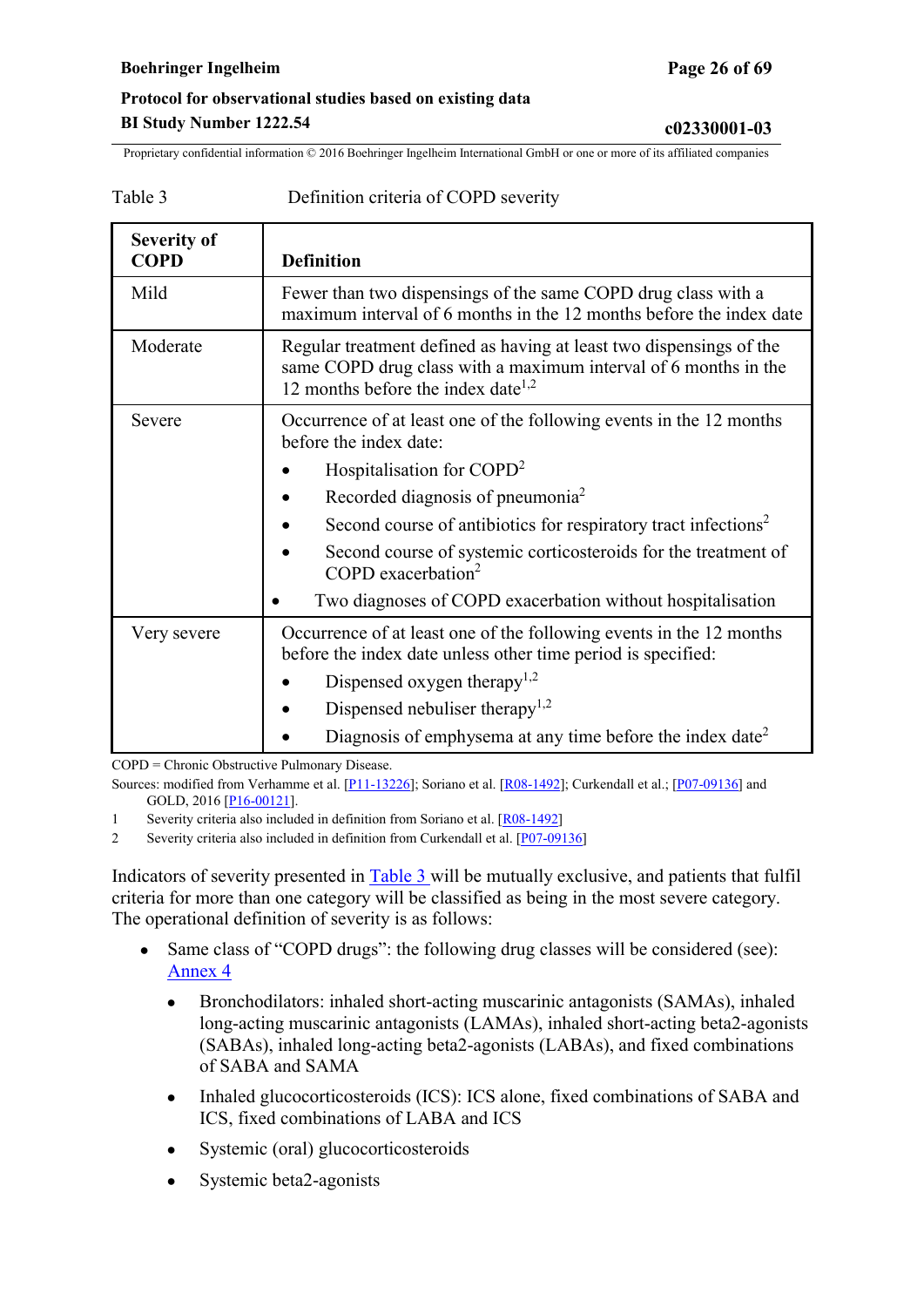- Xanthines
- **Roflumilast**
- Hospitalisation for COPD
	- Primary or secondary hospital discharge diagnosis for COPD
	- $\bullet$  ICD-10 codes J40-J44
- Recorded diagnosis of pneumonia
	- Primary or secondary hospital discharge diagnosis or outpatient hospital clinic diagnosis for pneumonia
	- ICD-10 codes J09-J18
- Second course of antibiotics for respiratory tract infection
	- A single course of antibiotic treatment involving multiple dispensings is defined as that involving consecutive dispensings of antibiotics with fewer than 7 days between the end of days of supply of one dispensing and the date of the next dispensing
	- ATC codes for antibiotics: J01 (antibacterials for systemic use)
- Second course of systemic glucocorticosteroids for the treatment of COPD exacerbation
	- A single course of systemic corticosteroids involving multiple dispensings is defined as that involving consecutive dispensings with fewer than 7 days between the end of days of supply of one dispensing and the date of the next dispensing.
	- ATC codes for systemic glucocorticosteroids: H02AB
- Two diagnoses of COPD exacerbation without hospitalisation
- Outpatient hospital clinic diagnosis of COPD exacerbation
- $\bullet$  ICD-10 codes: J44.1
- Oxygen therapy. ATC code: V03AN01; NCSP code: BGXA5
- Nebuliser therapy. To be identified in each database using national drug codes or NCSP code: BGXA10
- Emphysema
	- Primary or secondary hospital inpatient discharge diagnosis or outpatient hospital clinic diagnosis of emphysema at any time before the index date
	- $ICD-10$  code: J43
- Other characteristics include the following:
	- Asthma (from outpatient hospital clinic and inpatient diagnoses)
	- History of COPD, chronic bronchitis, or emphysema (from outpatient hospital clinic and inpatient diagnoses)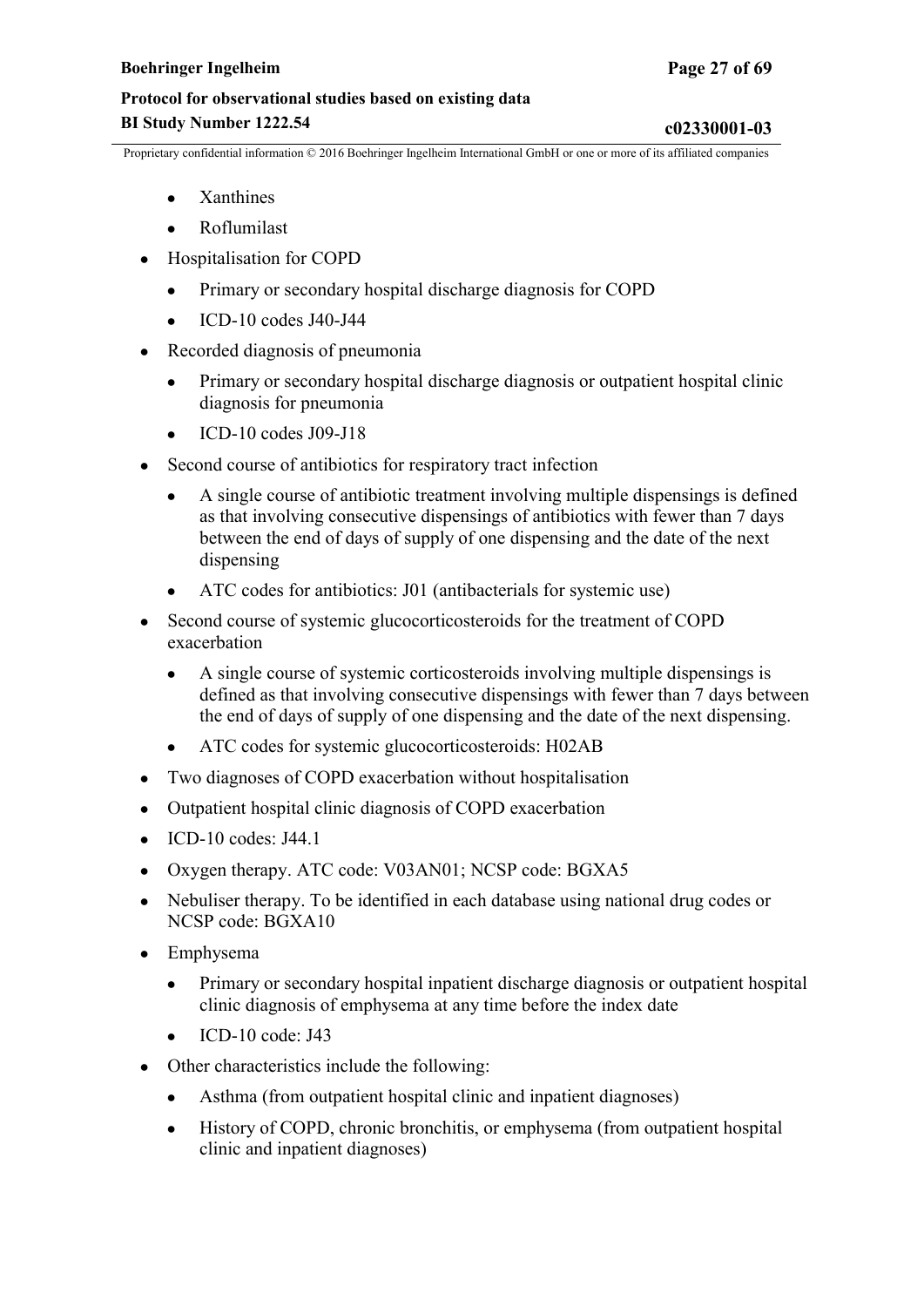#### <span id="page-27-0"></span>9.3.3.2 Other Characteristics

The following indicators of general comorbidity and cardiovascular disease or risk factors for cardiovascular disease at any time in the past or on the day of cohort entry will be utilised.

- Comorbidities will be ascertained from hospital discharge diagnoses, when available (see [Annex](#page-62-0) 5 for codes). Outpatient dispensings may also be used to identify relevant treatments for conditions of interest, as follows:
	- Coronary heart disease, including myocardial infarction, angina, and revascularisation procedures
	- Atrial fibrillation, other supraventricular arrhythmias, and ventricular arrhythmias
	- **Heart failure**
	- Stroke and transient ischaemic attack
	- Hypertension
	- Diabetes
	- Hyper- or dyslipidaemia
	- Chronic kidney disease
	- Liver disease
	- Osteoporosis
- Pneumonia (see  $Section 9.3.3.1.2$  $Section 9.3.3.1.2$  for codes)
	- Cancer diagnosis
- History of medications dispensed in the 12 months before or on the index date will be identified from the pharmacy dispensing history (see [Annex](#page-62-0) 5 for codes):
	- Cardiovascular drugs: antihypertensives, antiarrhythmics, nitrates, other
	- Lipid-lowering medications
	- Blood glucose–lowering medications
	- Anticoagulants and antiplatelet agents
	- Antibiotics
	- Antineoplastic agents

### **9.4 DATA SOURCE**

The study will be conducted by using data on drug prescriptions and disease occurrence routinely collected on an ongoing basis for large, population-based automated health care databases in Denmark. New users will be characterised in terms of past medical history and use of medications. An overview of the information on diagnoses and procedures is shown in [Table 4](#page-28-0), [Section 9.4.2](#page-28-0).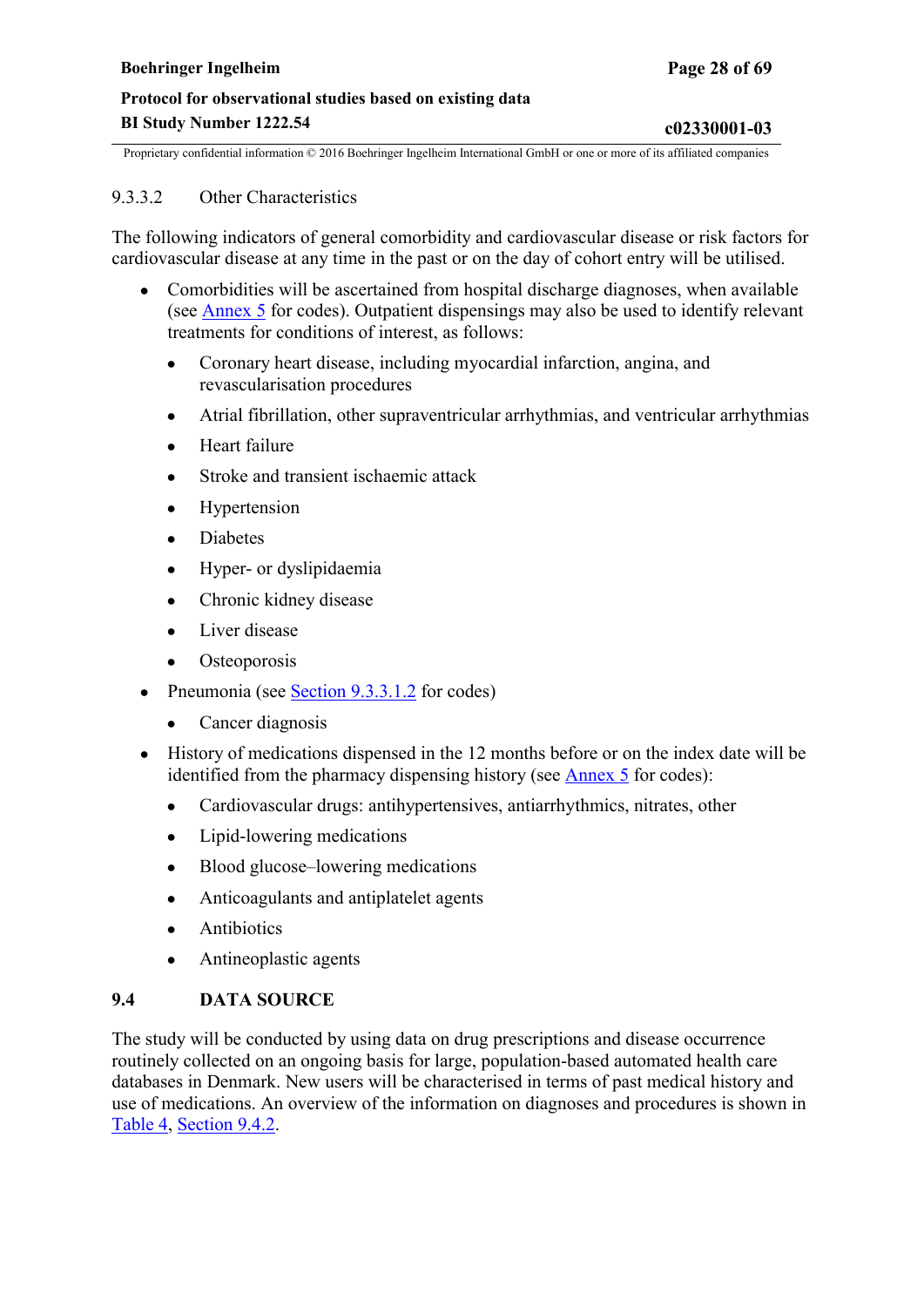### <span id="page-28-0"></span>**9.4.1 Denmark**

The Danish health care system provides universal coverage to all Danish residents (5.6 million inhabitants). Health care coverage includes visits to general practitioners (GPs) and specialists, hospital admissions, and outpatient visits. The costs of medicines are partially covered by the Danish health system. The centralised Civil Registration System in Denmark allows for personal identification of each person in the entire Danish population and for the possibility of linkage to all Danish registries (all registries contain civil registration numbers), such as the Danish National Registry of Patients, Danish National Health Services Prescription Database, and the Danish Registry of Causes of Death. Data collected in these registries are available for research purposes.

For 1980-2008, the National Registry of Patients counted 236,494 patients with a first hospital contact for COPD. [[R12-3324\]](#page-46-0) From the National Health Service, for persons aged 45 to 84 years, the prevalence of COPD was estimated at 12%, using a sample of 299,000 residents of two counties. [[R12-3265\]](#page-45-0)

### **9.4.2 Planned data source summary**

[Table 4](#page-28-0) shows the characteristics of the planned data source in Denmark where olodaterol use may be sufficient to address the study questions.

| Data Element                                                                     | <b>National Registers, Denmark</b>                                                                                |
|----------------------------------------------------------------------------------|-------------------------------------------------------------------------------------------------------------------|
| Database type                                                                    | National health record and prescription databases linked<br>through the unique civil personal registration number |
| Database population                                                              | Denmark                                                                                                           |
| Country population <sup>1</sup>                                                  | 5,602,628                                                                                                         |
| Approximate proportion of<br>the country's population<br>covered by the database | $100\%$                                                                                                           |
| Representativeness of<br>patients and practices                                  | Complete, given that the total country population is<br>included                                                  |
| Linkage                                                                          | Unique patient-specific identifiers                                                                               |
| Data on medications                                                              | Pharmacy-dispensed prescriptions                                                                                  |
| Dose                                                                             | Formulation strength                                                                                              |
| Duration                                                                         | Based on prescriptions                                                                                            |
| Drug dictionary codes/<br>therapeutic classification                             | <b>ATC</b>                                                                                                        |

Table 4 Overview of planned data source, contingent upon approval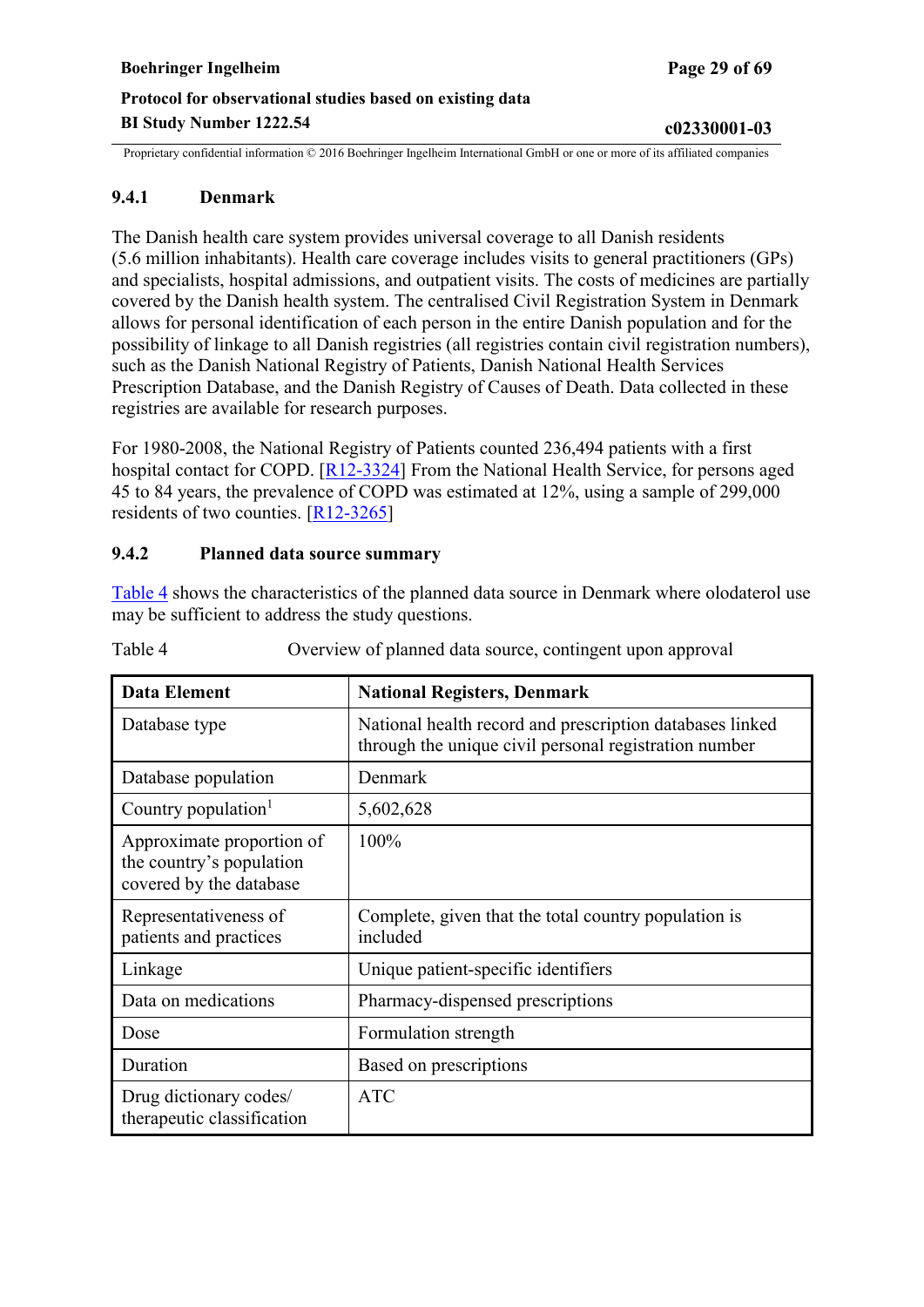<span id="page-29-0"></span>

| Table 4 (cont'd) | Overview of planned data source, contingent upon approval |  |
|------------------|-----------------------------------------------------------|--|
|                  |                                                           |  |

| <b>Data Element</b>                                   | <b>National Registers, Denmark</b>                                                                                                                                               |
|-------------------------------------------------------|----------------------------------------------------------------------------------------------------------------------------------------------------------------------------------|
| Number of indacaterol<br>prescriptions2 (approximate) | 47,400 (years 2010-2011)                                                                                                                                                         |
| Clinical indication                                   | Not recorded per se but may be surmised based on proxies<br>(i.e., prescribed medication, hospital discharge diagnosis,<br>and outpatient diagnosis history)                     |
| Outpatient diagnosis                                  | From hospital outpatient specialty clinics                                                                                                                                       |
| Hospital diagnosis                                    | Yes, ICD-10                                                                                                                                                                      |
| Procedure codes                                       | Yes, NCSP version 1.16:2012                                                                                                                                                      |
| Pulmonary function testing                            | From hospital clinics and also from primary care when<br>recorded                                                                                                                |
| Information on death                                  | Fact and date in the Civil Registration System, and<br>underlying cause of death available in National Death<br>Register                                                         |
| Access to medical records                             | No                                                                                                                                                                               |
| Lifestyle risk factors                                | No, only some if recorded among inpatients (body mass<br>index, and alcohol only from diagnosis codes, smoking not<br>available, and socioeconomic status proxies not available) |
| Data availability                                     | Since 1994                                                                                                                                                                       |
| Updates                                               | Annual                                                                                                                                                                           |
| Approximate time lag                                  | 1 year                                                                                                                                                                           |
| Data transfer                                         | Not permitted; requires collaboration with Danish<br>investigator <sup>3</sup>                                                                                                   |
| Approval process                                      | Danish Data Protection Agency approval required                                                                                                                                  |

ATC = Anatomical Therapeutic Chemical; ICD-10 = *International Statistical Classification of Diseases and Related Health Problems, 10th Revision; Nordic Medico-Statistical Committee Classification of Surgical Procedures.*

1 Eurostat. 2013. Available at: epp.eurostat.ec.europa.eu/tgm/table.do?tab=table&init=1&language=en&pcode=tps00001&plugin=1. Accessed January 28, 2014.

2 Indacaterol was selected as an example of a LABA indicated only for COPD.

3 Collaboration of local investigator has not been obtained and is contingent upon staffing availability.

### **9.5 STUDY SIZE**

[Table 5](#page-31-0) shows for the situation where the IRR for the events of interest for olodaterol use compared with other LABAs is 1 and the number of person-years of olodaterol use necessary to obtain a probability of 0.80 that the upper bound of the 95% confidence interval of the IRR is below 1.5, 2.0, 2.5, and 3.0. If all olodaterol initiators in the Denmark data source are eligible for the study, the study size could be sufficient by calendar year 2019 or 2020 to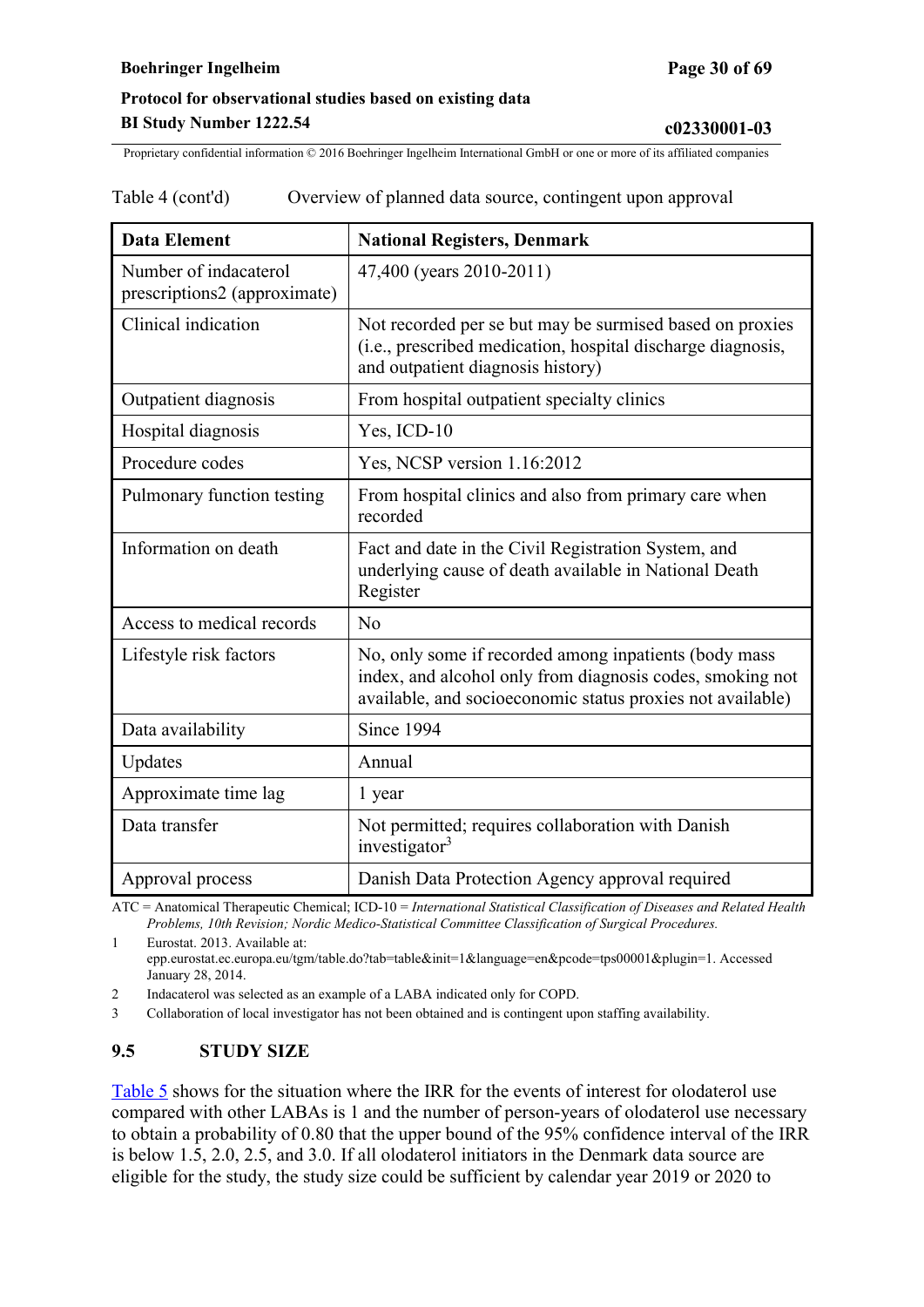| <b>Boehringer Ingelheim</b>                               | Page 31 of 69 |  |
|-----------------------------------------------------------|---------------|--|
| Protocol for observational studies based on existing data |               |  |
| <b>BI Study Number 1222.54</b>                            | c02330001-03  |  |

demonstrate an IRR less than 3.0 for AMI and atrial fibrillation and less than 1.5 for all-cause mortality if the true IRR for olodaterol compared with other LABAs is 1.0. As three or more other LABAs are already available in these countries, a relatively low use of olodaterol is expected. As per [Section](#page-17-0) 9.1, the study is proposed for a 5-year duration. For each study outcome, the IRR will be calculated if the number of exposed person-years is sufficient for the upper bound of the 95% confidence interval around the IRR to be approximately 2.5; for ventricular tachycardia, including ventricular fibrillation/flutter and cardiac arrest, the IRR will be calculated if the number of exposed person-years is sufficient for the upper bound of the 95% confidence interval is approximately 3.If the number of olodaterol users in Denmark is insufficient to meet these statistical goals, another country (e.g., Netherlands) will be added as an additional study population, and combined estimates will be generated, if appropriate. If total olodaterol use is lower than expected or analyses from Denmark and the other country cannot be pooled, analyses will be restricted to descriptive analyses only.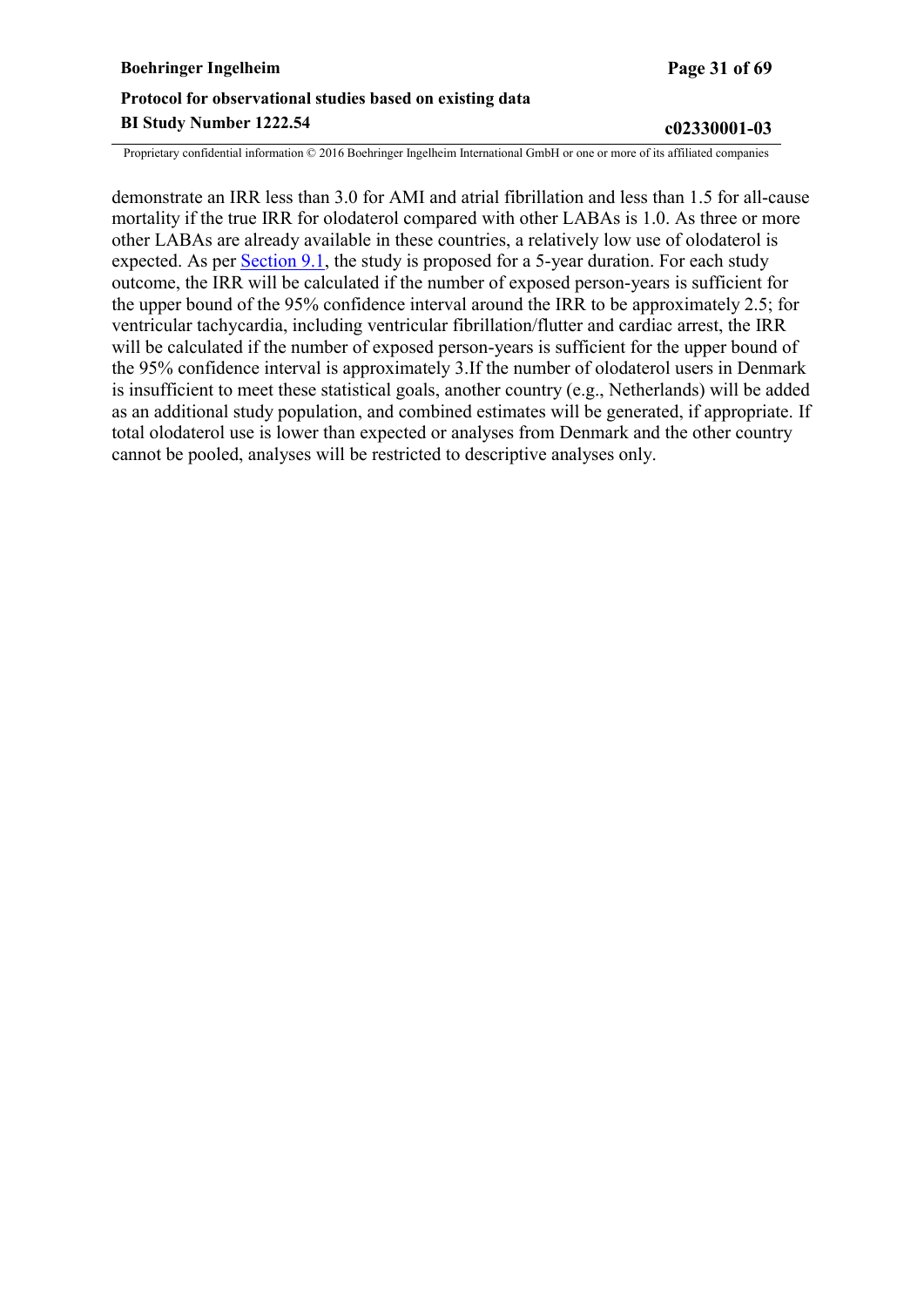<span id="page-31-0"></span>Proprietary confidential information © 2016 Boehringer Ingelheim International GmbH or one or more of its affiliated companies

# Table 5 Number of exposed person-years necessary to have a probability of

0.80 that the upper bound of the 95% confidence interval of the IRR is below the specified value, assuming IRR in the population is 1.0

|                                                                                 | Rate per 1,000<br>person-years in | Upper bound of 95% CI of IRR for<br>olodaterol versus comparator |              |        |       |
|---------------------------------------------------------------------------------|-----------------------------------|------------------------------------------------------------------|--------------|--------|-------|
| <b>Safety endpoint</b>                                                          | unexposed persons<br>with COPD    | 1.5                                                              | $\mathbf{2}$ | 2.5    | 3     |
| AMI                                                                             | $6.3^{1}$                         | 9,890                                                            | 3,390        | 1,940  | 1,350 |
|                                                                                 | $9.5^2$                           | 6,230                                                            | 2,130        | 1,220  | 850   |
| Atrial fibrillation                                                             | $5.9^{2}$                         | 10,060                                                           | 3,450        | 1,970  | 1,370 |
|                                                                                 | $2.5^{3}$                         | 23,820                                                           | 8,150        | 4,670  | 3,250 |
| Ventricular tachy-<br>cardia, ventricular<br>fibrillation, or<br>cardiac arrest | 0.97 <sup>2</sup>                 | 61,470                                                           | 21,040       | 12,040 | 8,380 |
| Other arrhythmias                                                               | $2.96^{2,4}$                      | 20,110                                                           | 6,880        | 3,940  | 2,740 |
| All-cause mortality                                                             | $106.58^{5}$                      | 510                                                              | 180          | 100    | 70    |

AMI = acute myocardial infarction; CI = confidence interval; COPD = chronic obstructive pulmonary disease; CPRD = Clinical Practice Research Datalink; IRR = incidence rate ratio; LABA = long-acting beta2-agonist.

Note: Calculations are for a 1:4 olodaterol:comparator person-year ratio and population incidence rate ratio = 1.0. This table was prepared with the use of Episheet—spreadsheets for the analysis of epidemiologic data.  $[R13-1396]$ 

1 García-Rodríguez et al. [\[R12-3322](#page-46-0)]; CPRD, United Kingdom; new diagnosis of an outcome during the study period in general practitioner medical records and hospital summaries.

2 Sidney et al. [[R07-2623\]](#page-44-0); Kaiser Permanente, United States; primary hospital discharge diagnoses.

3 Ruigómez et al. [[R10-0421\]](#page-45-0); CPRD, chronic atrial fibrillation in COPD, aged 40-89 years; estimated by multiplying incidence in the general population (1.7 per 1,000 person-years) by the relative risk of atrial fibrillation associated with chronic respiratory disease (1.5).

4 Other arrhythmias included paroxysmal supraventricular arrhythmias, cardiac dysrhythmias, and premature beats.

5 Curkendall et al. [[R09-0579\]](#page-44-0); Saskatchewan Health, Canada; incidence of primary hospital discharge diagnoses or underlying cause of death.

Data from 2014 became available during the second quarter of 2015. Based on feasibility data for Denmark, there were over 600 unique users of olodaterol in 2014. Actual counts of patients using olodaterol in 2015 are not yet available, but will be monitored and reported in the study progress reports. In addition, the entire pool of patients with COPD in Denmark can be approximated. During a recent 4-year period (2005-2008), 38,527 individuals in Denmark received hospital care (outpatient or inpatient) for COPD for the first time, or approximately 9,630 per year. [[R12-3324\]](#page-46-0)

### **9.6 DATA MANAGEMENT**

Routine procedures include checking electronic files, maintaining security and data confidentiality, following analysis plans, and performing quality-control checks of all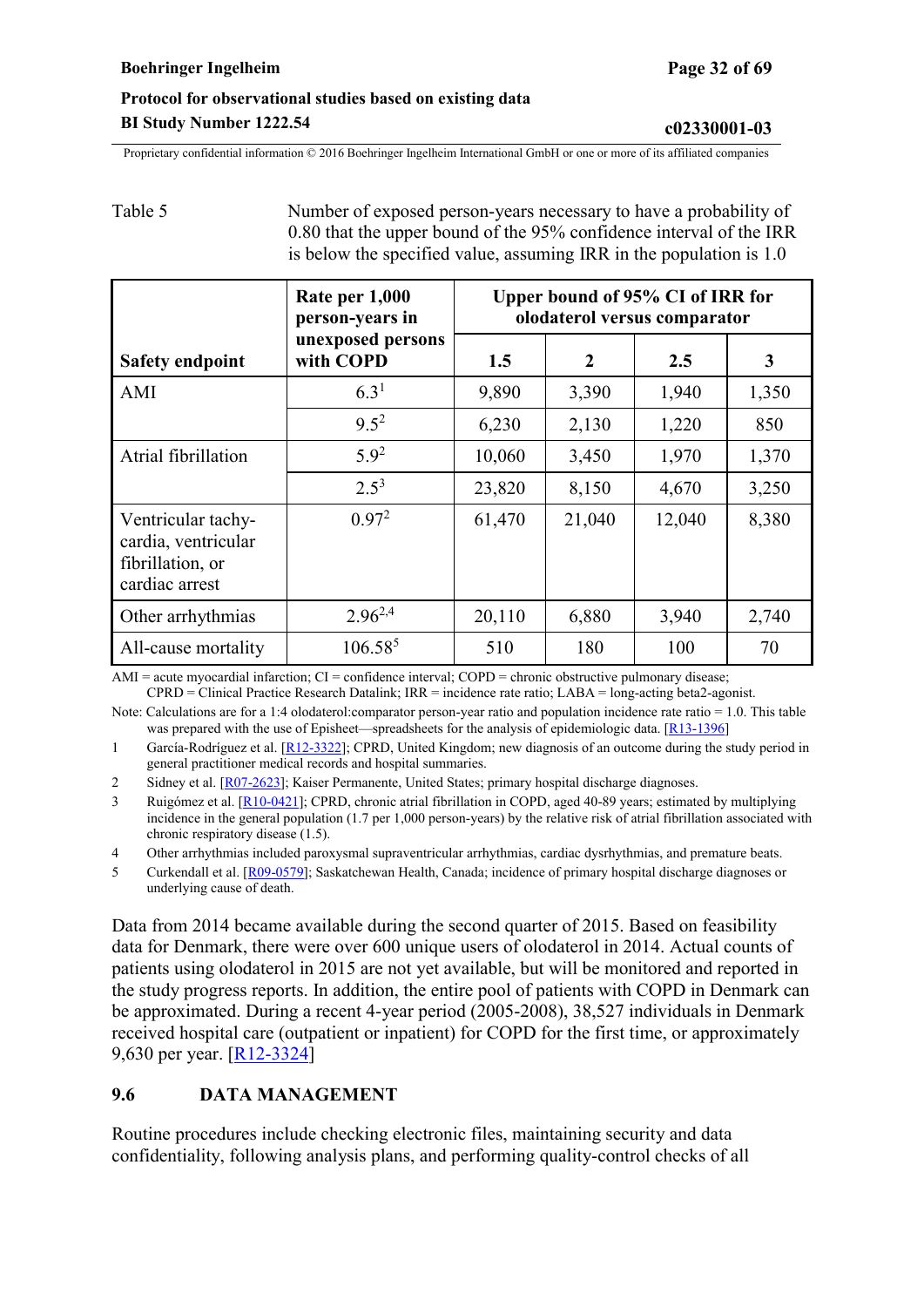<span id="page-32-0"></span>programs. The database research partner will maintain any patient-identifying information securely onsite according to internal standard operating procedures.

The research institution conducting analysis of data from the data source has been reviewed and qualified by the RTI Health Solutions Office of Quality Assurance. The research team will follow its own established procedures. All summary tables of results, and no individual patient identifiers, will be provided to RTI Health Solutions, who will develop the report. RTI Health Solutions will follow quality-control procedures regarding transfer of data.

Security processes will be in place to ensure the safety of all systems and data. Every effort will be made to ensure that data are kept secure so that they cannot be accessed by anyone except select study staff.

Appropriate data storage and archiving procedures will be followed standard procedures will be in place at each location handling the data to restore files in the event of a hardware or software failure.

The extent of missing data will be evaluated and described. Imputation methods may be used to estimate key missing values such as dosage of exposure of interest, smoking status, or body mass index.

For requests to access to data for audit purposes, only aggregated data from the research centre will be available. The audit trail will consist of a detailed description of the methods to extract and process the electronic health records or claims data, as applicable. Access to raw data at the database research centre will require the data requestor to obtain a licence or apply for approval at a research committee and to fulfil the conditions required under the governance rules of the database research centre. The research team will follow its established data management procedures for handling patient-specific data. A data management plan specific to the contracted research centre will be included in the statistical analysis plan, a separate document not yet developed.

### **9.7 DATA ANALYSIS**

### **9.7.1 Main analysis**

Descriptive analyses by exposure category, overall and stratified by pre-defined strata, will be provided. Categorical variables will be summarised with counts and percentages. Continuous variables will be summarised with univariate statistics (e.g., mean, standard deviation, 95% confidence intervals).

#### 9.7.1.1 Description of cohort characteristics

All covariables will be ascertained on or before the index date. Age on the index date and patient sex are readily available. When presenting results stratified on a single variable, subjects missing the variable will be reported as a separate category.

• Reasons for exclusion among all identified olodaterol initiators and among the "other LABA" initiators will be summarised.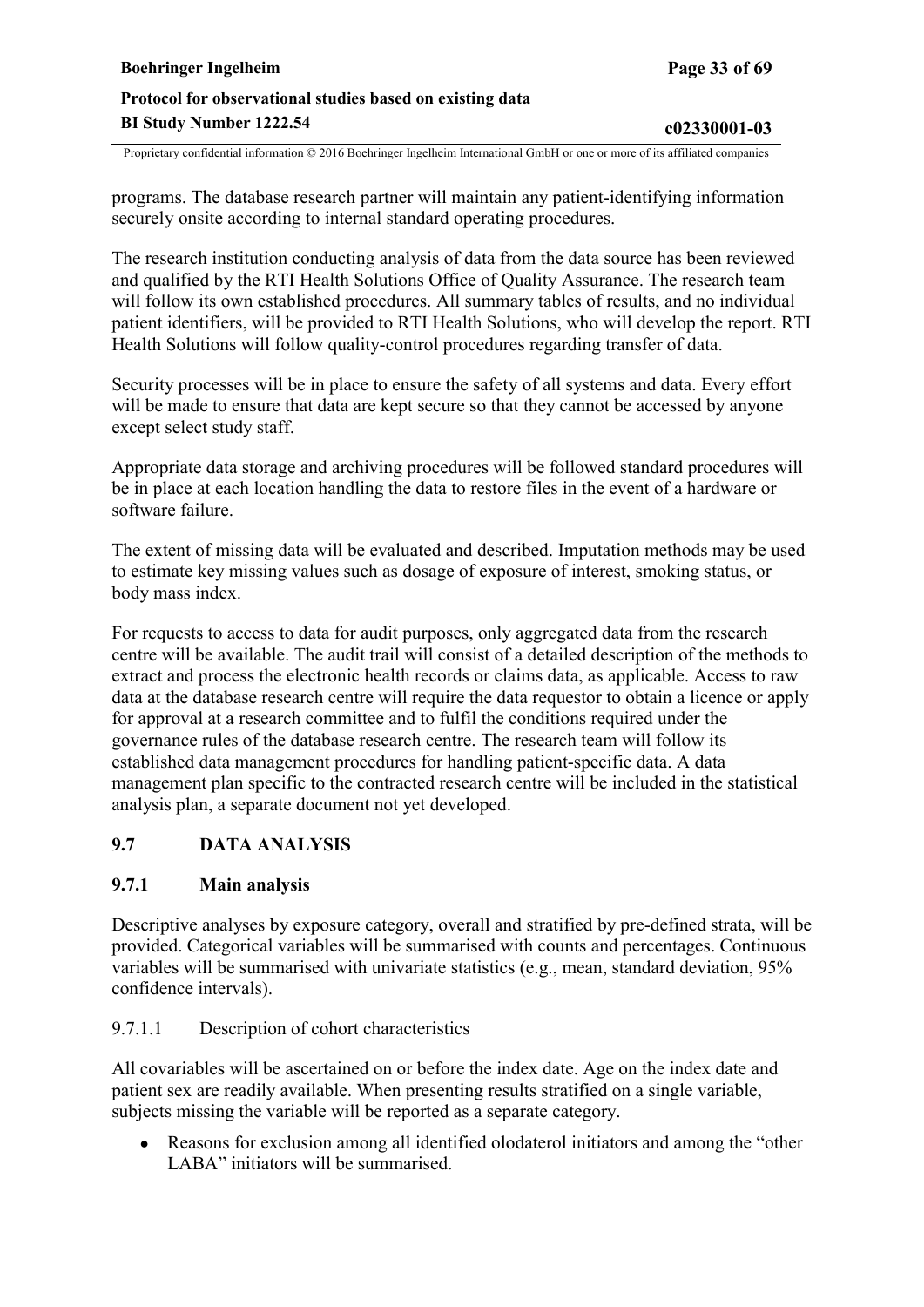- <span id="page-33-0"></span>• Demographic and medical characteristics (e.g., medical history) at the index date will be summarised by cohort and stratified also by COPD severity, stratified by history of outcome of interest.
- Prior medications dispensed before the index date and concomitant medications dispensed on index date will be summarised by cohort.

### 9.7.1.2 Characteristics of follow-up

To assess the potential for differential loss-to-follow-up, the distribution of patient-specific person-time at risk will be visually evaluated and compared by exposure group. Reasons for terminating follow-up, e.g. occurrence of event of interest, end of exposure, death, or end of study period, will also be described.

#### 9.7.1.3 Safety endpoints

Incidence rates for each event of interest will be calculated for each cohort as follows:

Incidence rate  $(IR<sub>E</sub>)$  = (total number of patients in the olodaterol cohort experiencing an event of interest for the first time during the given time period) / (total time at risk from current use of olodaterol during the given period)

Incidence rate  $(IR<sub>C</sub>) =$  (total number of patients in the comparator cohort experiencing an event of interest for the first time during the given time period) / (total time at risk from current use of comparator LABAs during the given period)

The incidence rate ratio (IRR) for each event of interest in the olodaterol-exposed group relative to that in the comparator group will be derived as follows:

Incidence rate ratio = IRE/ IRC, where IRE represents the incidence rate from the olodaterol cohort and IRC represents the incidence rate from the matched comparator cohort.

The IRRs will be calculated and 95% confidence intervals will be derived. Incidence differences and their 95% confidence intervals will also be derived.

The effects of demographics and selected baseline characteristics will be assessed. Adjusted IRR will be calculated by adjusting for each covariate one at a time. The following factors will be considered as potential confounders:

- Age at the index date
- $\bullet$  Sex
- Calendar year of the index date
- Use of specific comedications (e.g., ICS, LAMA) at or before the index date
- History of cardiovascular events of interest (number of strata to be evaluated may be constrained by number of events) at or before the index date
- Baseline severity of COPD, measured within 12 months before the index date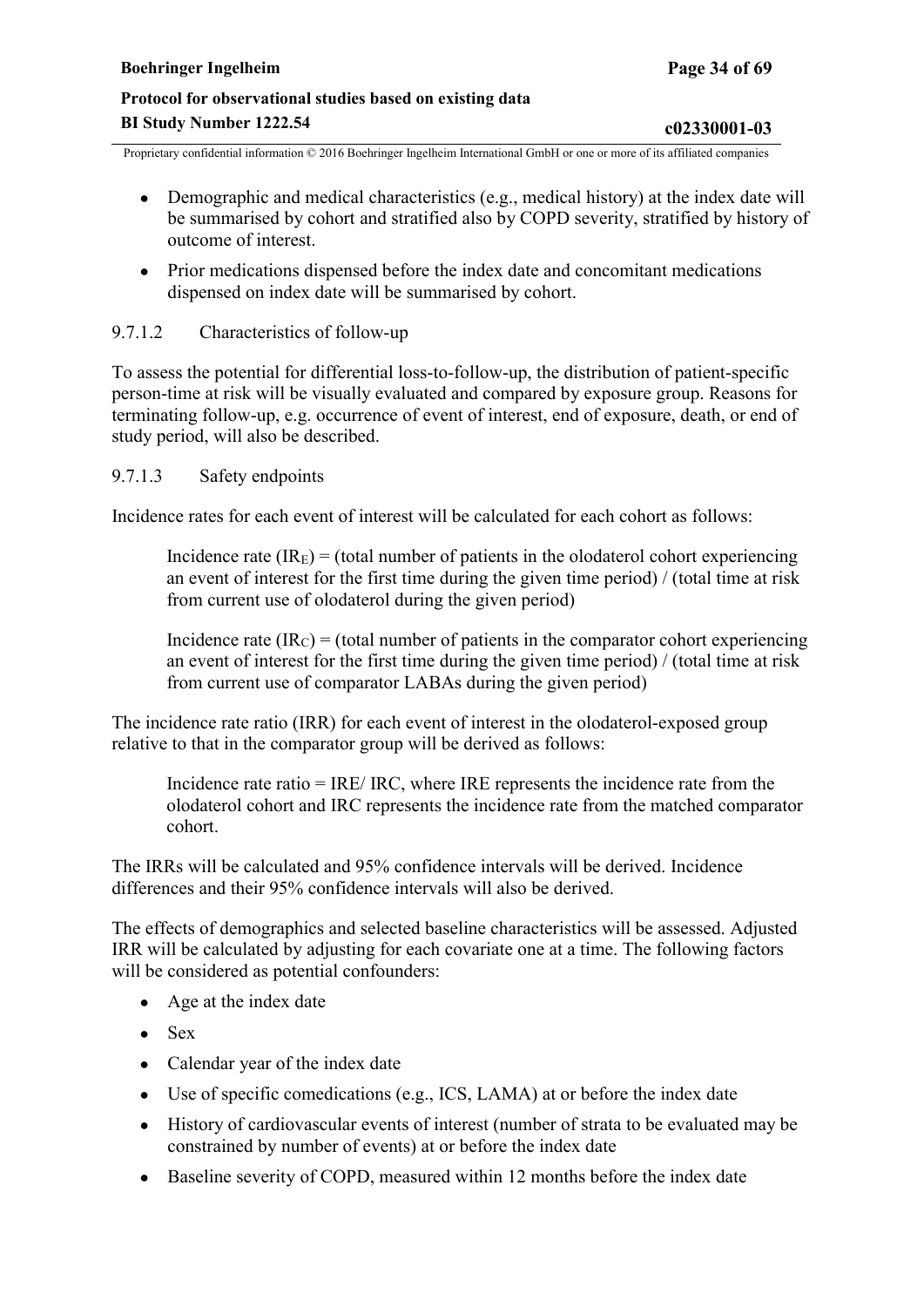- Diagnosis code for COPD only versus diagnosis codes for both COPD and asthma
- Individual cardiovascular risk factors listed in [Section](#page-27-0) 9.3.3.2, such as hypertension, diabetes, hyperlipidaemia.

Additional strata may be defined as needed.

The IRR will be calculated by stratifying on and adjusting for each potential confounder one at a time. A change of less than 10% in the adjusted IRR compared with the crude IRR will serve as an indicator that confounding for that variable is of negligible importance in the data. Variables associated with a change in the IRR greater than 10% will be included in the propensity score model.

A fitted propensity score model will be used to estimate a propensity score for each patient. If enough patients are exposed among (1) initiators of olodaterol or other LABA alone and (2) initiators of olodaterol or LABA in combination with a LAMA (in free- or fixed-dose combination) ( $\geq 1,000$ ), two propensity score models will be fitted, one for each group. If the numbers are not adequate, then a variable indicating presence or absence of background LAMA, together with its interaction terms with clinically relevant covariables, will be included in one propensity score model as an adjustment variable. [[R16-4007,](#page-47-0) [P12-08895](#page-43-0)] The IRRs for each event of interest will be stratified by propensity score deciles. Adjusted IRRs will be calculated across propensity score deciles, overall and by background treatment, with or without LAMA subgroups.  $[R10-1239]$  $[R10-1239]$  The propensity scores will be generated using the factors shown to be associated with confounding in the data. For modelling (i.e., when computing exposure propensity scores), variables with a significant amount of missing data  $(e.g., > 10\%)$  may be imputed.

The distributions of propensity scores in olodaterol and in comparator patients will be examined. Patients with extreme or non-overlapping propensity scores (i.e., ranges in the upper or lower tails of the propensity score distribution within which only patients taking olodaterol or patients taking comparator LABAs fall) will be excluded. This allows for the removal of patients for whom there are no comparable patients in the other cohort.

Person-time and endpoint counts for each cohort will be stratified into deciles of propensity scores defined by the distribution of propensity scores for the olodaterol cohort. To check that the covariables are balanced within each propensity score decile, the distribution of each variable within each propensity score decile will be compared visually between the cohorts to evaluate whether there are clinically relevant differences.

For each endpoint, IRR and incidence rate difference (IRD) will be stratified by propensity score deciles, and the overall adjusted IRR and IRD and associated 95% CIs will be derived by weighting each stratum by the prevalence among the olodaterol cohort.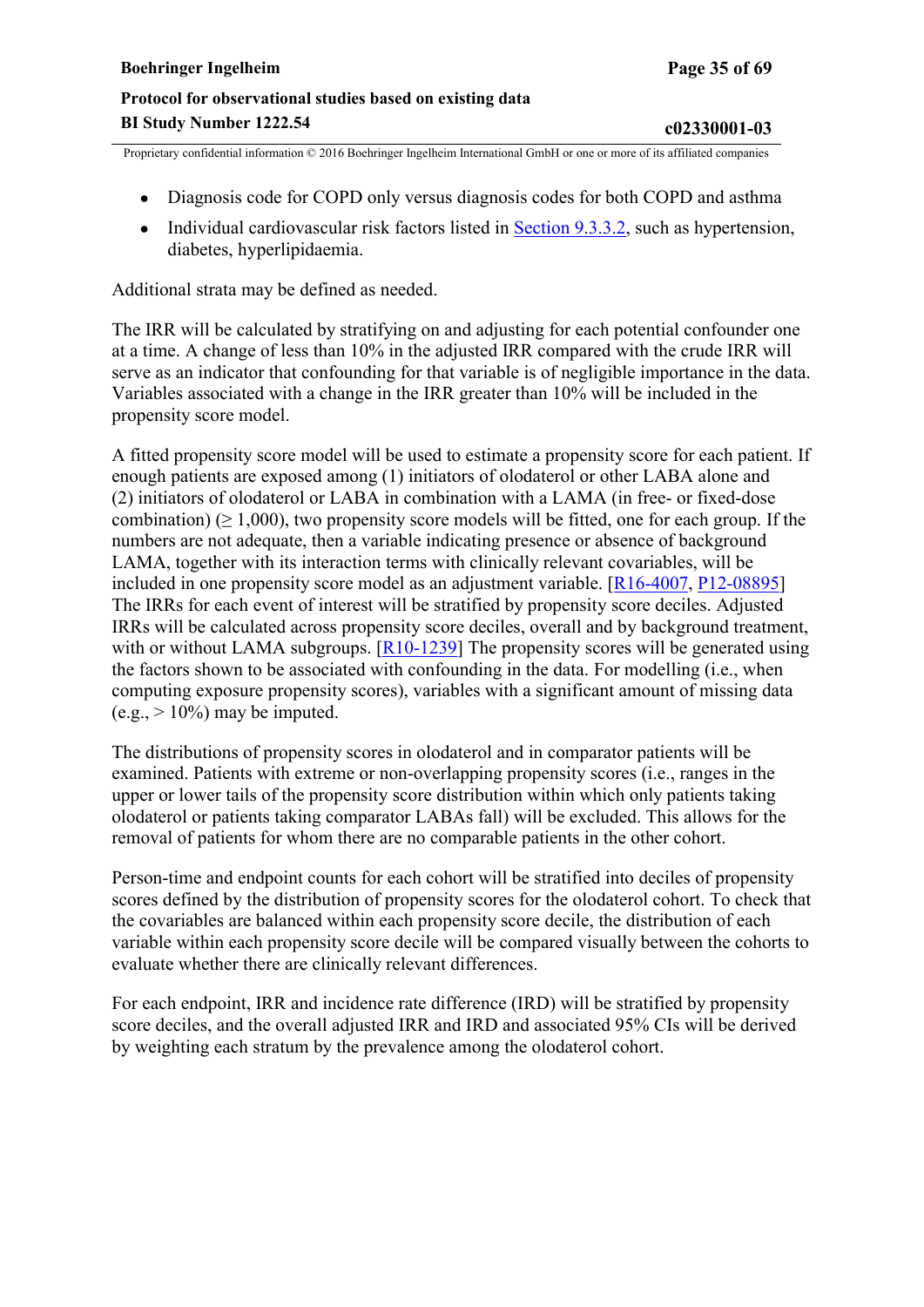### <span id="page-35-0"></span>**9.7.2 Further analysis**

9.7.2.1 Sensitivity analyses

Calculation of exposure time at risk and ascertainment of associated outcomes will be varied by increasing the time after each dispensing to 30 days and 60 days after the expiration of the estimated days supplied.

Assessment of the impact of individuals with history of the outcomes of interest in the two exposure groups will be derived by excluding individuals with history of arrhythmia or AMI.

Depending on the person-years of exposure accrued, calculation of IRRs will also be performed stratifying by type of COPD treatment initiated (i.e., LABA treatment alone or LABA treatment in combination with other LAMA treatment).

### **9.8 QUALITY CONTROL**

At the coordinating centre, an independent Office of Quality Assurance performs audits and assessments that involve various aspects of its projects, including but not limited to documentation of education and training, data entry, data transfer, and approval by the RTI International institutional review board, of which RTI Health Solutions is a research unit. Such audits at RTI Health Solutions will be conducted by the Office of Quality Assurance according to established criteria in standard operating procedures and other applicable procedures. The database research centres will follow its own quality and audit trail procedures. The quality and audit trails may be different from that of the coordinating centre.

Data management and analysis will be conducted in at each participating research centre. Standard operating procedures specific to each research centre will be used to guide the conduct of the study. These procedures include internal quality audits and the opportunity for external audits, rules for secure and confidential data storage, methods to maintain and archive project documents, quality-control procedures for programming, standards for writing analysis plans, and requirements for senior scientific review.

RTI Health Solutions will follow quality-control procedures for report generation, including senior review by an expert other than the author.

### **9.9 LIMITATIONS OF THE RESEARCH METHODS**

Existing population-based data are very useful for evaluating research questions about realworld clinical practice because of the diversity of patients and medical practices represented therein. However, the results must be interpreted with caution because of the following known limitations of such data sources:

- The length of medical history in some databases will be limited, and earlier medical events or drug exposures may be unknown. This may especially be true for data sources that have become available for research in the recent past.
- The study's ability to enrol large enough numbers of patients using LABAs and to follow them for an adequate number of person-years will depend on uptake of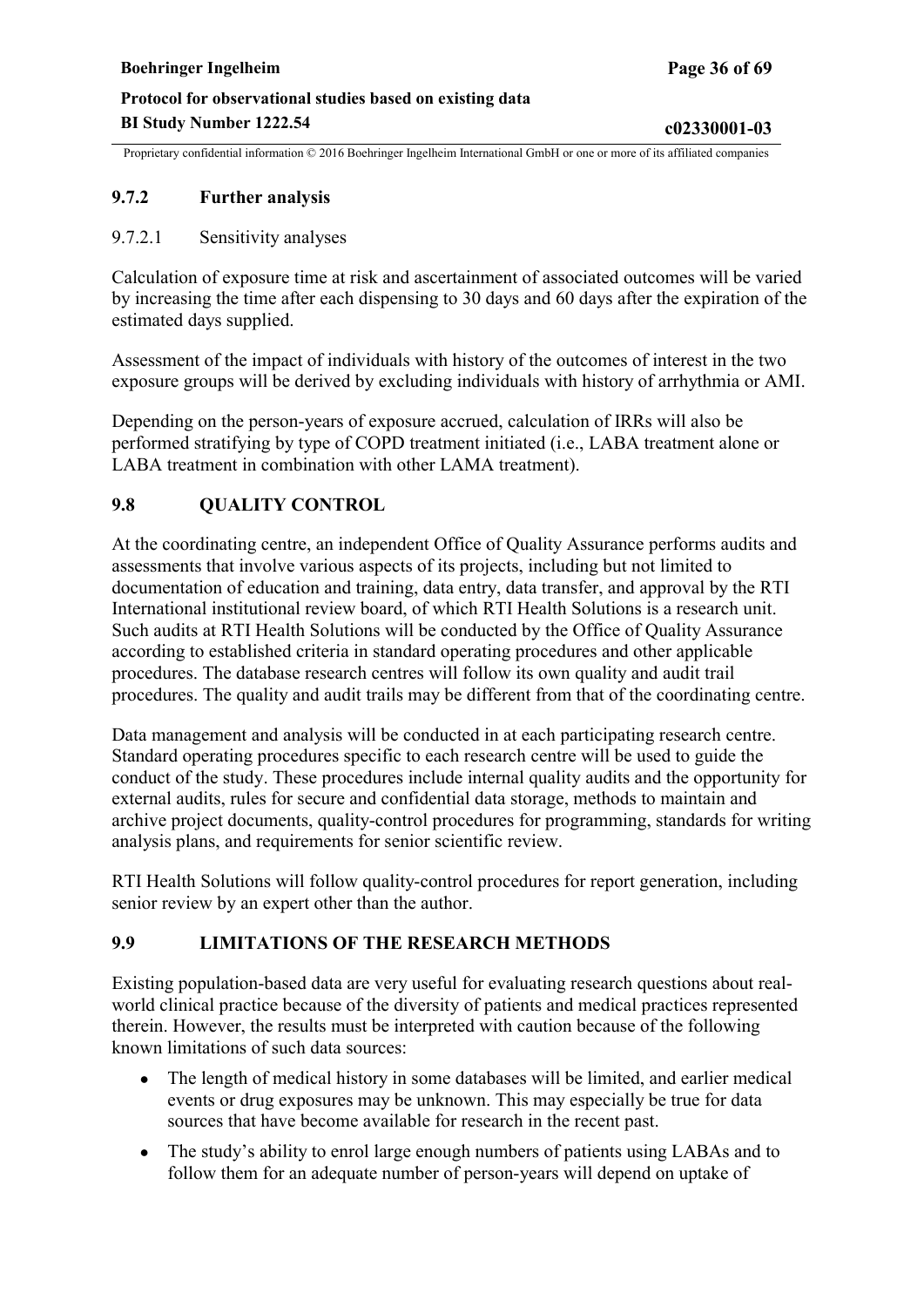<span id="page-36-0"></span>olodaterol in each country and on health insurance reimbursement decisions for this medication.

- For severity of COPD, ideally  $FEV_1$  (forced expiratory volume in 1 second) would be used to classify all individuals by application of standard criteria; however, it is anticipated that most databases will not capture this information. Other variables, such as information on hospitalisations for COPD or use of oxygen, may be available.
- The candidate data sources planned for this study reliably contain information on outpatient dispensings, but actual exposure may be misclassified for individuals who do not use their medication as prescribed.
- When outpatient diagnoses are absent, such comorbidities may also be assessed with medication use. Using this approach may result in underestimation if patients are untreated or overestimation if the indicator medication is used for multiple indications.
- Internal and external validity of some cardiovascular endpoints might be of concern. For arrhythmias, using hospitalisation discharge codes will underestimate the occurrence of these events because only the more severe arrhythmias will be captured. Although events diagnosed at hospital outpatient clinics will be included for these endpoints, a proportion of events diagnosed in the primary care sector will be missed if these data are not available to be used. Given that out-of-hospital events are not included, 20% to 30% of AMI outcomes may be missed. This could result in biased IRR estimates if olodaterol were to change the severity of such outcomes.

### **9.10 OTHER ASPECTS**

#### **9.10.1 Study size limitations**

The ability to accrue a sufficient study size for patients treated with newly approved olodaterol depends upon the accrual rate of new use of olodaterol in Denmark. In the 2018 progress report analysis (second progress report), the uptake and rate of increase of olodaterol use, including free- and fixed-dose combination with a LAMA, will be evaluated. In the event that uptake is slower than anticipated, another country, such as the Netherlands, will be added as an additional study population, and a meta-analysis will be conducted in the final analysis if appropriate. If total use is lower than expected or analyses from Denmark and from the other country cannot be pooled, analyses will be restricted to descriptive analyses only.

### **9.10.2 Study standards**

The study will be conducted in accordance with the International Society for Pharmacoepidemiology [[R11-4318\]](#page-45-0) *Guidelines for Good Pharmacoepidemiology Practices (GPP)* and in accordance with the European Network of Centres for Pharmacoepidemiology and Pharmacovigilance (ENCePP) *Guide on Methodological Standards in Pharmacoepidemiology*. [[R13-5419\]](#page-47-0) The ENCePP *Checklist for Study Protocols* [[R13-5419](#page-47-0)] will be completed, and the study will be registered in the EU PAS register, [\[R14-0354](#page-47-0)] as well as in ClinicalTrials.gov.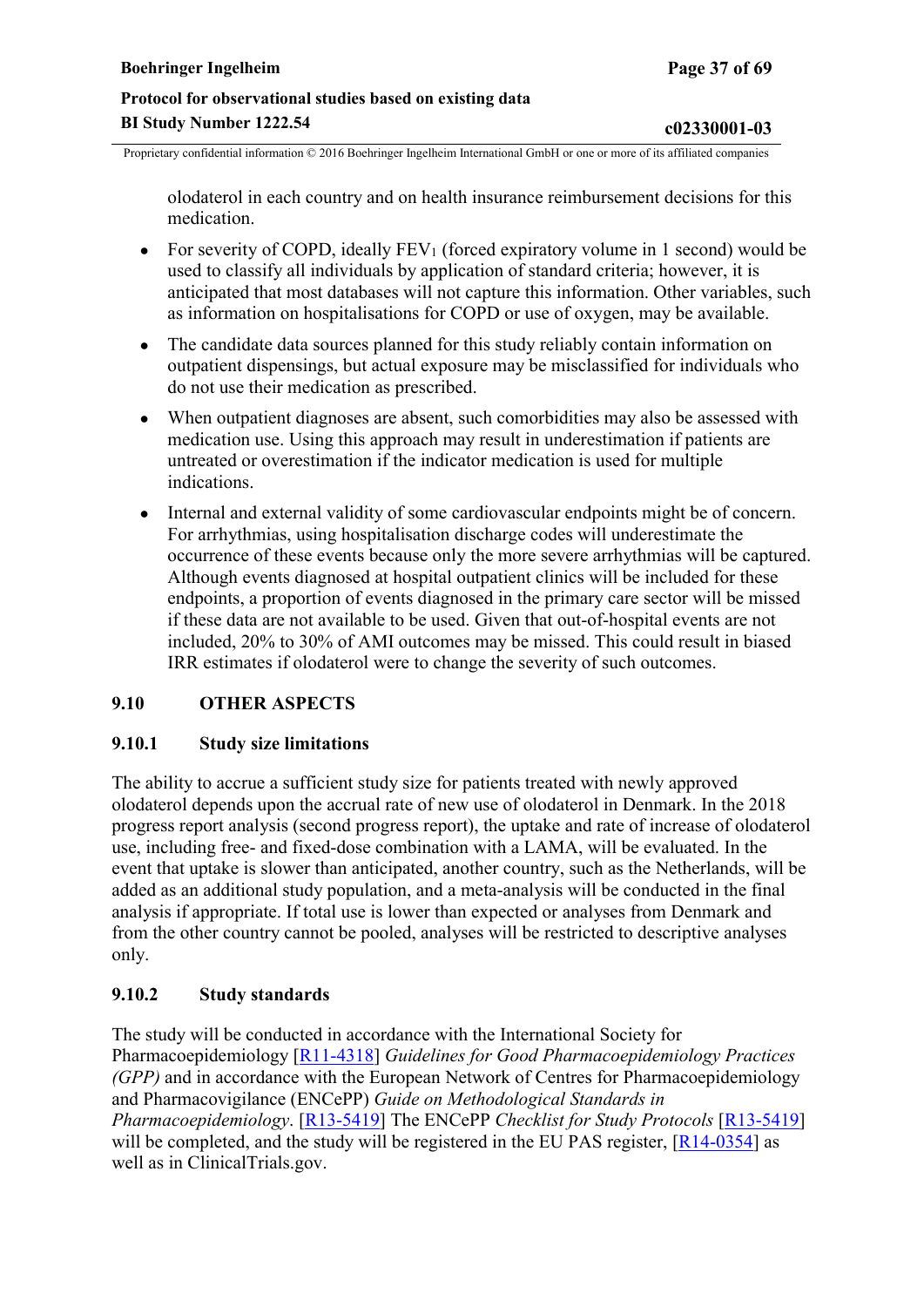<span id="page-37-0"></span>The study is a PASS and will comply with the definition of the non-interventional (observational) study provided in the 2012 European Medicines Agency (EMA) *Guideline on Good Pharmacovigilance Practice (GVP): Module VIII – Post-Authorisation Safety Studies*. [[R16-4611](#page-47-0)] The study will comply with the nature of non-interventional (observational) studies referred to in the ICH (International Conference on Harmonisation) harmonised tripartite guideline *Pharmacovigilance Planning E2E*. [[R11-2259\]](#page-45-0)

### **9.10.3 Bias and confounding**

The most likely source of bias is confounding by indication, e.g., severity of COPD. Because olodaterol will be new to the market, it is likely that early in its availability, olodaterol will be prescribed to individuals who have tried other treatments for COPD. This study design attempts to remove such confounding by limiting the study to individuals who are not switching to a study treatment (olodaterol vs. other LABA) but are naïve to the class, according to the available pharmacy dispensing history. However, this approach may not fully address the channelling bias, will reduce the study size, and will require a longer period of time to accrue initiators of olodaterol naïve to LABA use.

To address the issue of confounding by indication and by other factors in the non-interventional setting, stratification of incidence rate ratios by propensity score (representing the tendency to receive olodaterol) and subsequent derivation of the overall adjusted incidence rate ratio will be implemented, provided that the market uptake of olodaterol in Denmark is large enough to meet the required study size. The ability to control for such differences is dependent upon having data on the key factors that differentiate users of the study medications from each other.

### **9.11 SUBJECTS**

The study population will consist of patients with COPD (disease cohort) aged 40 years or older in a country where olodaterol is available and where a large proportion of the population is included in health care databases for pharmacoepidemiologic research. The study will be conducted by using the national population-based registers in Denmark.

Study subjects will be identified as individuals with an outpatient dispensing for olodaterol, or an alternative LABA, in free- or fixed-dose combination with another LAMA, during the study period and no recent LABA use in the last 6 months. The study period will start at the time that olodaterol is available in Denmark, and the study period will end at the latest date of available research data in the data source. All available patient-specific data covering time before study cohort entry (minimally, outpatient dispensings, and hospital diagnoses) will be used for identification of patient characteristics at the time of cohort entry, i.e., the study index date.

### **9.11.1 Identification of COPD**

Patients diagnosed with COPD will be identified by compatible outpatient and inpatient diagnostic codes for COPD (i.e., ICD-10 codes for COPD, chronic bronchitis, and emphysema). Hospital discharge diagnoses of COPD have been shown to have a positive predictive value (PPV) of 92%.[[R14-0359\]](#page-47-0)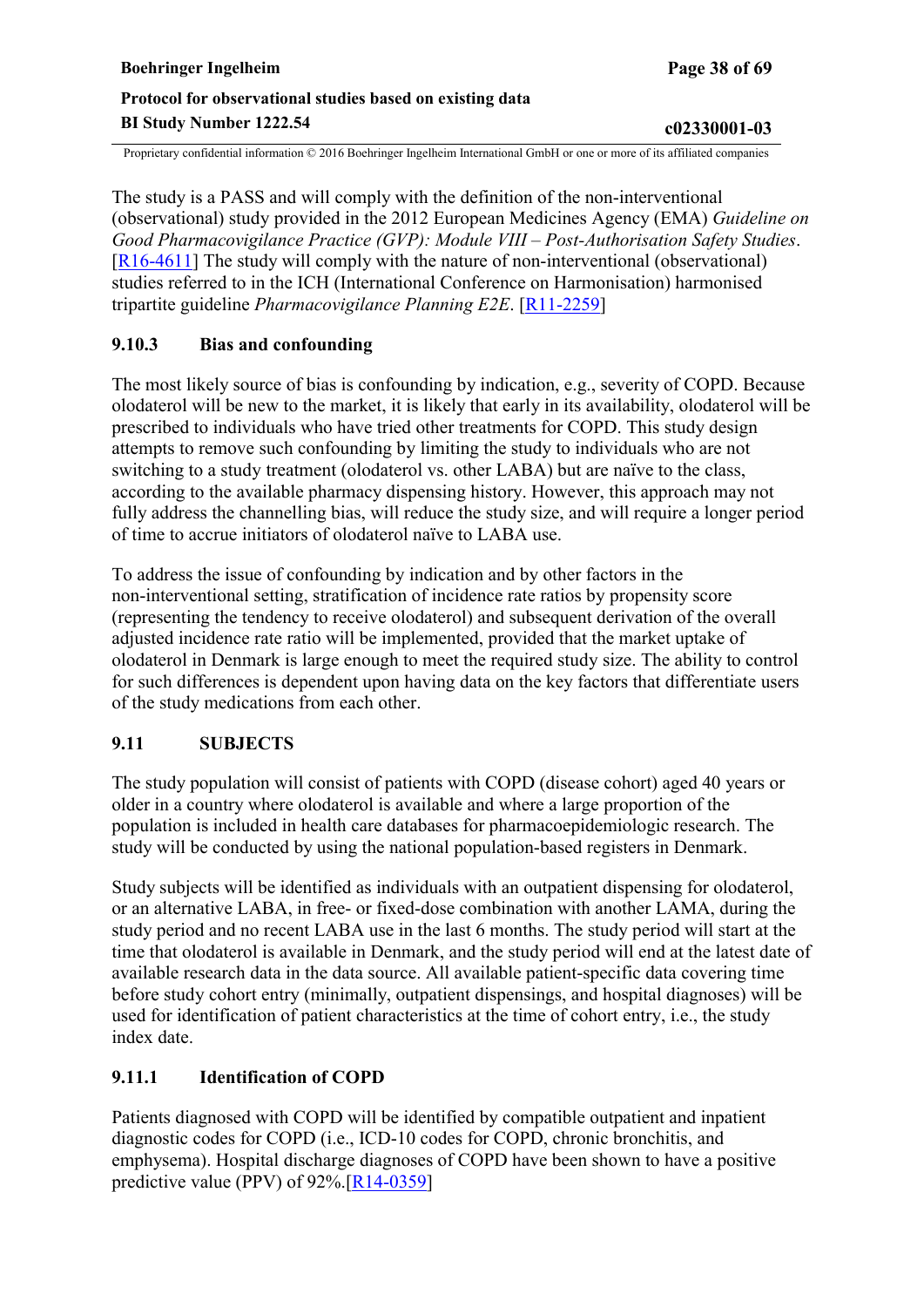### <span id="page-38-0"></span>**9.11.2 Study cohorts**

Two exposure cohorts of patients with diagnosed COPD will be identified and followed via available medical histories in the data source [\(Figure 3\)](#page-39-0):

- The cohort of new users of olodaterol, i.e., anyone with a dispensing for olodaterol (including either in free- or fixed-dose combination with a LAMA).
- The comparator cohort of new users of indacaterol, salmeterol, or formoterol (including either in free- or fixed-dose combinations with a LAMA).

Individuals selected for the comparator cohort will be frequency-matched to the cohort of olodaterol initiators by 5-year age category, sex, and calendar year of first dispensing of study LABA. The number of comparator patients selected will be from 1 to 5 times the number of olodaterol patients. The date of the first dispensing of study LABA is defined as the index date. Patients with COPD switching LABA at the study index date, indicated by use of another LABA within the previous 6 months, will not be included in either study cohort. The rationale for this exclusion is to maximise similarity of COPD disease between the two exposure cohorts and to remove potential lingering effects of a recently used other LABA. If the drug utilisation study demonstrates that this approach would exclude 25% or more initiators of olodaterol from the study, an alternative approach to balancing exposure groups may be developed and applied; if used, the alternative approach will be described in the report. Use of oral beta2-agonists will not be included as study medications of interest.

Individuals will be randomly selected for the comparator cohort from each stratum of qualifying individuals in the same 5-year age category, sex, and calendar year of index dispensing as an olodaterol initiator.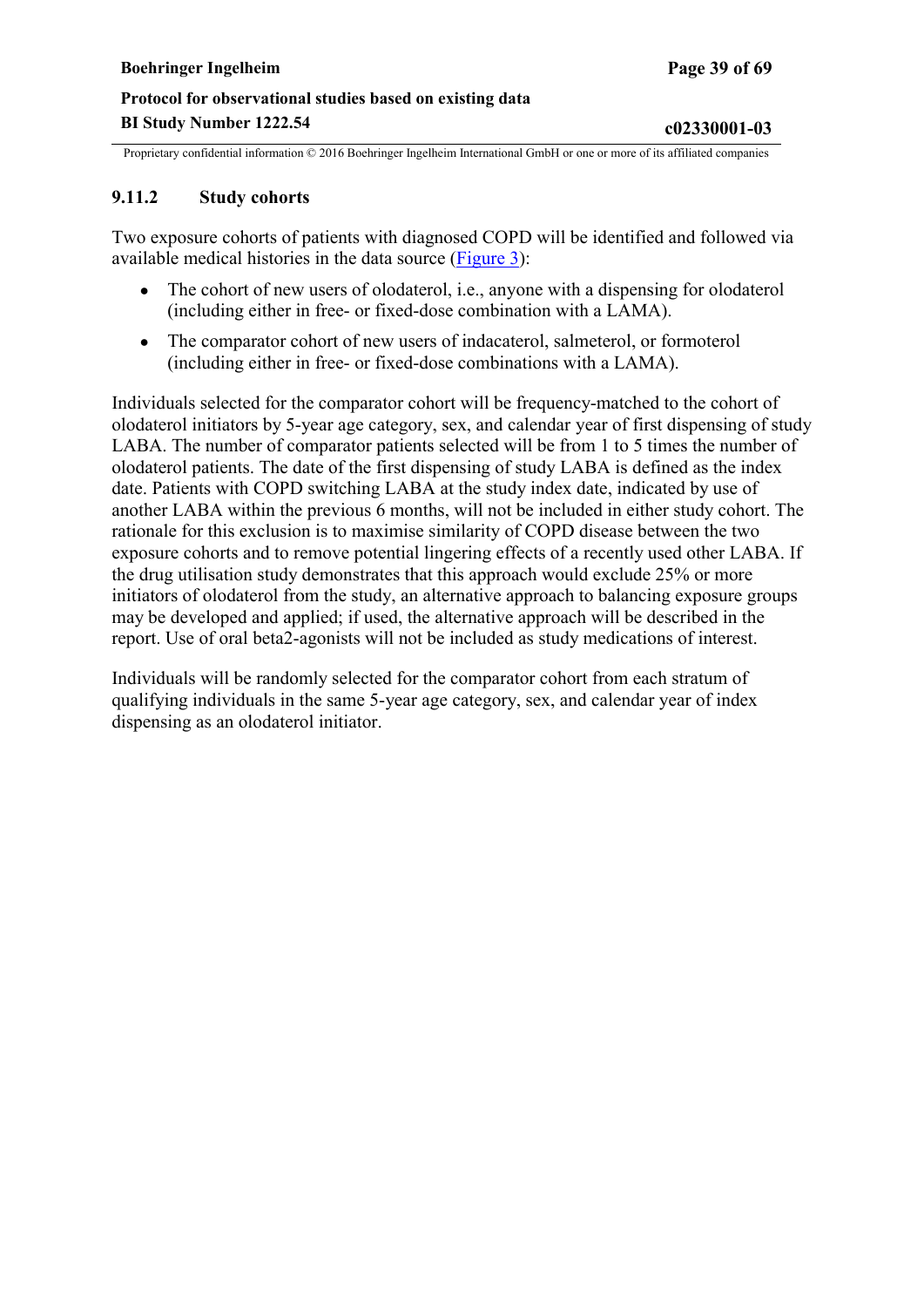<span id="page-39-0"></span>Proprietary confidential information © 2016 Boehringer Ingelheim International GmbH or one or more of its affiliated companies



LABA = long-acting beta2-agonist.

The comparator LABAs are indacaterol, salmeterol, and formoterol in single-agent formulations.

Figure 3 Selection of study cohorts

### **9.11.3 Inclusion criteria**

Patients in both exposure cohorts will be required to meet the following criteria:

- Have been diagnosed with COPD
- Be aged 40 years or older (to minimise the likelihood of including individuals who have asthma only)
- Be a new user of olodaterol or a new user of indacaterol, salmeterol, or formoterol (*not* in fixed-dose combination with an inhaled corticosteroid) and have no dispensing of any LABA in the 6 months before the index date
- Have at least 1 year of enrolment in the electronic database before their first LABA dispensing (defined as the index LABA)
- $\bullet$  Have data on sex (i.e., sex must be known)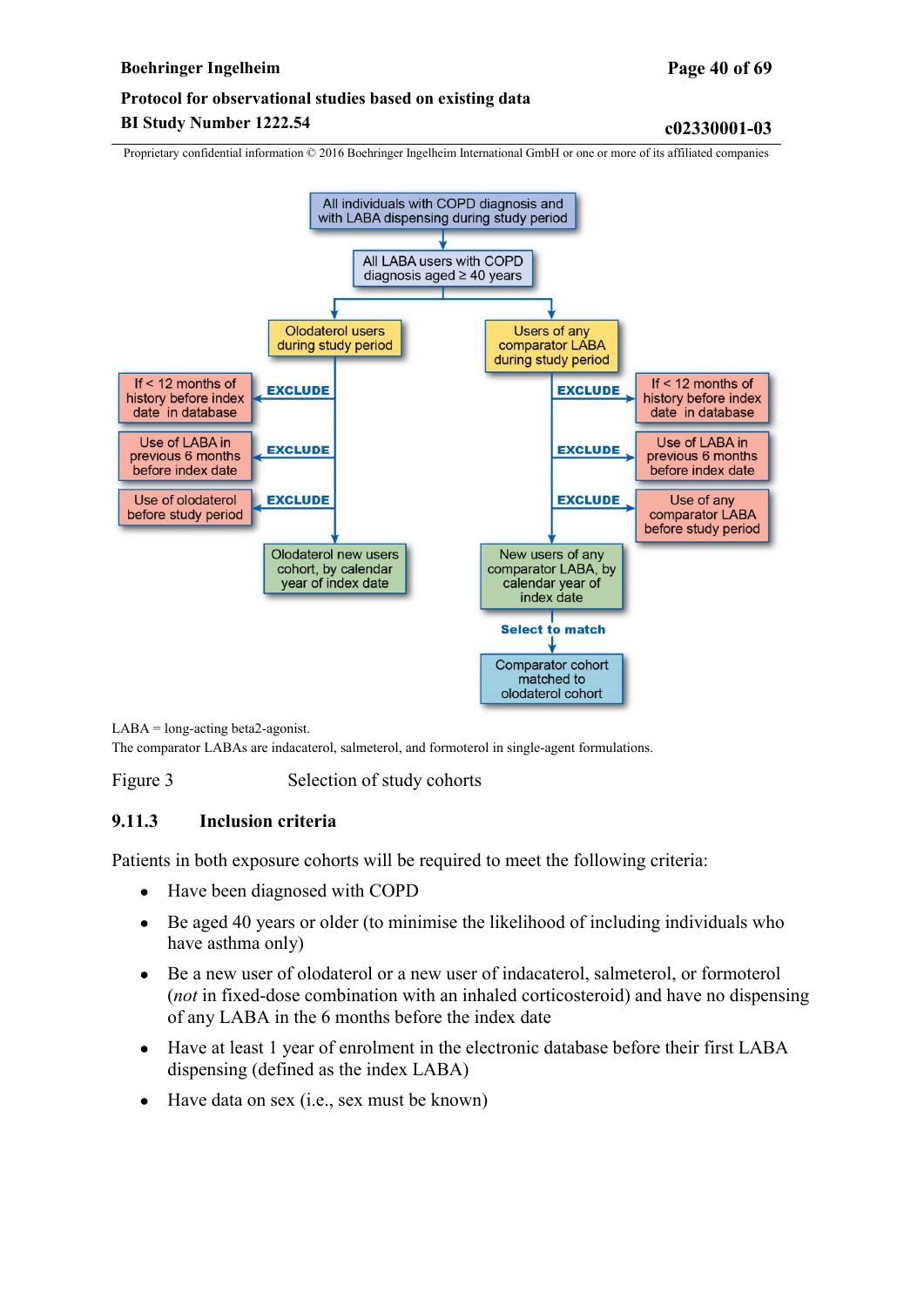# <span id="page-40-0"></span>**10. PROTECTION OF HUMAN SUBJECTS**

Institutional review board approval and/or any other required reviews of the study protocol by specific committees will be obtained in accord with applicable national and local regulations.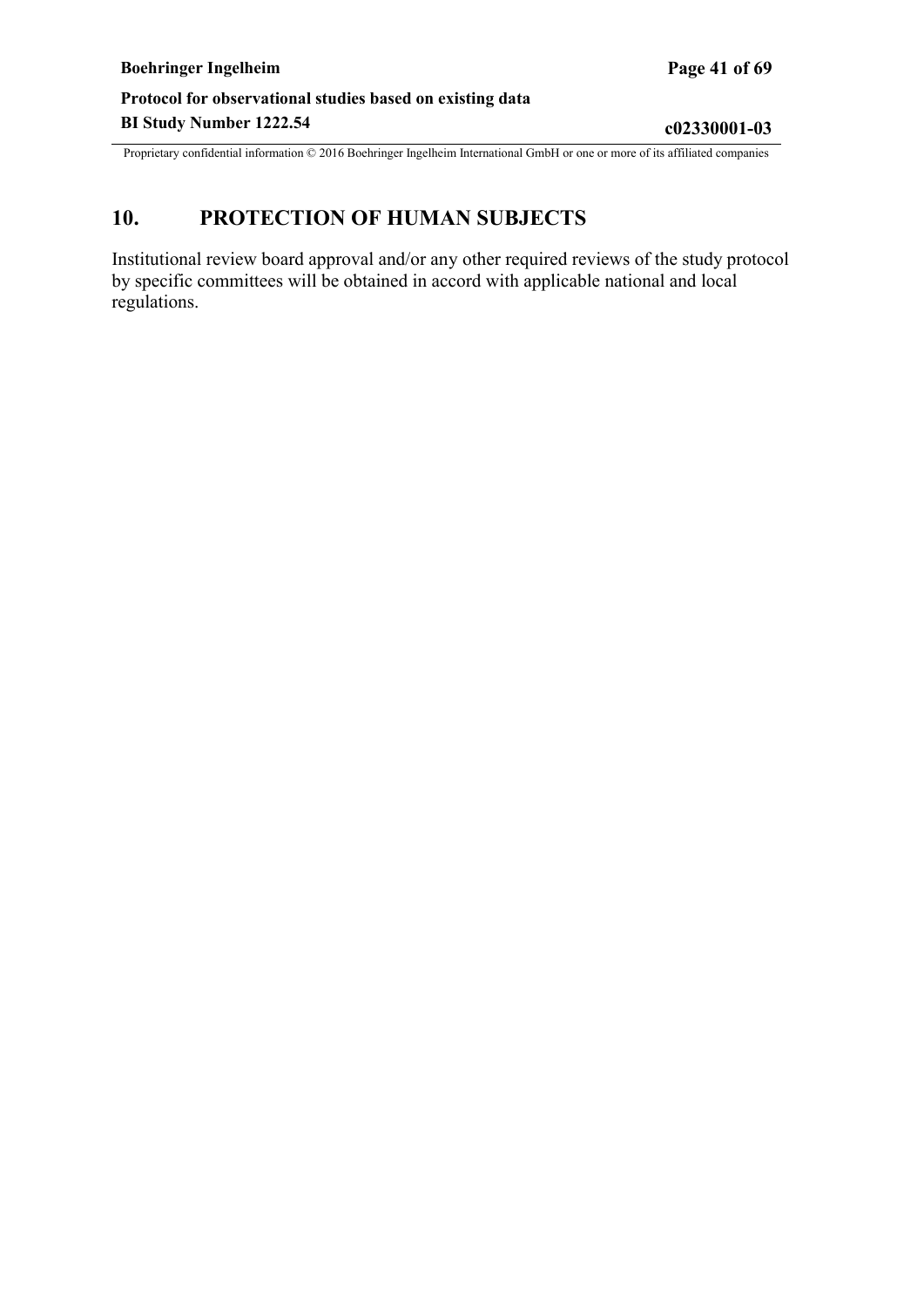# <span id="page-41-0"></span>**11. MANAGEMENT AND REPORTING OF ADVERSE EVENTS/ADVERSE REACTIONS**

Based on current guidelines from the International Society for Pharmacoepidemiology [[R11-4318](#page-45-0)] and the EMA *Guideline on Good Pharmacovigilance Practices (GVP)*, [[R13-1970](#page-46-0)] non-interventional studies such as the one described in this protocol conducted using or electronic health care records do not require expedited reporting of suspected adverse events/reactions. Based on the data planned for this study, no suspected adverse events/reactions are expected.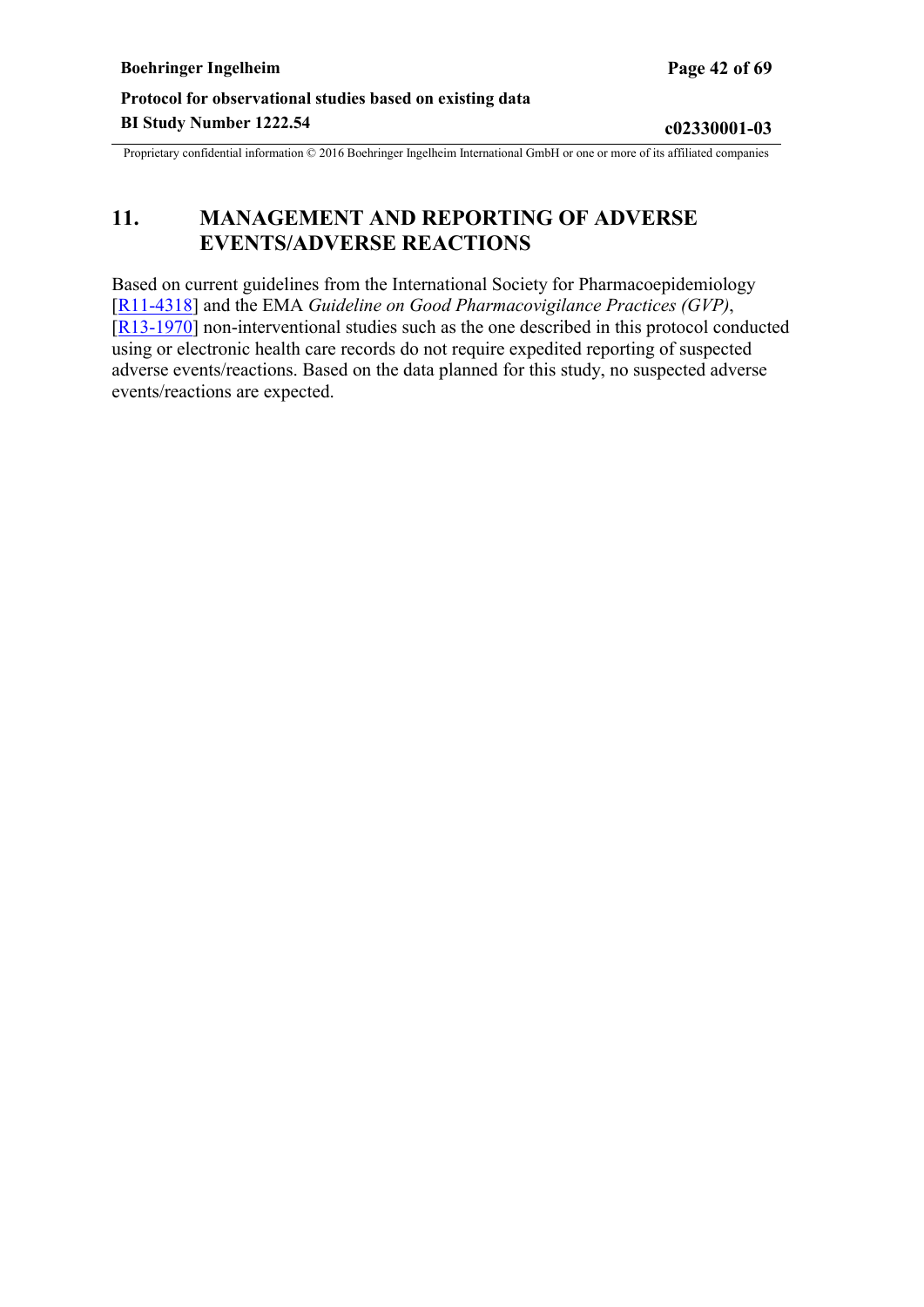# <span id="page-42-0"></span>**12. PLANS FOR DISSEMINATING AND COMMUNICATING STUDY RESULTS**

The study protocol, study status, and report(s) will be included in regulatory communications in line with the risk management plan, Periodic Benefit-Risk Evaluation Report, and other regulatory milestones and requirements.

Study results will be published following the International Committee of Medical Journal Editors recommendations, [[R13-5418](#page-46-0)] and communication in appropriate scientific venues (e.g., International Society for Pharmacoepidemiology) will be considered.

When reporting results of this study, the appropriate STROBE (Strengthening the Reporting of Observational Studies in Epidemiology) checklist [[R11-4902\]](#page-45-0) will be followed.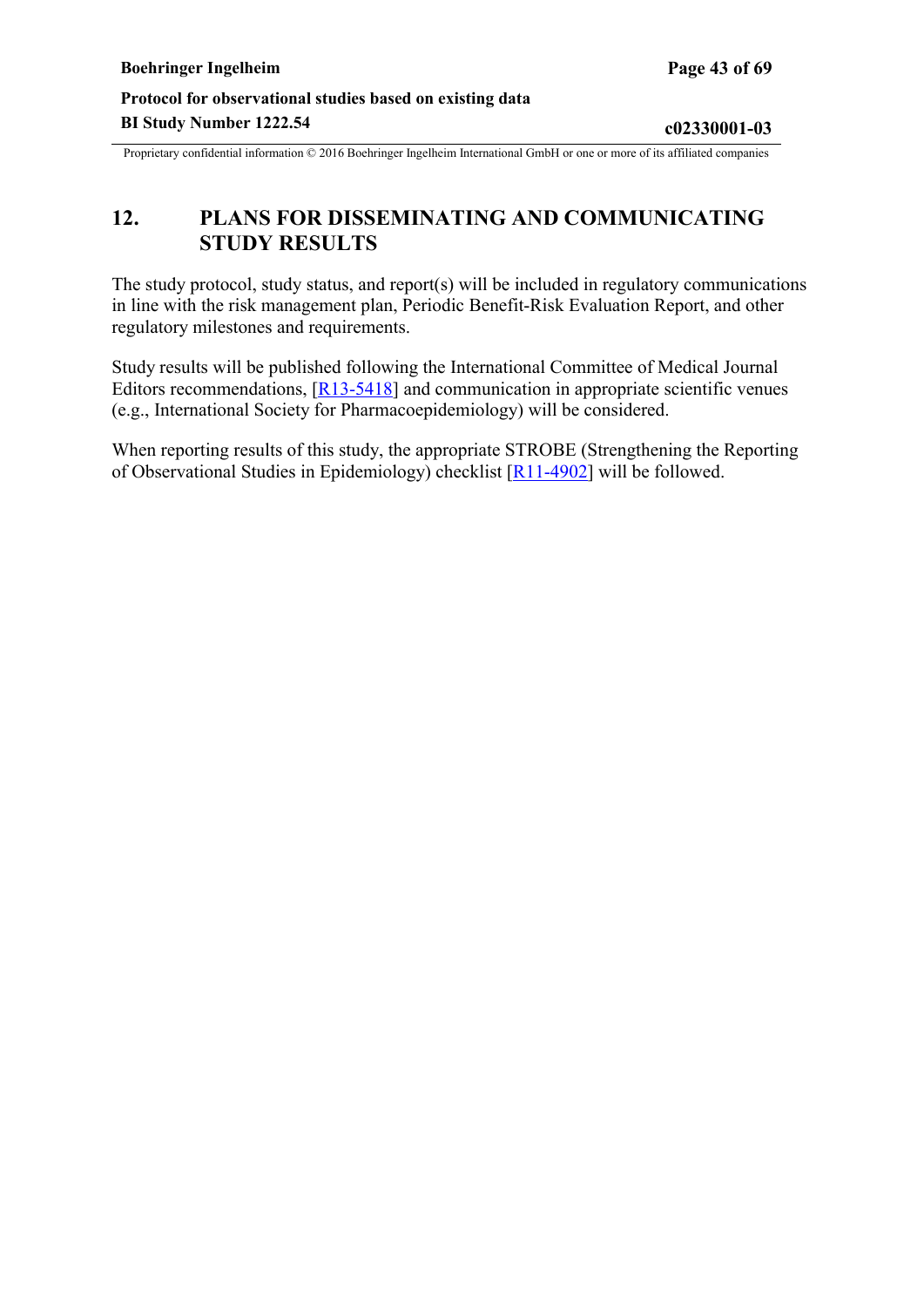# <span id="page-43-0"></span>**13. REFERENCES**

### **13.1 PUBLISHED REFERENCES**

| P04-09631              | Garcia-Rodriguez LA, Varas-Lorenzo C, Maguire A, Gonzalez-<br>Perez A. Nonsteroidal antiinflammatory drugs and the risk of<br>myocardial infarction in the general population. Circulation. 2004<br>Jun 22;109(24):3000-6.                                                          |
|------------------------|-------------------------------------------------------------------------------------------------------------------------------------------------------------------------------------------------------------------------------------------------------------------------------------|
| P07-09136              | Curkendall SM, Lanes S, de Luise C, Stang MR, Jones JK, She D,<br>et al. Chronic obstructive pulmonary disease severity and<br>cardiovascular outcomes. Eur J Epidemiol. 2006;21(11):803-13.                                                                                        |
| P09-04948              | Ogale SS, Lee TA, Au DH, Boudreau DM, Sullivan SD.<br>Cardiovascular events associated with ipratropium bromide in<br>COPD. Chest. 2010 Jan;137(1):13-9.                                                                                                                            |
| P09-14650              | Varas-Lorenzo C, Castellsague J, Stang MR, Perez-Gutthann S,<br>Aguado J, Rodriguez LA. The use of selective cyclooxygenase-2<br>inhibitors and the risk of acute myocardial infarction in<br>Saskatchewan, Canada. Pharmacoepidemiol Drug Saf. 2009<br>Nov;18(11):1016-25.         |
| P09-14662              | Choma NN, Griffin MR, Huang RL, Mitchel EF, Jr., Kaltenbach<br>LA, Gideon P, et al. An algorithm to identify incident myocardial<br>infarction using Medicaid data. Pharmacoepidemiol Drug Saf.<br>2009 Nov; 18(11): 1064-71.                                                       |
| P10-05107              | Ray WA, Varas-Lorenzo C, Chung CP, Castellsague J, Murray<br>KT, Stein CM, et al. Cardiovascular risks of nonsteroidal<br>antiinflammatory drugs in patients after hospitalization for serious<br>coronary heart disease. Circ Cardiovasc Qual Outcomes. 2009<br>May; 2(3): 155-63. |
| P11-08175              | Schmidt M, Christiansen CF, Mehnert F, Rothman KJ, Sorensen<br>HT. Non-steroidal anti-inflammatory drug use and risk of atrial<br>fibrillation or flutter: population based case-control study. BMJ.<br>2011;343:d3450.                                                             |
| P11-13226              | Verhamme KM, Afonso AS, van Noord C, Haag MD, Koudstaal<br>PJ, Brusselle GG, et al. Tiotropium Handihaler and the risk of<br>cardio- or cerebrovascular events and mortality in patients with<br>COPD. Pulm Pharmacol Ther. 2012 Feb;25(1):19-26.                                   |
| P <sub>12</sub> -08895 | Rassen JA, Glynn RJ, Rothman KJ, Setoguchi S, Schneeweiss S.<br>Applying propensity scores estimated in a full cohort to adjust for<br>confounding in subgroup analyses. Pharmacoepidemiol Drug Saf.<br>2012 Jul;21(7):697-709.                                                     |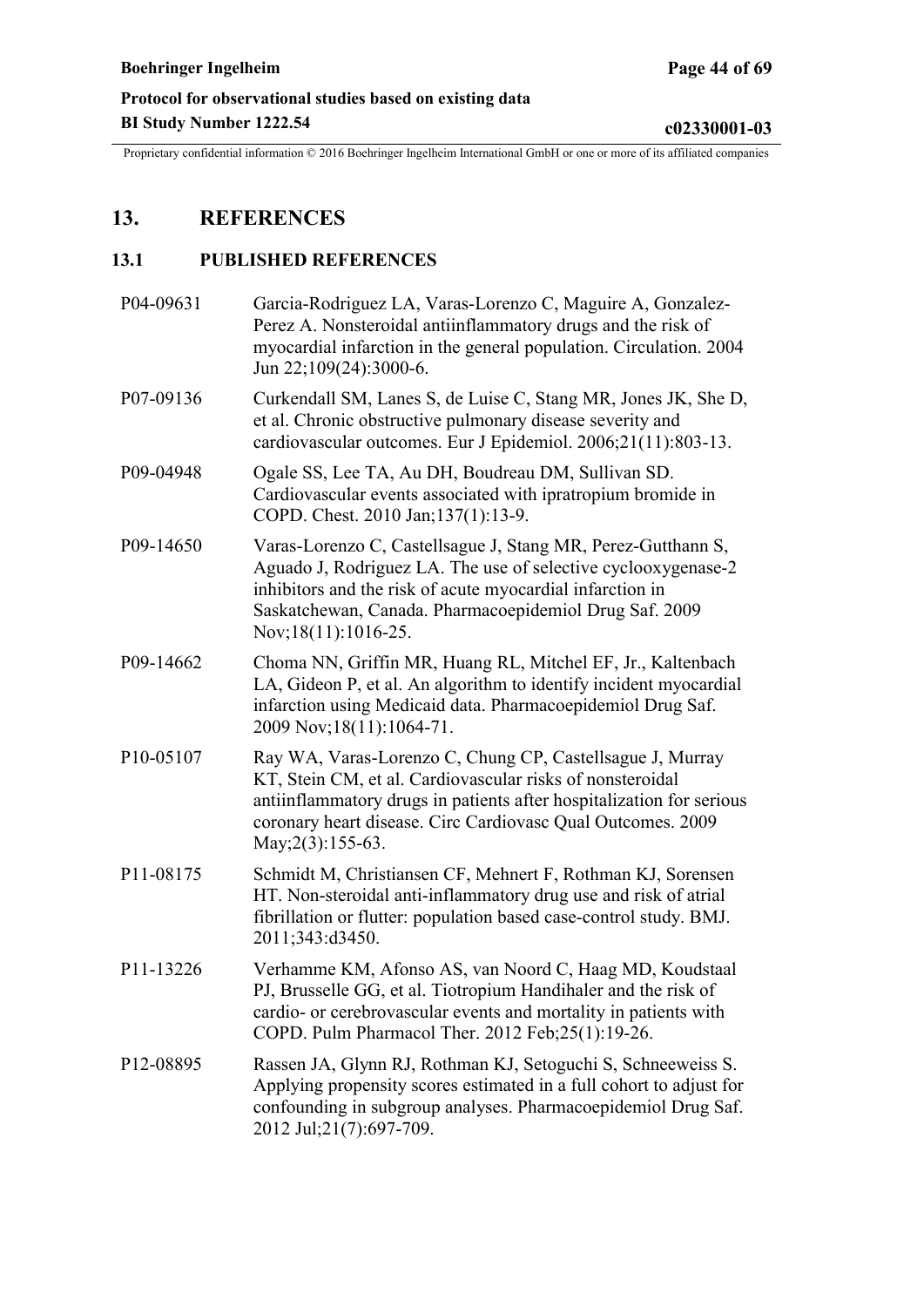<span id="page-44-0"></span>

| P <sub>12</sub> -09395 | Wilchesky M, Ernst P, Brophy JM, Platt RW, Suissa S.<br>Bronchodilator use and the risk of arrhythmia in COPD: part 1:<br>Saskatchewan cohort study. Chest. 2012 Aug; 142(2): 298-304.                                                                                                                                            |
|------------------------|-----------------------------------------------------------------------------------------------------------------------------------------------------------------------------------------------------------------------------------------------------------------------------------------------------------------------------------|
| P12-09396              | Wilchesky M, Ernst P, Brophy JM, Platt RW, Suissa S.<br>Bronchodilator use and the risk of arrhythmia in COPD: part 2:<br>reassessment in the larger Quebec cohort. Chest. 2012<br>Aug;142(2):305-11.                                                                                                                             |
| P <sub>12</sub> -14293 | Suissa S, Dell'Aniello S, Ernst P. Long-term natural history of<br>chronic obstructive pulmonary disease: severe exacerbations and<br>mortality. Thorax. 2012 Nov; 67(11): 957-63.                                                                                                                                                |
| P13-02399              | GOLD. Global strategy for the diagnosis, management, and<br>prevention of chronic obstructive pulmonary disease. Updated<br>2013. Global Initiative for Chronic Obstructive Lung Disease;<br>2013. Available at: website: goldcopd.org/guidelines-global-<br>strategy-for-diagnosis-management.html. Accessed 17 October<br>2013. |
| P16-00121              | GOLD. Global strategy for the diagnosis, management, and<br>prevention of chronic obstructive pulmonary disease. 2016.<br>Available at: website: http://goldcopd.org/global-strategy-<br>diagnosis-management-prevention-copd-2016/. Accessed 10 June<br>2016.                                                                    |
| R06-4117               | Halbert RJ, Natoli JL, Gano A, Badamgarav E, Buist AS, Mannino<br>DM. Global burden of COPD: systematic review and meta-<br>analysis. Eur Respir J. 2006 Sep; 28(3): 523-32.                                                                                                                                                      |
| R07-2623               | Sidney S, Sorel M, Quesenberry CP, Jr., DeLuise C, Lanes S,<br>Eisner MD. COPD and incident cardiovascular disease<br>hospitalizations and mortality: Kaiser Permanente Medical Care<br>Program. Chest. 2005 Oct; 128(4): 2068-75.                                                                                                |
| R08-1492               | Soriano JB, Maier WC, Visick G, Pride NB. Validation of general<br>practitioner-diagnosed COPD in the UK General Practice Research<br>Database. Eur J Epidemiol. 2001;17(12):1075-80.                                                                                                                                             |
| R09-0579               | Curkendall SM, DeLuise C, Jones JK, Lanes S, Stang MR,<br>Goehring E, Jr., et al. Cardiovascular disease in patients with<br>chronic obstructive pulmonary disease, Saskatchewan Canada<br>cardiovascular disease in COPD patients. Ann Epidemiol. 2006<br>$Jan;16(1):63-70.$                                                     |
| R09-2531               | WHO. The global burden of disease: 2004 update. Table 7.<br>Geneva: World Health Organization, Department of Health<br>Statistics and Informatics; 2008. Available at: website:<br>who.int/healthinfo/global burden disease/GBD report 2004updat<br>e full.pdf. Accessed 14 November 2013.                                        |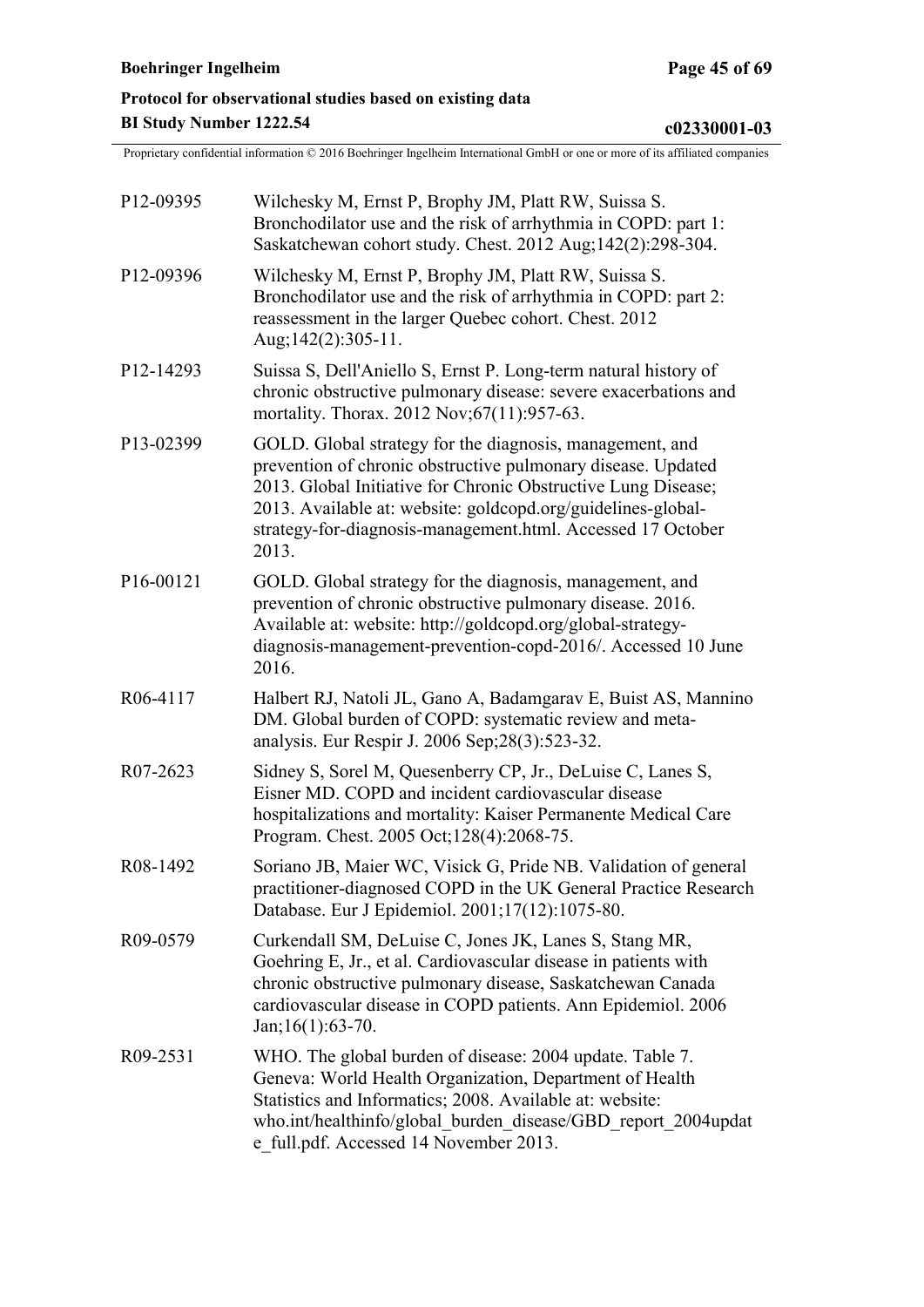<span id="page-45-0"></span>

| R <sub>10</sub> -0421             | Ruigomez A, Johansson S, Wallander MA, Rodriguez LA.<br>Incidence of chronic atrial fibrillation in general practice and its<br>treatment pattern. J Clin Epidemiol. 2002 Apr;55(4):358-63.                                                                                                                                                |
|-----------------------------------|--------------------------------------------------------------------------------------------------------------------------------------------------------------------------------------------------------------------------------------------------------------------------------------------------------------------------------------------|
| R <sub>10</sub> -0756             | Gage BF, Boechler M, Doggette AL, Fortune G, Flaker GC, Rich<br>MW, et al. Adverse outcomes and predictors of underuse of<br>antithrombotic therapy in medicare beneficiaries with chronic atrial<br>fibrillation. Stroke. 2000 Apr;31(4):822-7.                                                                                           |
| R <sub>10</sub> -1239             | Greenland S, Rothman KJ. Introduction to stratified analysis. In:<br>Rothman KJ, Greenland S, Lash TL, editors. Modern<br>epidemiology. 3rd ed. Philadelphia: Lippincott Williams &<br>Wilkins; 2008. p. 258-82.                                                                                                                           |
| R11-2259                          | ICH. Technical requirements for registration of pharmaceuticals<br>for human use. Pharmacovigilance planning. E2E. International<br>Conference on Harmonisation; November 2004 2004. Available at:<br>website: ich.org/products/guidelines/efficacy/efficacy-<br>single/article/pharmacovigilance-planning.html. Accessed 26 July<br>2012. |
| R <sub>11</sub> -2266             | Hammad TA, McAdams MA, Feight A, Iyasu S, Dal Pan GJ.<br>Determining the predictive value of Read/OXMIS codes to identify<br>incident acute myocardial infarction in the General Practice<br>Research Database. Pharmacoepidemiol Drug Saf. 2008<br>Dec; $17(12): 1197-201$ .                                                              |
| R11-4316                          | Kiyota Y, Schneeweiss S, Glynn RJ, Cannuscio CC, Avorn J,<br>Solomon DH. Accuracy of Medicare claims-based diagnosis of<br>acute myocardial infarction: estimating positive predictive value on<br>the basis of review of hospital records. Am Heart J. 2004<br>Jul;148(1):99-104.                                                         |
| R <sub>11</sub> -43 <sub>18</sub> | ISPE. Guidelines for good pharmacoepidemiology practices (GPP).<br>International Society for Pharmacoepidemiology; April 2007 2007.<br>Available website:<br>pharmacoepi.org/resources.guidelines 08027.cfm. Accessed 01<br>March 2013.                                                                                                    |
| R11-4902                          | STROBE. STROBE checklist. Strengthening the Reporting of<br>Observational Studies in Epidemiology; 2007. Available at:<br>website: strobe-statement.org/index.php?id=available-checklists.<br>Accessed 01 March 2013.                                                                                                                      |
| R <sub>12</sub> -3265             | Hansen JG, Pedersen L, Overvad K, Omland O, Jensen HK,<br>Sorensen HT. The Prevalence of chronic obstructive pulmonary<br>disease among Danes aged 45-84 years: population-based study.<br>COPD. 2008 Dec;5(6):347-52.                                                                                                                     |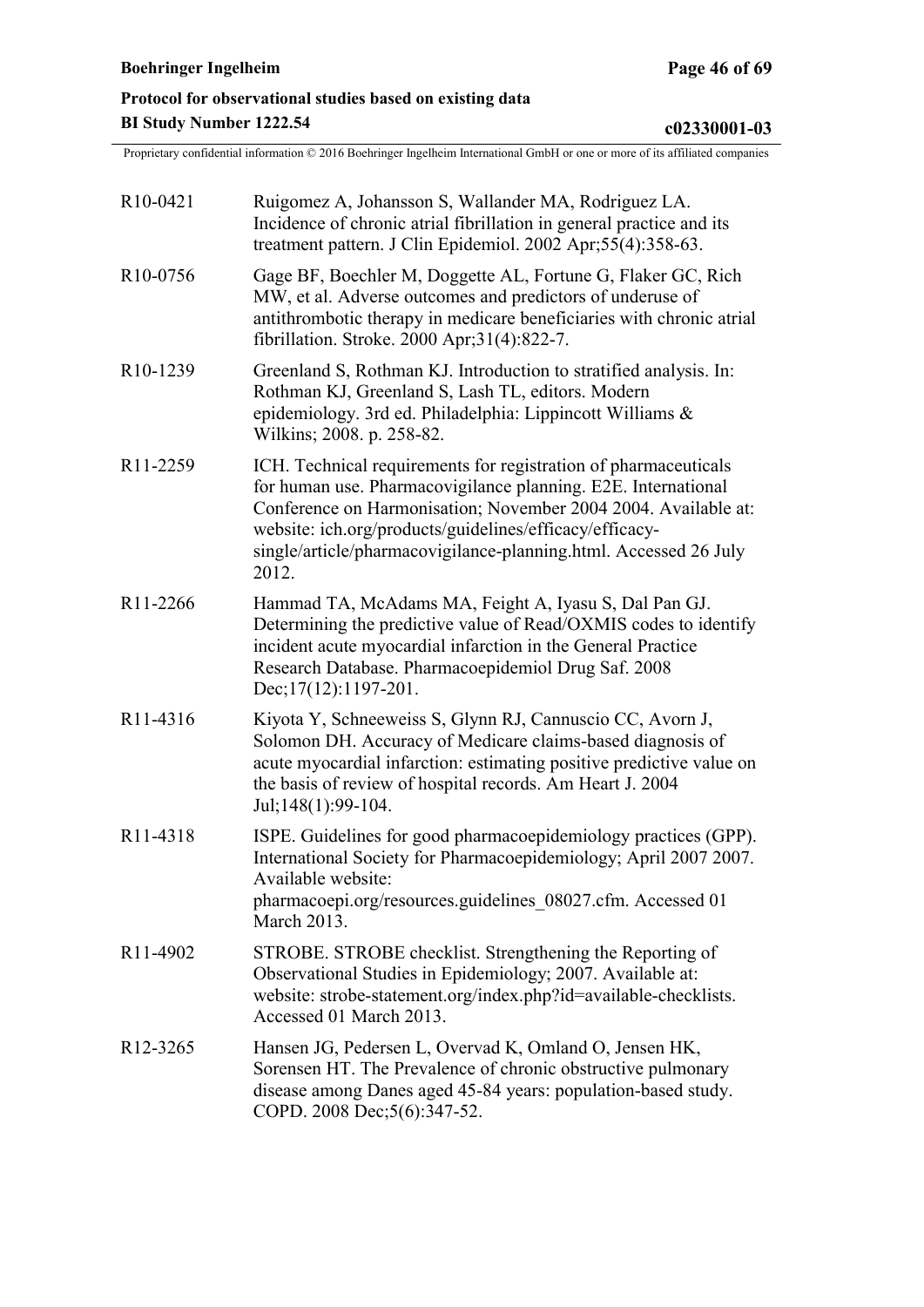<span id="page-46-0"></span>

| R <sub>12</sub> -3322             | García Rodríguez LA, Wallander MA, Martin-Merino E,<br>Johansson S. Heart failure, myocardial infarction, lung cancer and<br>death in COPD patients: a UK primary care study. Respir Med.<br>2010 Nov; 104(11): 1691-9.                                                                                                                      |
|-----------------------------------|----------------------------------------------------------------------------------------------------------------------------------------------------------------------------------------------------------------------------------------------------------------------------------------------------------------------------------------------|
| R <sub>12</sub> -3324             | Kornum JB, Svaerke C, Thomsen RW, Lange P, Sorensen HT.<br>Chronic obstructive pulmonary disease and cancer risk: a Danish<br>nationwide cohort study. Respir Med. 2012 Jun;106(6):845-52.                                                                                                                                                   |
| R <sub>13</sub> -1391             | de Abajo FJ, Rodriguez LA. Risk of ventricular arrhythmias<br>associated with nonsedating antihistamine drugs. Br J Clin<br>Pharmacol. 1999 Mar; 47(3): 307-13.                                                                                                                                                                              |
| R <sub>13</sub> -1392             | Eisner MD, Omachi TA, Katz PP, Yelin EH, Iribarren C, Blanc<br>PD. Measurement of COPD severity using a survey-based score:<br>validation in a clinically and physiologically characterized cohort.<br>Chest. 2010 Apr; 137(4): 846-51.                                                                                                      |
| R <sub>13</sub> -1396             | Rothman KJ. Episheet--spreadsheets for the analysis of<br>epidemiologic data. October 25, 2011, version. 2011. Available at:<br>website: epidemiolog.net/studymat/. Accessed 14 February 2013.                                                                                                                                               |
| R <sub>13</sub> -1397             | Shahi CN, Rathore SS, Wang Y, Thakur R, Wu WC, Lewis JM, et<br>al. Quality of care among elderly patients hospitalized with<br>unstable angina. Am Heart J. 2001 Aug; 142(2): 263-70.                                                                                                                                                        |
| R <sub>13</sub> -1398             | Huerta C, Lanes SF, Garcia Rodriguez LA. Respiratory<br>medications and the risk of cardiac arrhythmias. Epidemiology.<br>2005 May; 16(3): 360-6.                                                                                                                                                                                            |
| R <sub>13</sub> -1970             | EMA. Guideline on good pharmacovigilance practices (GVP).<br>Module VI – Management and reporting of adverse reactions to<br>medicinal products. European Medicines Agency; 22 June 2012.<br>Available at: website:<br>emea.europa.eu/docs/en GB/document library/Scientific guidelin<br>e/2012/06/WC500129135.pdf. Accessed 8 January 2014. |
| R <sub>13</sub> -54 <sub>15</sub> | Danish Quality Unit of General Practice. Danish General Practice<br>Database (DAMD). 2014. Available at: website: dak-<br>e.dk/flx/english/dak_e_it/danish_general_practice_database_damd/<br>. Accessed 31 January 2014.                                                                                                                    |
| R <sub>13</sub> -5418             | ICMJE. Recommendations for the conduct, reporting, editing, and<br>publication of scholarly work in medical journals. International<br>Committee of Medical Journal Editors; August 2013. Available at:<br>website: icmje.org/urm_main.html. Accessed 28 October 2013.                                                                       |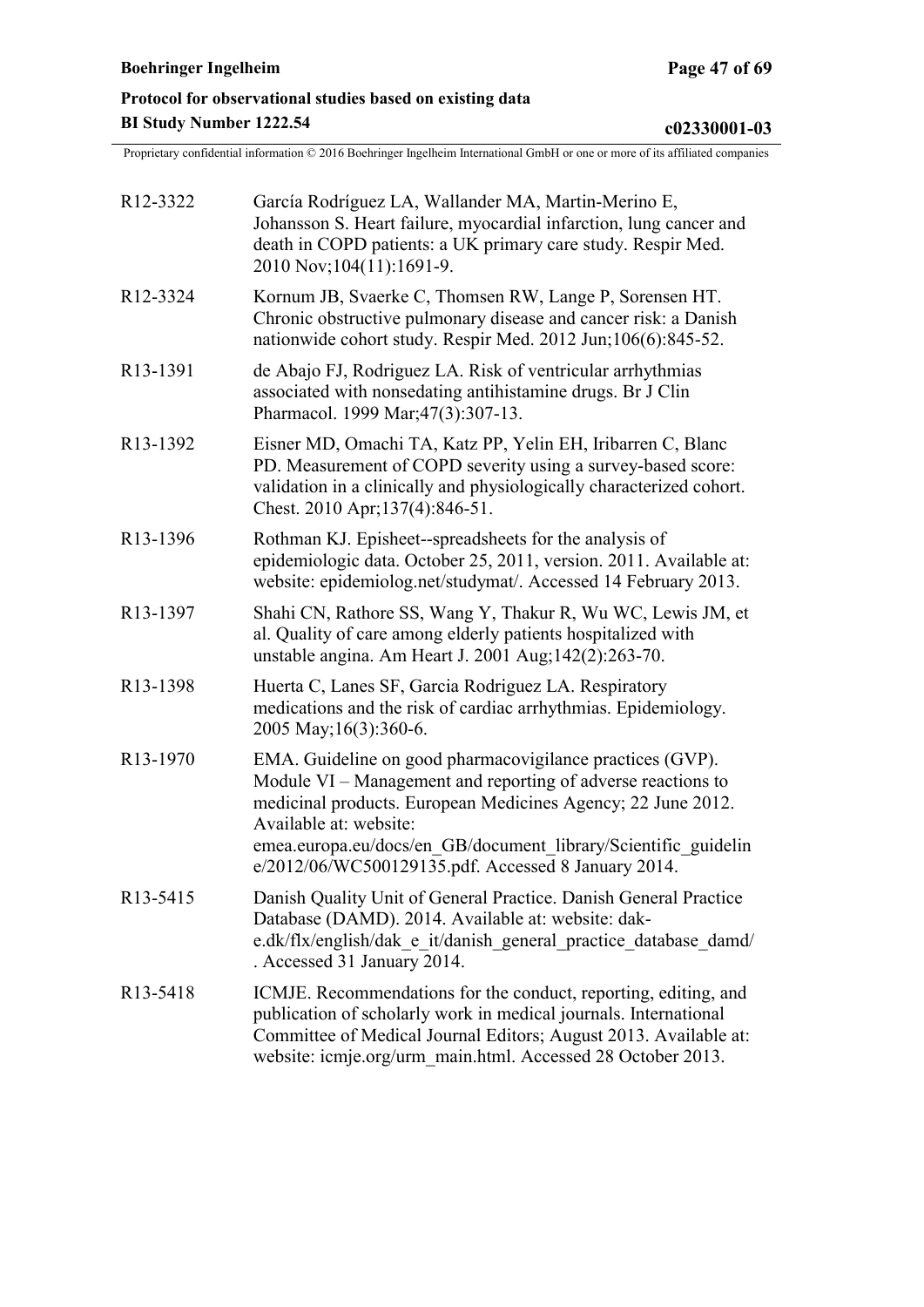<span id="page-47-0"></span>

| R <sub>13</sub> -5419             | ENCePP. Guide on methodological standards in<br>pharmacoepidemiology (revision 2). EMA/95098/2010 Rev.2.<br>European Network of Centres for Pharmacoepidemiology and<br>Pharmacovigilance; 18 June 2013. Available at: website:<br>encepp.eu/standards and guidances/methodologicalGuide.shtml.<br>Accessed 8 January 2014. |
|-----------------------------------|-----------------------------------------------------------------------------------------------------------------------------------------------------------------------------------------------------------------------------------------------------------------------------------------------------------------------------|
| R <sub>13</sub> -5420             | ENCePP. ENCePP checklist for study protocols (revision 2).<br>European Network of Centres for Pharmacoepidemiology and<br>Pharmacovigilance; 14 January 2013. Available at: website:<br>encepp.eu/standards and guidances/checkListProtocols.shtml.<br>Accessed 8 January 2014.                                             |
| R <sub>14</sub> -0354             | ENCePP. EU PAS Register. European Network of Centres for<br>Pharmacoepidemiology and Pharmacovigilance; 7 January 2014.<br>Available at: website:<br>encepp.eu/encepp_studies/indexRegister.shtml. Accessed 8<br>January 2014.                                                                                              |
| R <sub>14</sub> -0355             | Joensen AM, Jensen MK, Overvad K, Dethlefsen C, Schmidt E,<br>Rasmussen L, et al. Predictive values of acute coronary syndrome<br>discharge diagnoses differed in the Danish National Patient<br>Registry. J Clin Epidemiol. 2009 Feb; 62(2): 188-94.                                                                       |
| R <sub>14</sub> -0358             | Madsen M, Davidsen M, Rasmussen S, Abildstrom SZ, Osler M.<br>The validity of the diagnosis of acute myocardial infarction in<br>routine statistics: a comparison of mortality and hospital discharge<br>data with the Danish MONICA registry. J Clin Epidemiol. 2003<br>Feb; 56(2): 124-30.                                |
| R14-0359                          | Thomsen RW, Lange P, Hellquist B, Frausing E, Bartels PD, Krog<br>BR, et al. Validity and underrecording of diagnosis of COPD in the<br>Danish National Patient Registry. Respir Med. 2011<br>Jul;105(7):1063-8.                                                                                                            |
| R <sub>16</sub> -2604             | Schmidt M, Pedersen L, Sørensen HT. The Danish Civil<br>Registration System as a tool in epidemiology. Eur J Epidemiol.<br>2014 Aug; 29(8): 541-9.                                                                                                                                                                          |
| R <sub>16</sub> -4007             | Girman CJ, Gokhale M, Kou TD, Brodovicz KG, Wyss R, Sturmer<br>T. Assessing the impact of propensity score estimation and<br>implementation on covariate balance and confounding control<br>within and across important subgroups in comparative<br>effectiveness research. Med Care. 2014 Mar;52(3):280-7.                 |
| R <sub>16</sub> -46 <sub>11</sub> | EMA. Guideline on good pharmacovigilance practices (GVP).<br>Module VIII – Post-authorisation safety studies (Rev 2). European<br>Medicines Agency; 04 August 2016. Available at:<br>http://www.ema.europa.eu/docs/en GB/document library/Scientifi<br>c_guideline/2012/06/WC500129137.pdf. Accessed 06 August<br>2016.     |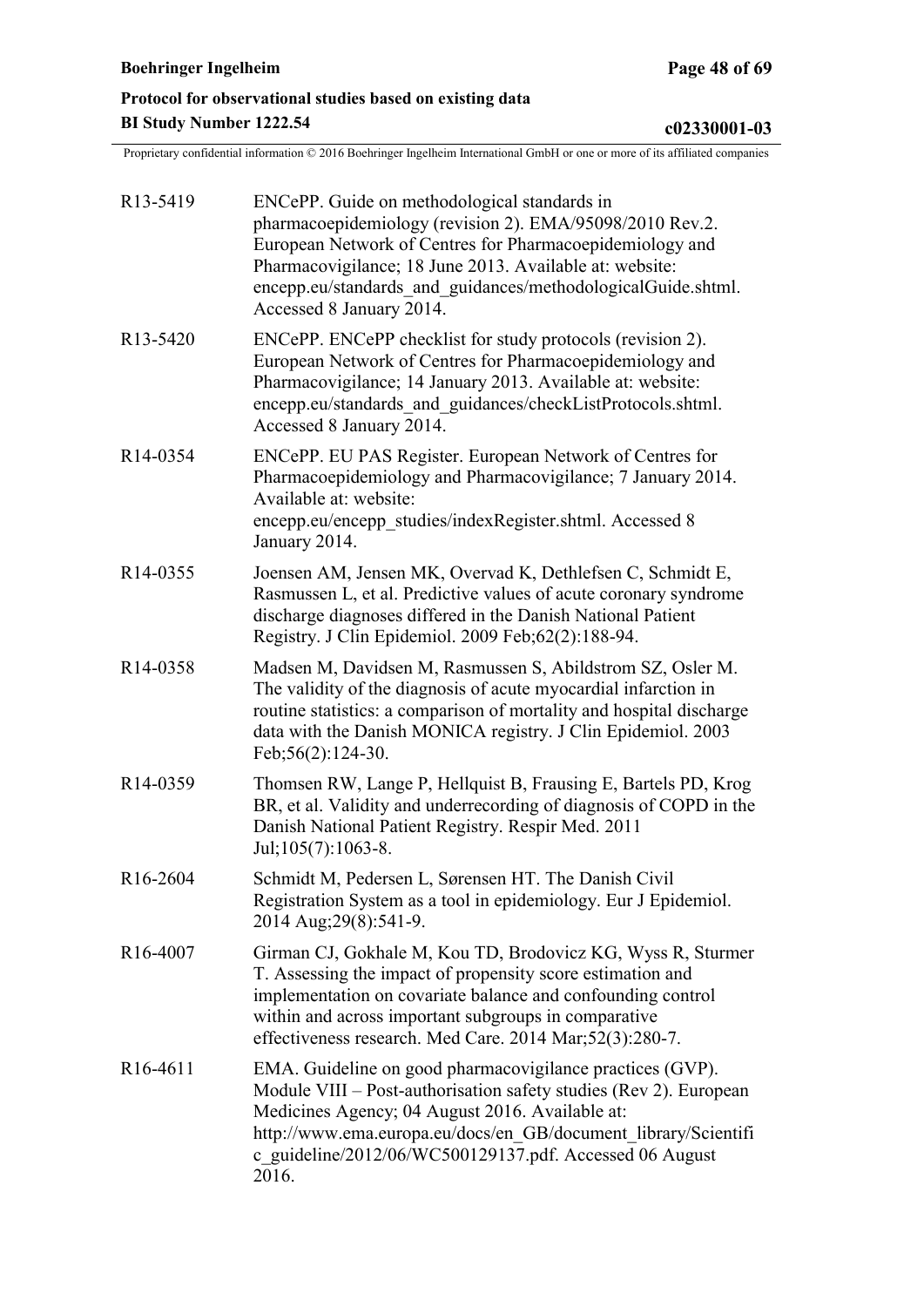<span id="page-48-0"></span>Proprietary confidential information © 2016 Boehringer Ingelheim International GmbH or one or more of its affiliated companies

### **13.2 UNPUBLISHED REFERENCES**

None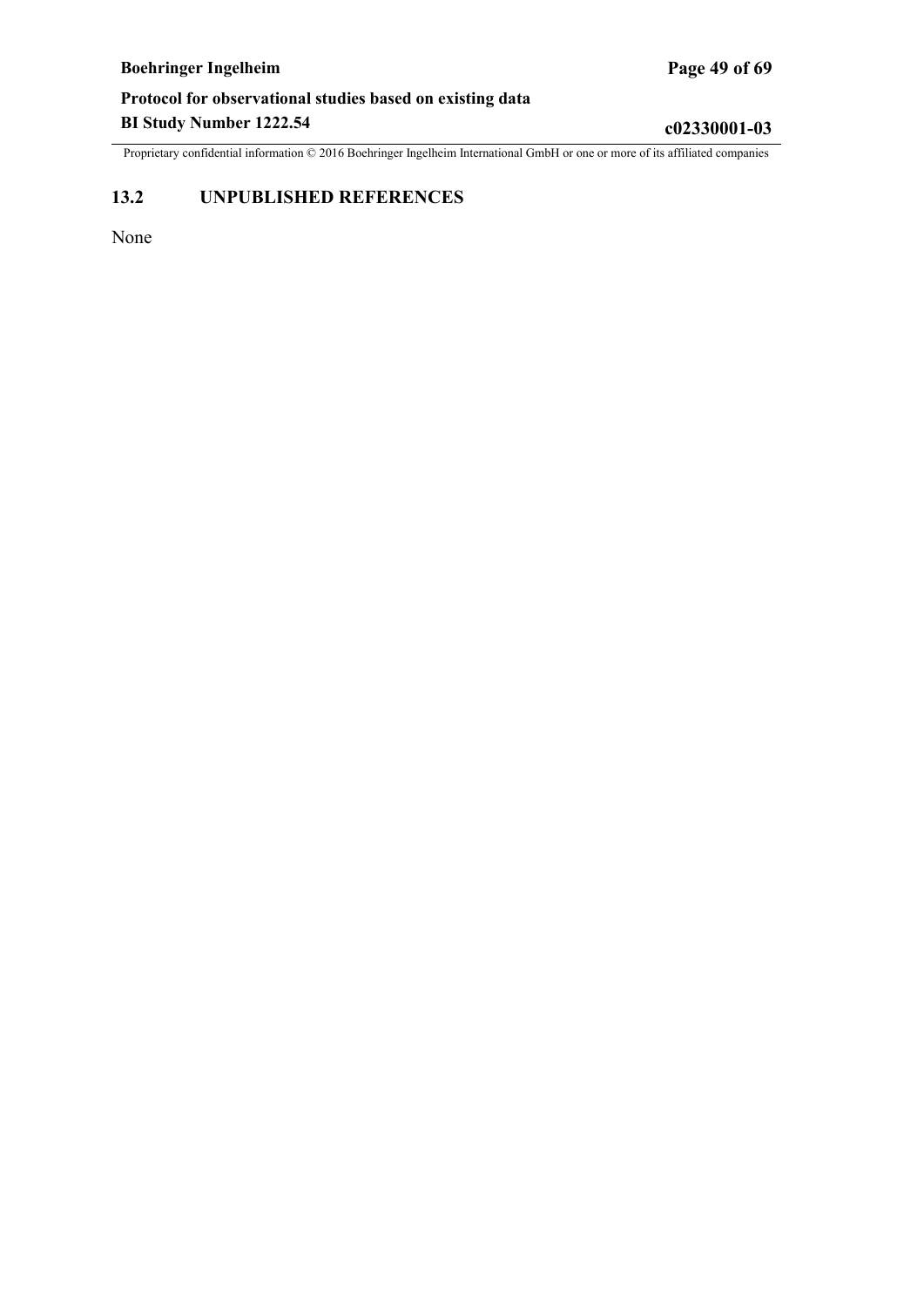# <span id="page-49-0"></span>**ANNEX 1. LIST OF STAND-ALONE DOCUMENTS**

None.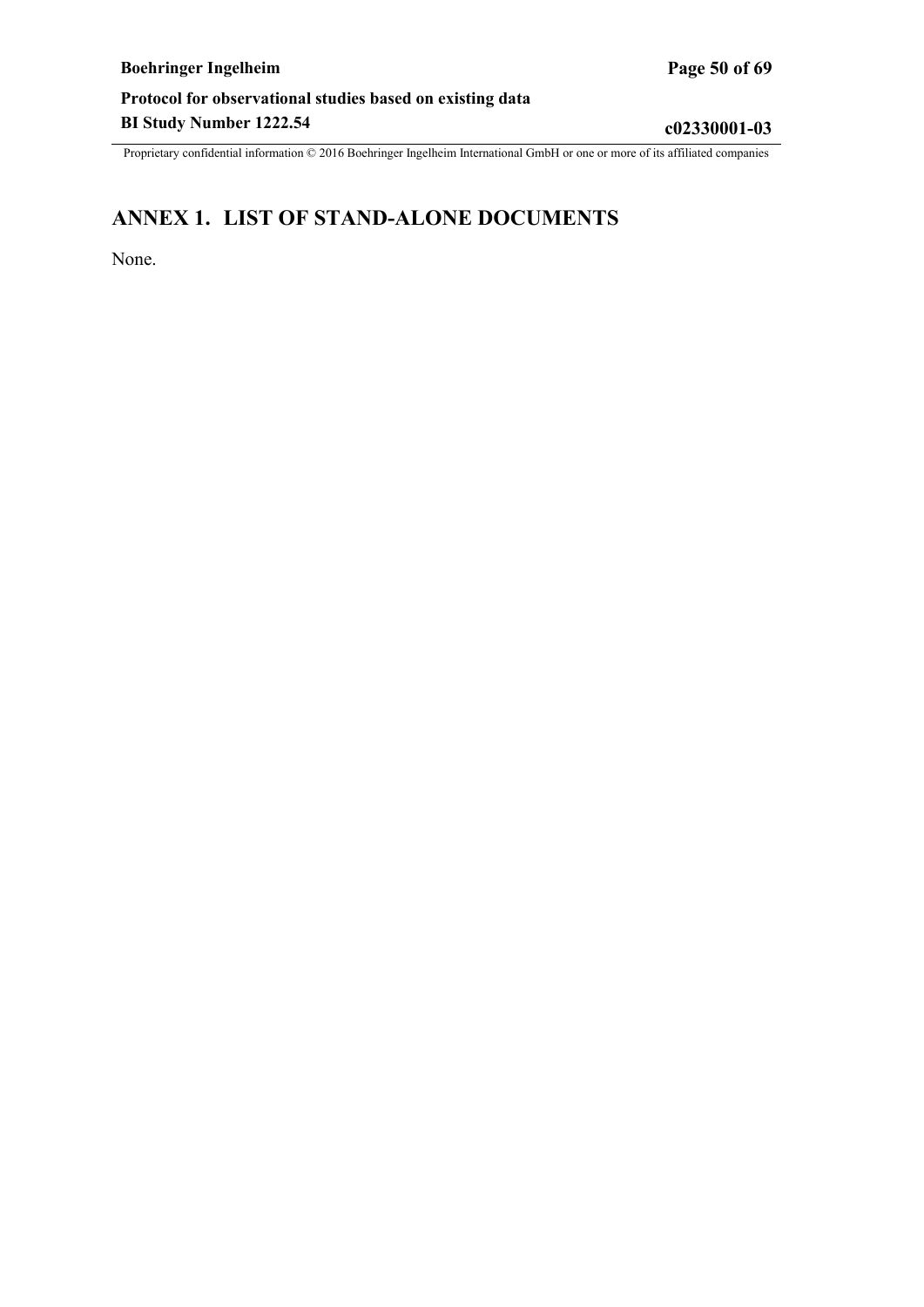# <span id="page-50-0"></span>**ANNEX 2. ENCEPP CHECKLIST FOR STUDY PROTOCOLS**



Doc.Ref. EMA/540136/2009



European Network of Centres for Pharmacoepidemiology and Pharmacovigilance

# **ENCePP Checklist for Study Protocols (Revision 3)**

### Adopted by the ENCePP Steering Group on 01/07/2016

The European Network of Centres for [Pharmacoepidemiology](http://www.encepp.eu/) and Pharmacovigilance (ENCePP) welcomes innovative designs and new methods of research. This Checklist has been developed by ENCePP to stimulate consideration of important principles when designing and writing a pharmacoepidemiological or pharmacovigilance study protocol. The Checklist is intended to promote the quality of such studies, not their uniformity. The user is also referred to the **[ENCePP](http://www.encepp.eu/standards_and_guidances/index.html)** [Guide on Methodological Standards in Pharmacoepidemiology,](http://www.encepp.eu/standards_and_guidances/index.html) which reviews and gives direct electronic access to guidance for research in pharmacoepidemiology and pharmacovigilance.

For each question of the Checklist, the investigator should indicate whether or not it has been addressed in the study protocol. If the answer is "Yes", the section number of the protocol where this issue has been discussed should be specified. It is possible that some questions do not apply to a particular study (for example, in the case of an innovative study design). In this case, the answer 'N/A' (Not Applicable) can be checked and the "Comments" field included for each section should be used to explain why. The "Comments" field can also be used to elaborate on a "No" answer.

This Checklist should be included as an Annex by marketing authorisation holders when submitting the protocol of a non-interventional post-authorisation safety study (PASS) to a regulatory authority (see the Guidance on the format and content of the protocol of [non-interventional](http://www.ema.europa.eu/docs/en_GB/document_library/Other/2012/10/WC500133174.pdf) post[authorisation](http://www.ema.europa.eu/docs/en_GB/document_library/Other/2012/10/WC500133174.pdf) safety studies). The Checklist is a supporting document and does not replace the format of the protocol for PASS as recommended in the Guidance and Module VIII of the Good pharmacovigilance practices (GVP).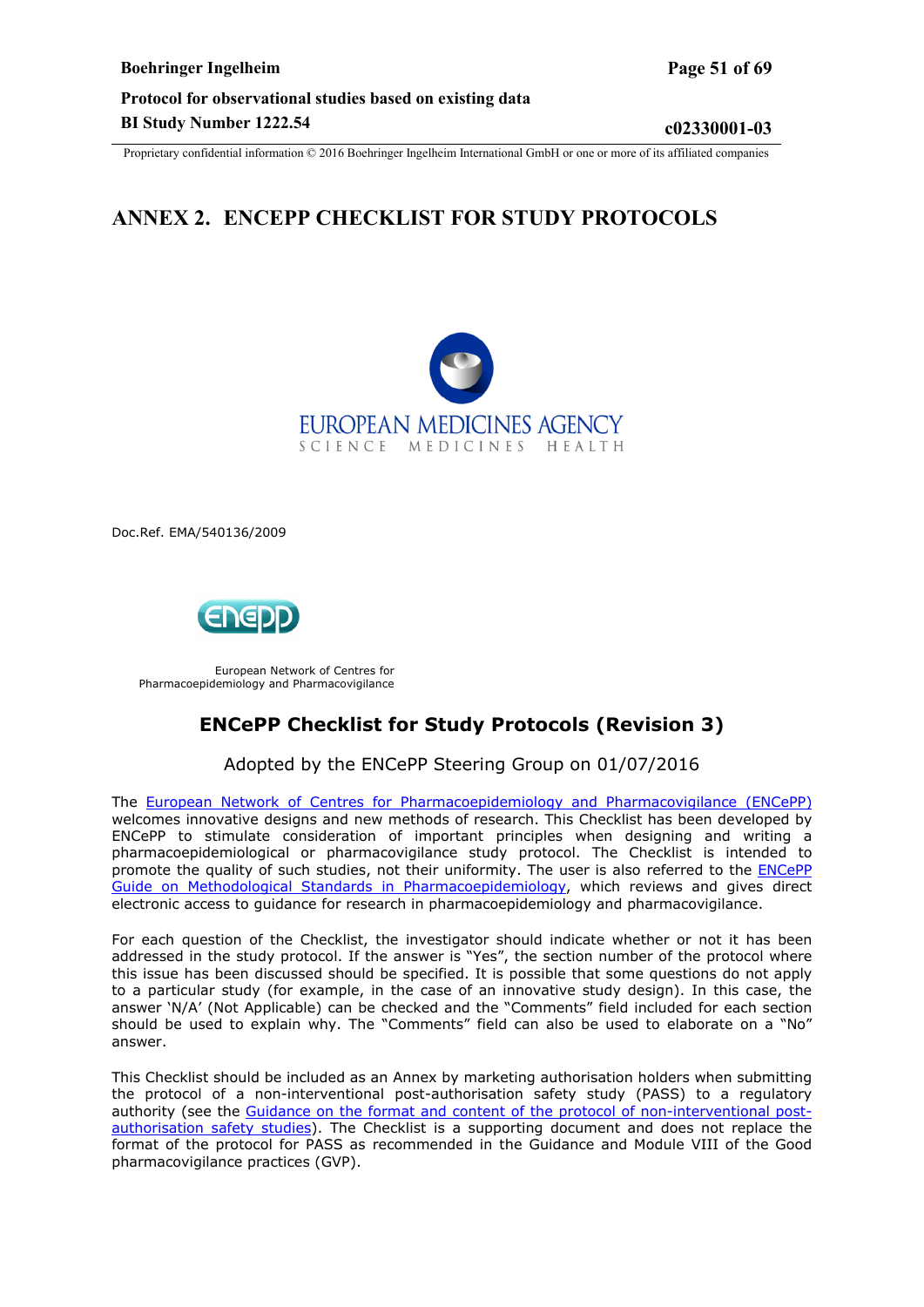Proprietary confidential information © 2016 Boehringer Ingelheim International GmbH or one or more of its affiliated companies

#### **Study title:**

Cohort study of cardiovascular events in patients with chronic obstructive pulmonary disease initiating olodaterol or other long-acting beta2-agonists

#### **Study reference number:**

BI Study Number: 1222.54

<span id="page-51-2"></span><span id="page-51-0"></span>

|     | <b>Section 1: Milestones</b><br>Yes       |             | <b>No</b> | N/<br>A | <b>Section</b><br><b>Number</b> |
|-----|-------------------------------------------|-------------|-----------|---------|---------------------------------|
| 1.1 | Does the protocol specify timelines for   |             |           |         |                                 |
|     | 1.1.1 Start of data collection $1$        | $\boxtimes$ |           |         | <u>6</u>                        |
|     | 1.1.2 End of data collection <sup>2</sup> | $\boxtimes$ |           |         | <u>6</u>                        |
|     | 1.1.3 Study progress report(s)            | $\boxtimes$ |           |         | <u>6</u>                        |
|     | 1.1.4 Interim progress report(s)          |             |           |         |                                 |
|     | 1.1.5 Registration in the EU PAS register | $\bowtie$   |           |         | 6                               |
|     | 1.1.6 Final report of study results       |             |           |         | 6                               |
|     | Comments:                                 |             |           |         |                                 |

**Section 2: Research question Yes No N/ Section Number A** 2.1 Does the formulation of the research question boes the formulation of the research question  $\mathbb{Z} \setminus \mathbb{Z} \setminus \square \setminus \square$ 2.1.1 Why the study is conducted? (e.g. to address an important public health concern, a risk  $\boxtimes$  $\Box$  $\Box$ [8](#page-16-0) identified in the risk management plan, an emerging safety issue) 2.1.2 The objective(s) of the study?  $\boxed{\boxtimes}$   $\boxed{\square}$   $\boxed{\square}$ 2.1.3 The target population? (i.e. population or  $\boxtimes$ subgroup to whom the study results are intended to be  $\Box$  $\Box$ [8](#page-16-0) generalised) 2.1.4 Which hypothesis(-es) is (are) to be  $\Box$  $\Box$ ⊠ tested? 2.1.5 If applicable, that there is no *a priori*  $\Box$   $\Box$   $\Box$   $\Box$  [8](#page-16-0)

 $\overline{a}$ 

<span id="page-51-3"></span> $1$  Date from which information on the first study is first recorded in the study dataset or, in the case of secondary use of data, the date from which data extraction starts.

<span id="page-51-1"></span> $2$  Date from which the analytical dataset is completely available.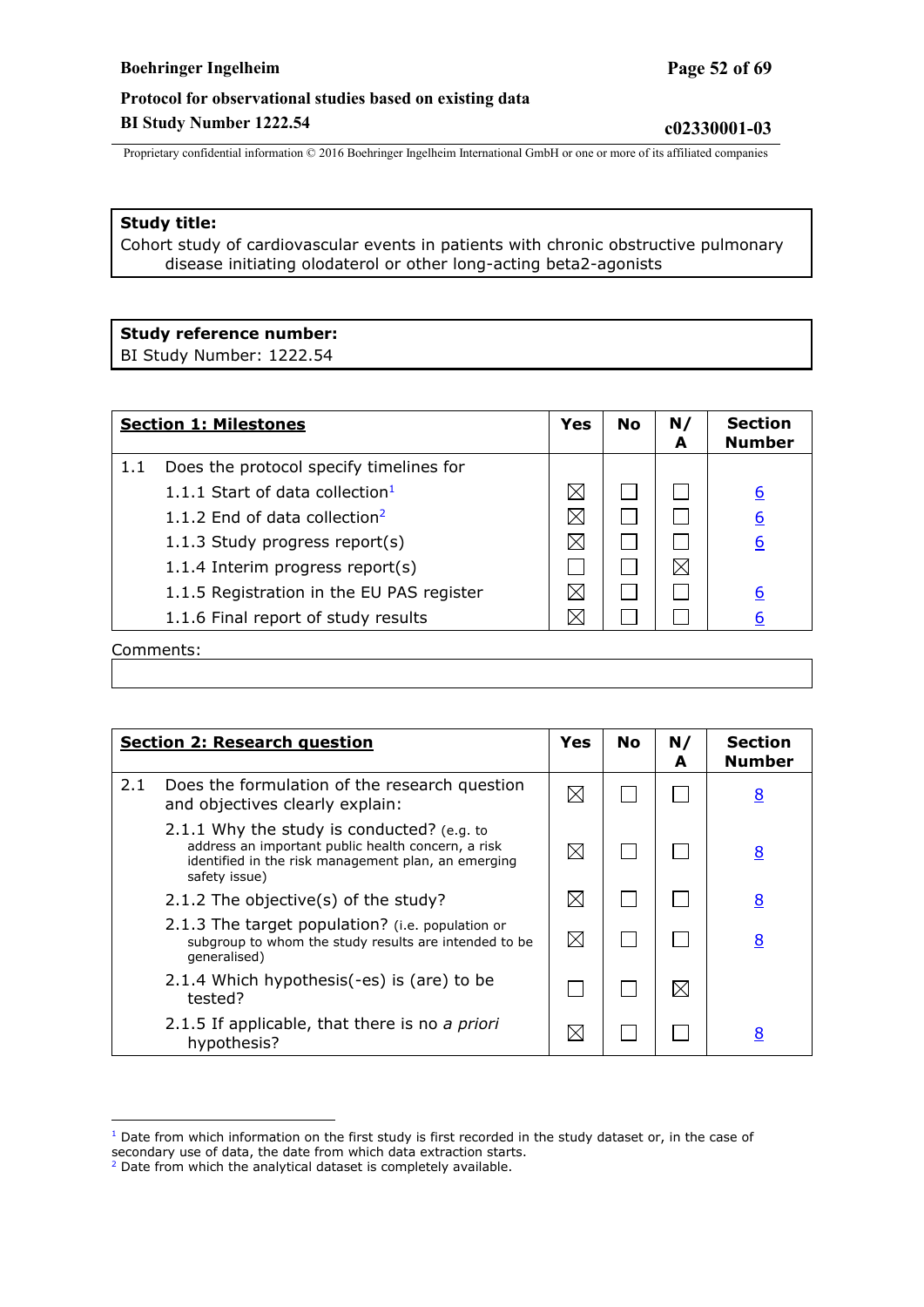Proprietary confidential information © 2016 Boehringer Ingelheim International GmbH or one or more of its affiliated companies

#### Comments:

|                  | <b>Section 3: Study design</b>                                                                                                                                                                             |             | <b>No</b> | N/<br>A     | <b>Section</b><br><b>Number</b> |
|------------------|------------------------------------------------------------------------------------------------------------------------------------------------------------------------------------------------------------|-------------|-----------|-------------|---------------------------------|
| 3.1              | Is the study design described? (e.g. cohort, case-<br>control, cross-sectional, new or alternative design)                                                                                                 | $\boxtimes$ |           |             | 9.1                             |
| 3.2              | Does the protocol specify whether the study is<br>based on primary, secondary or combined data<br>collection?                                                                                              | $\boxtimes$ |           |             | 9.1                             |
| 3.3 <sub>1</sub> | Does the protocol specify measures of<br>occurrence? (e.g. incidence rate, absolute risk)                                                                                                                  | $\boxtimes$ |           |             | 9.1                             |
| 3.4              | Does the protocol specify measure(s) of<br>association? (e.g. relative risk, odds ratio, excess risk,<br>incidence rate ratio, hazard ratio, number needed to harm<br>(NNH) per year)                      | $\boxtimes$ |           |             | 9.1, 9.7                        |
| 3.5              | Does the protocol describe the approach for the<br>collection and reporting of adverse<br>events/adverse reactions? (e.g. adverse events that<br>will not be collected in case of primary data collection) |             |           | $\boxtimes$ | 9.1, 9.7                        |

|     | <b>Section 4: Source and study populations</b>                                                                                                   | <b>Yes</b>  | <b>No</b> | N/<br>A | <b>Section</b><br><b>Number</b> |
|-----|--------------------------------------------------------------------------------------------------------------------------------------------------|-------------|-----------|---------|---------------------------------|
| 4.1 | Is the source population described?                                                                                                              | $\boxtimes$ |           |         | 9.4, 9.11                       |
| 4.2 | Is the planned study population defined in<br>terms of:                                                                                          |             |           |         |                                 |
|     | 4.2.1 Study time period?                                                                                                                         | $\boxtimes$ |           |         | 9.1, 9.11                       |
|     | 4.2.2 Age and sex?                                                                                                                               | $\boxtimes$ |           |         | 9.11                            |
|     | 4.2.3 Country of origin?                                                                                                                         | ⊠           |           |         | 9.4, 9.11                       |
|     | 4.2.4 Disease/indication?                                                                                                                        | ⊠           |           |         | 9.11                            |
|     | 4.2.5 Duration of follow-up?                                                                                                                     | $\boxtimes$ |           |         | 9.3.1.2                         |
| 4.3 | Does the protocol define how the study<br>population will be sampled from the source<br>population? (e.g. event or inclusion/exclusion criteria) | ⊠           |           |         | 9.11                            |

Comments: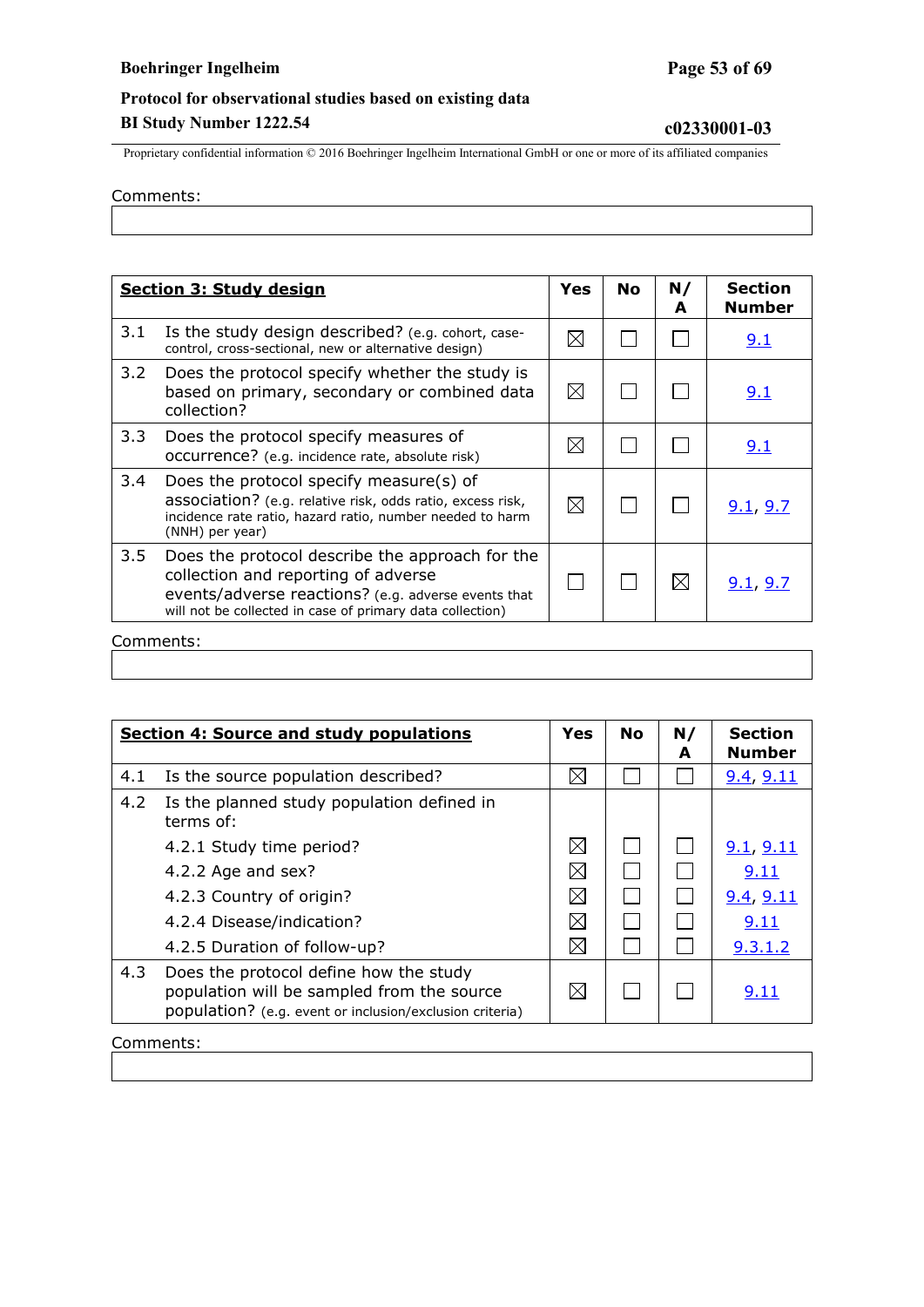# **Protocol for observational studies based on existing data**

# **BI Study Number 1222.54 c02330001-03**

Proprietary confidential information © 2016 Boehringer Ingelheim International GmbH or one or more of its affiliated companies

|     | <b>Section 5: Exposure definition and</b><br>measurement                                                                                                                                                    | Yes         | <b>No</b> | N/<br>A | <b>Section</b><br><b>Number</b> |
|-----|-------------------------------------------------------------------------------------------------------------------------------------------------------------------------------------------------------------|-------------|-----------|---------|---------------------------------|
| 5.1 | Does the protocol describe how the study<br>exposure is defined and measured?<br>(e.g. operational details for defining and categorising<br>exposure, measurement of dose and duration of drug<br>exposure) | $\boxtimes$ |           |         | <u>9.3.1</u>                    |
| 5.2 | Does the protocol address the validity of the<br>exposure measurement? (e.g. precision, accuracy,<br>use of validation sub-study)                                                                           | $\bowtie$   |           |         | <u>9.3.1</u>                    |
| 5.3 | Is exposure classified according to time<br>windows? (e.g. current user, former user, non-use)                                                                                                              | $\boxtimes$ |           |         | <u>9.3.1</u>                    |
| 5.4 | Is exposure classified based on biological<br>mechanism of action and taking into account<br>the pharmacokinetics and pharmacodynamics<br>of the drug?                                                      | $\boxtimes$ |           |         | 9.3.1                           |
|     |                                                                                                                                                                                                             |             |           |         |                                 |

Comments:

|     | <b>Section 6: Outcome definition and</b><br>measurement                                                                                                                                                                              | <b>Yes</b>  | <b>No</b> | N/<br>А | <b>Section</b><br><b>Number</b> |
|-----|--------------------------------------------------------------------------------------------------------------------------------------------------------------------------------------------------------------------------------------|-------------|-----------|---------|---------------------------------|
| 6.1 | Does the protocol specify the primary and<br>secondary (if applicable) outcome(s) to be<br>investigated?                                                                                                                             | ⋉           |           |         | 9.3.2                           |
| 6.2 | Does the protocol describe how the outcomes<br>are defined and measured?                                                                                                                                                             | $\boxtimes$ |           |         | 9.3.2                           |
| 6.3 | Does the protocol address the validity of<br>outcome measurement? (e.g. precision, accuracy,<br>sensitivity, specificity, positive predictive value, prospective<br>or retrospective ascertainment, use of validation sub-<br>study) | $\boxtimes$ |           |         | 9.3.2                           |
| 6.4 | Does the protocol describe specific endpoints<br>relevant for Health Technology Assessment?<br>(e.g. HRQoL, QALYs, DALYS, health care services<br>utilisation, burden of disease, disease management)                                |             |           |         | 9.3.2                           |

#### Comments:

|     | <b>Section 7: Bias</b><br>Yes                                                 |  | <b>No</b> | N/<br>A | <b>Section</b><br><b>Number</b> |
|-----|-------------------------------------------------------------------------------|--|-----------|---------|---------------------------------|
| 7.1 | Does the protocol describe how confounding<br>will be addressed in the study? |  |           |         | 9.10.3                          |
|     | 7.1.1. Does the protocol address confounding<br>by indication if applicable?  |  |           |         | 9.10.3                          |
|     | Does the protocol address:                                                    |  |           |         | 9.10.3                          |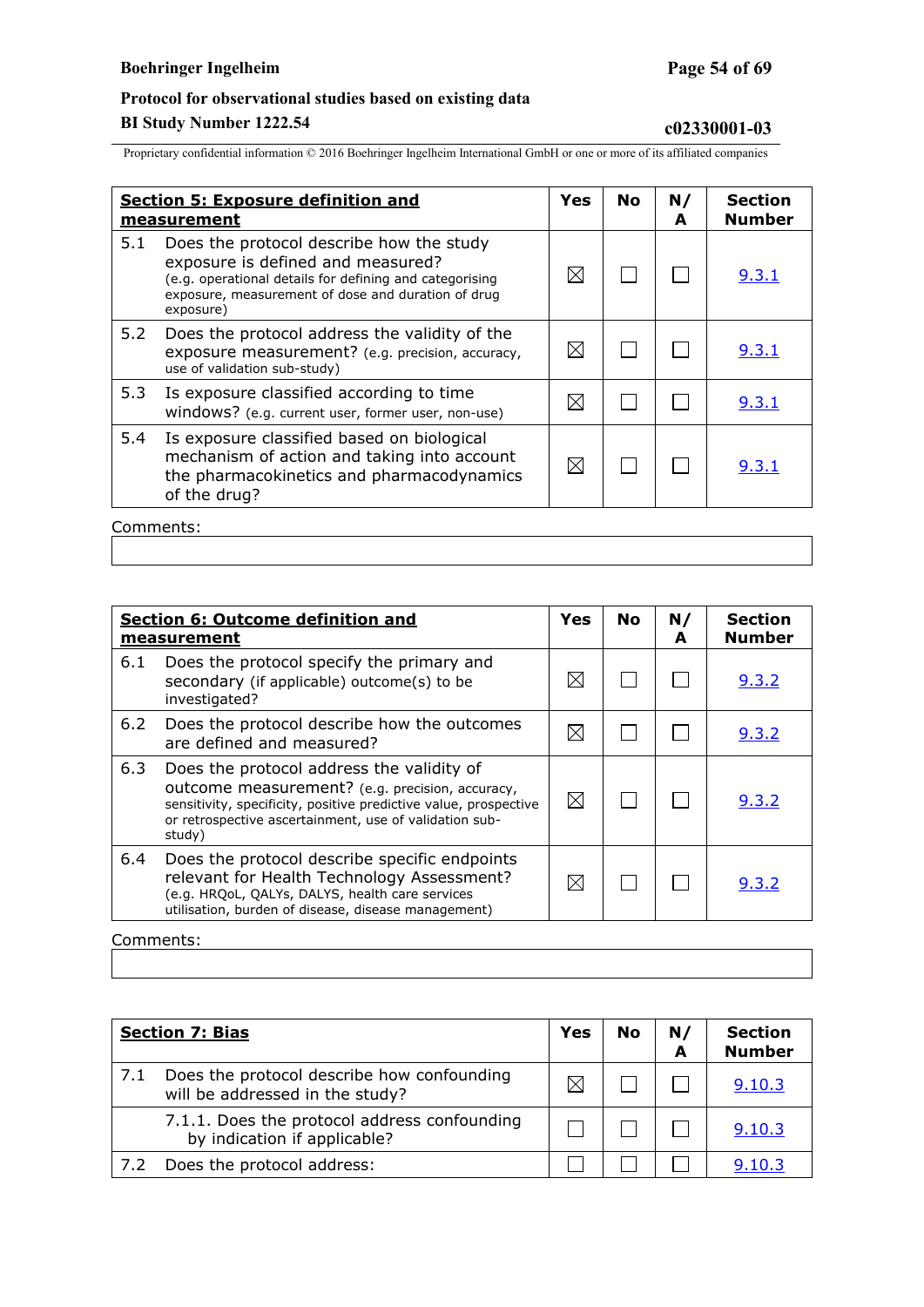Proprietary confidential information © 2016 Boehringer Ingelheim International GmbH or one or more of its affiliated companies

|     | <b>Section 7: Bias</b>                                                                             |  | <b>No</b> | N/<br>A | <b>Section</b><br><b>Number</b> |
|-----|----------------------------------------------------------------------------------------------------|--|-----------|---------|---------------------------------|
|     | 7.2.1. Selection biases (e.g. healthy user bias)                                                   |  |           |         | 9.10.3                          |
|     | 7.2.2. Information biases (e.g. misclassification of<br>exposure and endpoints, time-related bias) |  |           |         | 9.10.3                          |
| 7.3 | Does the protocol address the validity of the<br>study covariates?                                 |  |           |         | 9.10.3                          |
|     | Commonto:                                                                                          |  |           |         |                                 |

#### Comments:

|     | <b>Section 8: Effect modification</b>                                                                                                                       | Yes | <b>No</b> | N/ | <b>Section</b><br><b>Number</b> |
|-----|-------------------------------------------------------------------------------------------------------------------------------------------------------------|-----|-----------|----|---------------------------------|
| 8.1 | Does the protocol address effect modifiers?<br>(e.g. collection of data on known effect modifiers, sub-<br>group analyses, anticipated direction of effect) |     |           |    | <u>9.7.2.1</u><br>9.10.3        |

#### Comments:

Sensitivity analyses will exclude individuals with history of the outcomes.

|     | <b>Section 9: Data sources</b>                                                                                                                                                    |             |  | N/<br>A | <b>Section</b><br><b>Number</b> |
|-----|-----------------------------------------------------------------------------------------------------------------------------------------------------------------------------------|-------------|--|---------|---------------------------------|
| 9.1 | Does the protocol describe the data source(s)<br>used in the study for the ascertainment of:                                                                                      |             |  |         |                                 |
|     | 9.1.1 Exposure? (e.g. pharmacy dispensing, general<br>practice prescribing, claims data, self-report, face-to-<br>face interview)                                                 | $\boxtimes$ |  |         | <u>9.4</u>                      |
|     | 9.1.2 Outcomes? (e.g. clinical records, laboratory<br>markers or values, claims data, self-report, patient<br>interview including scales and questionnaires, vital<br>statistics) | $\boxtimes$ |  |         | 9.4                             |
|     | 9.1.3 Covariates?                                                                                                                                                                 | $\boxtimes$ |  |         | 9.4                             |
| 9.2 | Does the protocol describe the information<br>available from the data source(s) on:                                                                                               |             |  |         | 9.4                             |
|     | 9.2.1 Exposure? (e.g. date of dispensing, drug<br>quantity, dose, number of days of supply prescription,<br>daily dosage, prescriber)                                             | $\boxtimes$ |  |         | 9.4                             |
|     | 9.2.2 Outcomes? (e.g. date of occurrence, multiple<br>event, severity measures related to event)                                                                                  | $\boxtimes$ |  |         | 9.4                             |
|     | 9.2.3 Covariates? (e.g. age, sex, clinical and drug use<br>history, co-morbidity, co-medications, lifestyle)                                                                      | $\boxtimes$ |  |         | 9.4                             |
| 9.3 | Is a coding system described for:                                                                                                                                                 |             |  |         | 9.4                             |
|     | 9.3.1 Exposure? (e.g. WHO Drug Dictionary,<br>Anatomical Therapeutic Chemical (ATC) Classification<br>System)                                                                     | $\boxtimes$ |  |         | <u>9.4</u>                      |
|     | 9.3.2 Outcomes? (e.g. International Classification of<br>Diseases (ICD)-10, Medical Dictionary for Regulatory                                                                     | $\boxtimes$ |  |         | <u>9.4</u>                      |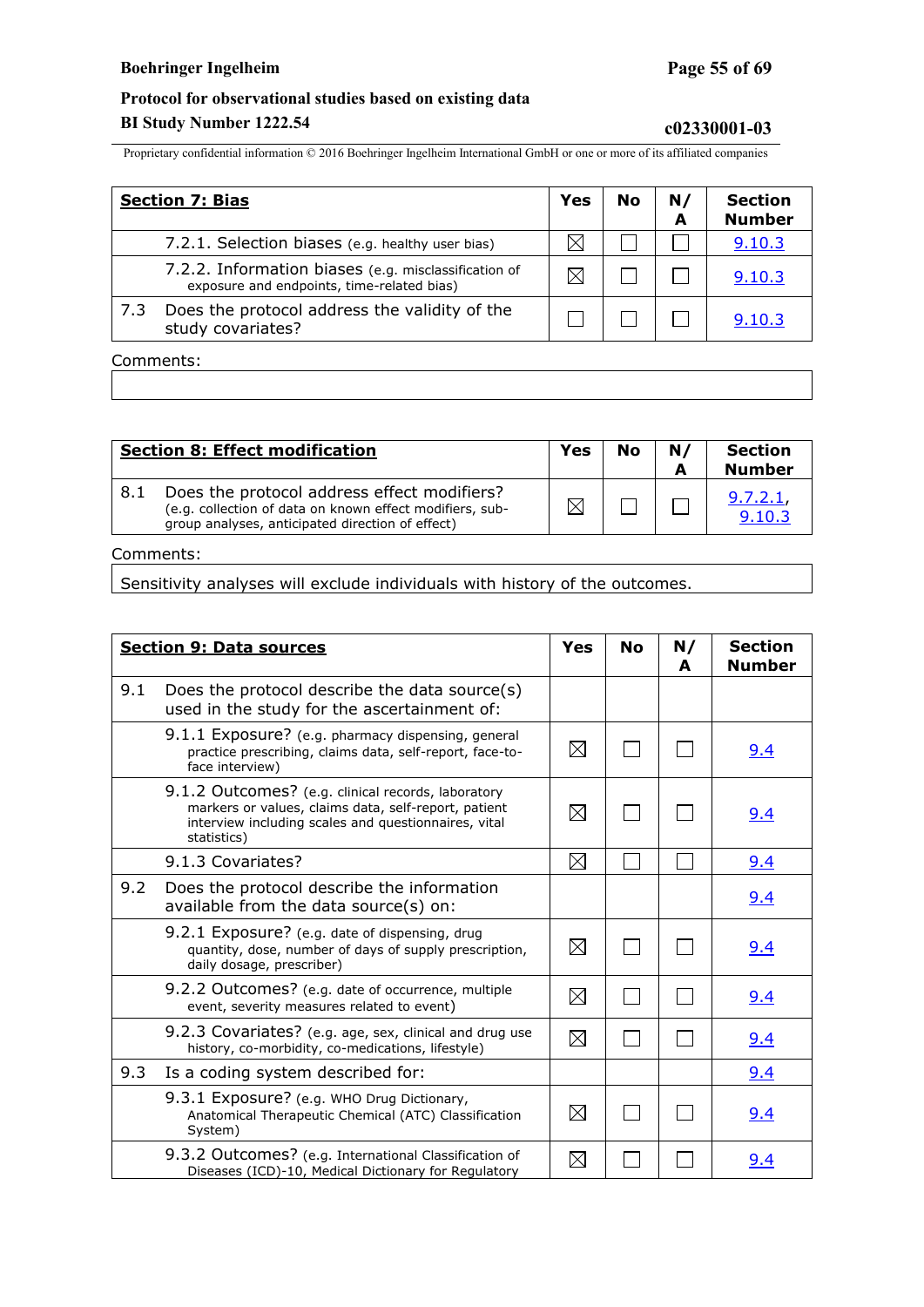Proprietary confidential information © 2016 Boehringer Ingelheim International GmbH or one or more of its affiliated companies

|           | <b>Section 9: Data sources</b>                                                                      | Yes | No | N/ | <b>Section</b><br><b>Number</b> |
|-----------|-----------------------------------------------------------------------------------------------------|-----|----|----|---------------------------------|
|           | Activities (MedDRA))                                                                                |     |    |    |                                 |
|           | 9.3.3 Covariates?                                                                                   | ⊠   |    |    | 9.4                             |
| 9.4       | Is a linkage method between data sources<br>described? (e.g. based on a unique identifier or other) | ⊠   |    |    | 9.4                             |
| Comments: |                                                                                                     |     |    |    |                                 |

**Section 10: Analysis plan Yes No N/ A Section Number** 10.1 Is the choice of statistical techniques described? described?  $\mathbb{C}$  and  $\mathbb{C}$  are discribed? 10.2 Are descriptive analyses included?  $\Box \boxtimes \Box \Box \Box \Box$  [9.7.1](#page-32-0) 10.3 Are stratified analyses included?  $\boxtimes$   $\boxtimes$   $\Box$ 10.4 Does the plan describe methods for adjusting boes the plan describe methods for adjusting  $\mathbb{Z} \mid \mathbb{Z} \mid \square \mid \square$  | [9.7.1](#page-32-0) 10.5 Does the plan describe methods for handling Does the plan describe methods for nandling  $\mathbb{Z} \mid \mathbb{Z} \mid \square \mid \square$  | [9.7.1](#page-32-0) 10.6 Is sample size and/or statistical power  $\mathsf{d}$  estimated? estimated?

Comments:

| Section 11: Data management and quality<br>control                                                                                                              |  | No | N/ | <b>Section</b><br><b>Number</b> |
|-----------------------------------------------------------------------------------------------------------------------------------------------------------------|--|----|----|---------------------------------|
| 11.1 Does the protocol provide information on data<br>storage? (e.g. software and IT environment, database<br>maintenance and anti-fraud protection, archiving) |  |    |    | 9.6                             |
| 11.2 Are methods of quality assurance described?                                                                                                                |  |    |    | 9.8                             |
| 11.3 Is there a system in place for independent<br>review of study results?                                                                                     |  |    |    |                                 |

Comments:

This is a protocol that will be implemented by a research institution that is qualified and has available staffing at the time of study initiation, i.e. after EMA review, olodaterol is launched. At that time the specifics of data management, quality control, and data security can be specified. To date no advisory board is planned.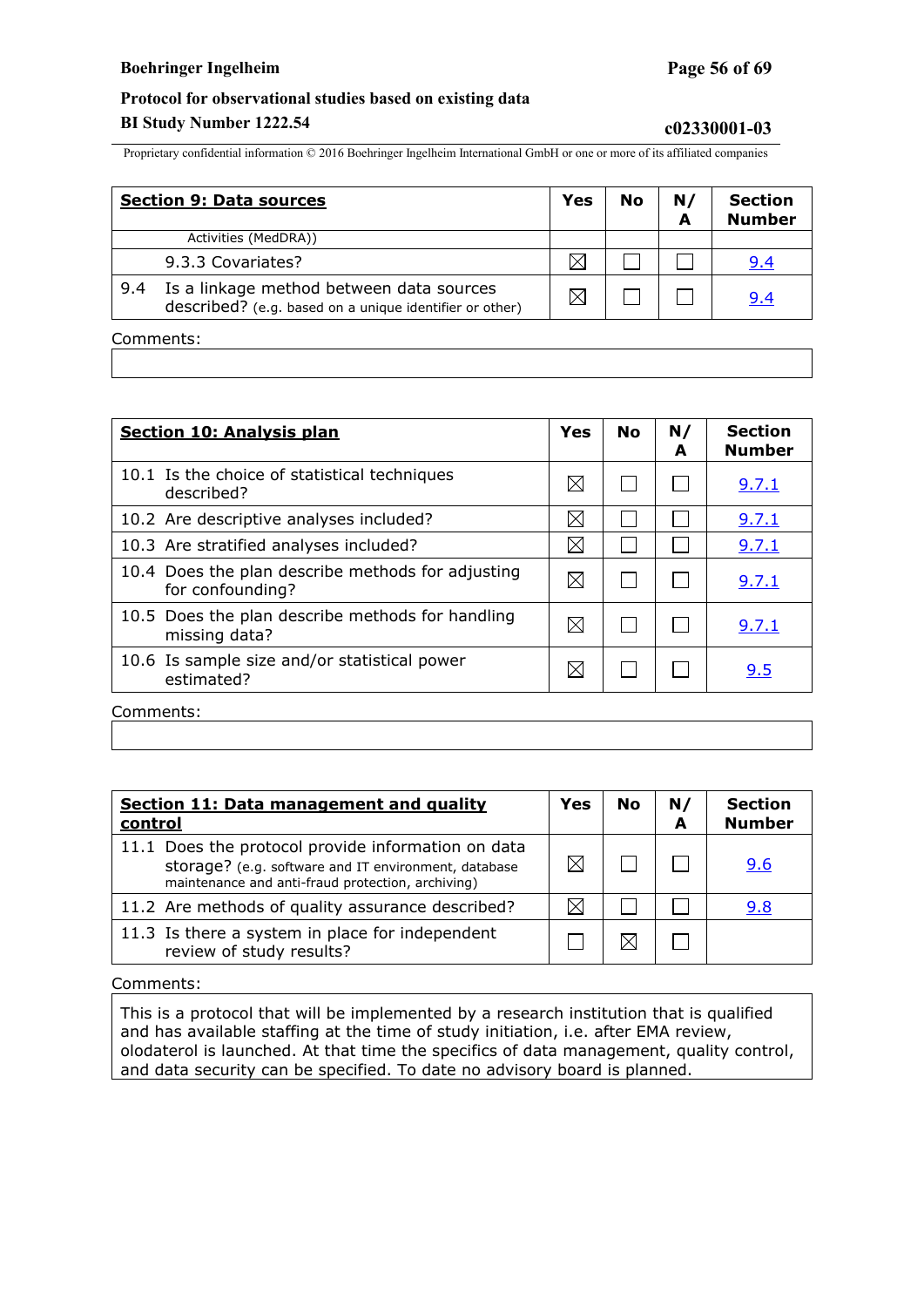### **Boehringer Ingelheim Page 57 of 69**

# **Protocol for observational studies based on existing data BI Study Number 1222.54 c02330001-03**

Proprietary confidential information © 2016 Boehringer Ingelheim International GmbH or one or more of its affiliated companies

| <b>Section 12: Limitations</b>                                                                                                                                                            |             | <b>No</b> | N/<br>A | <b>Section</b><br><b>Number</b> |
|-------------------------------------------------------------------------------------------------------------------------------------------------------------------------------------------|-------------|-----------|---------|---------------------------------|
| 12.1 Does the protocol discuss the impact on the<br>study results of:                                                                                                                     |             |           |         |                                 |
| 12.1.1 Selection bias?                                                                                                                                                                    | $\boxtimes$ |           |         | 9.10.3                          |
| 12.1.2 Information bias?                                                                                                                                                                  | $\boxtimes$ |           |         | 9.10.3                          |
| 12.1.3 Residual/unmeasured confounding?<br>(e.g. anticipated direction and magnitude of such<br>biases, validation sub-study, use of validation and<br>external data, analytical methods) | $\boxtimes$ |           |         | 9.10.3                          |
| 12.2 Does the protocol discuss study feasibility?<br>(e.g. study size, anticipated exposure, duration of follow-<br>up in a cohort study, patient recruitment)                            | ⊠           |           |         | 9.10.1                          |
|                                                                                                                                                                                           |             |           |         |                                 |

Comments:

| <b>Section 13: Ethical issues</b>                                                         | Yes | <b>No</b> | N/<br>А | <b>Section</b><br><b>Number</b> |
|-------------------------------------------------------------------------------------------|-----|-----------|---------|---------------------------------|
| 13.1 Have requirements of Ethics Committee/<br>Institutional Review Board been described? |     |           |         | 10                              |
| 13.2 Has any outcome of an ethical review<br>procedure been addressed?                    |     |           |         |                                 |
| 13.3 Have data protection requirements been<br>described?                                 |     |           |         | 9.10.2, 10                      |
| Comments:                                                                                 |     |           |         |                                 |

**Section 14: Amendments and deviations Yes No N/ A Section Number** 14.1 Does the protocol include a section to Does the protocol include a section to<br>document amendments and deviations?  $\Box \Box \Box \Box$ 

Comments:

| Section 15: Plans for communication of study<br>results | Yes | <b>No</b> | N/ | <b>Section</b><br>Number |
|---------------------------------------------------------|-----|-----------|----|--------------------------|
|                                                         |     |           |    |                          |

| 15.1 Are plans described for communicating study<br>results (e.g. to regulatory authorities)?  |  |  |
|------------------------------------------------------------------------------------------------|--|--|
| 15.2 Are plans described for disseminating study<br>results externally, including publication? |  |  |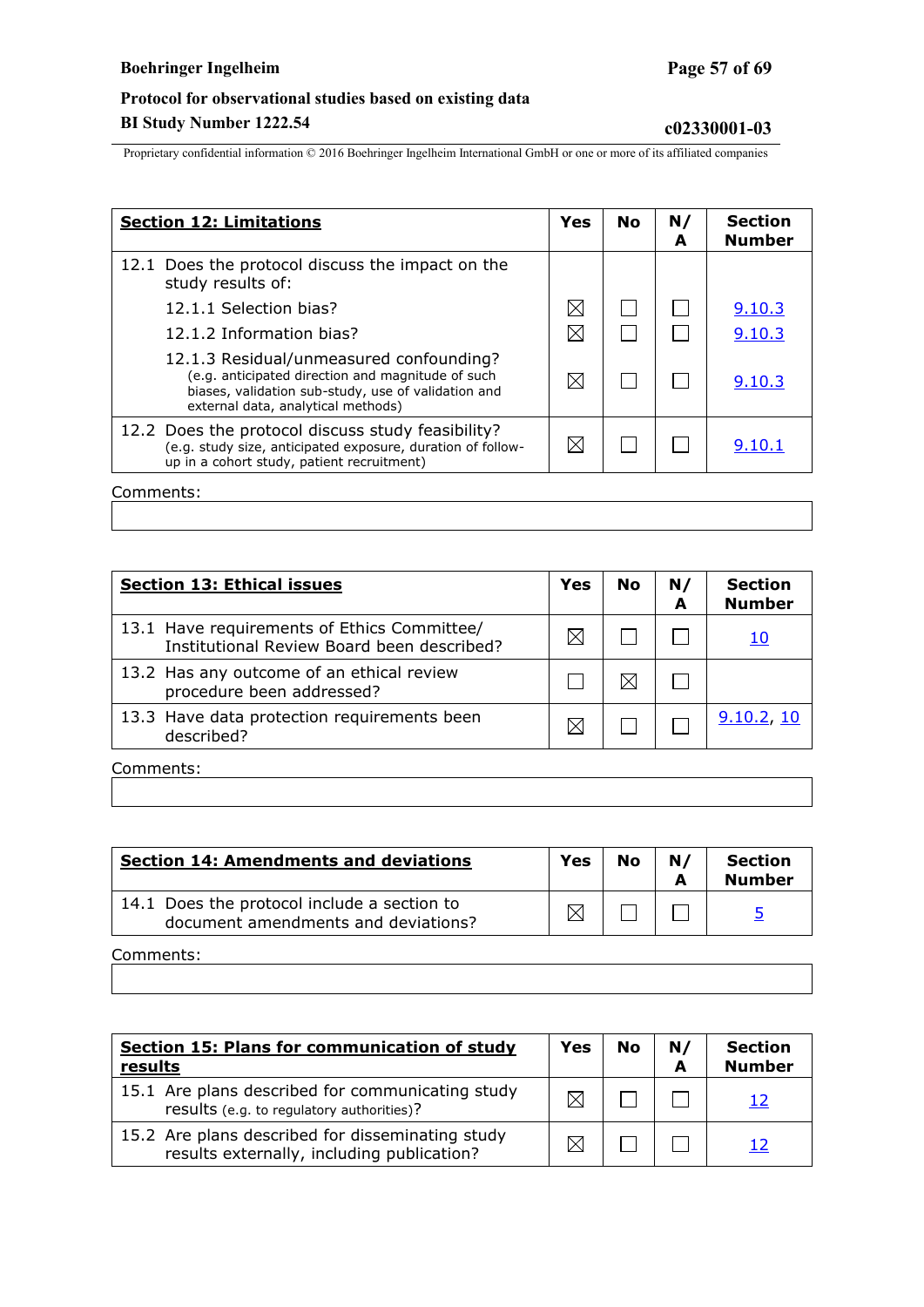### **Boehringer Ingelheim Page 58 of 69**

# **Protocol for observational studies based on existing data BI Study Number 1222.54 c02330001-03**

Proprietary confidential information © 2016 Boehringer Ingelheim International GmbH or one or more of its affiliated companies

Comments:

Name of the main author of the protocol: Cristina Rebordosa

Date: 28/October/2016

Signature: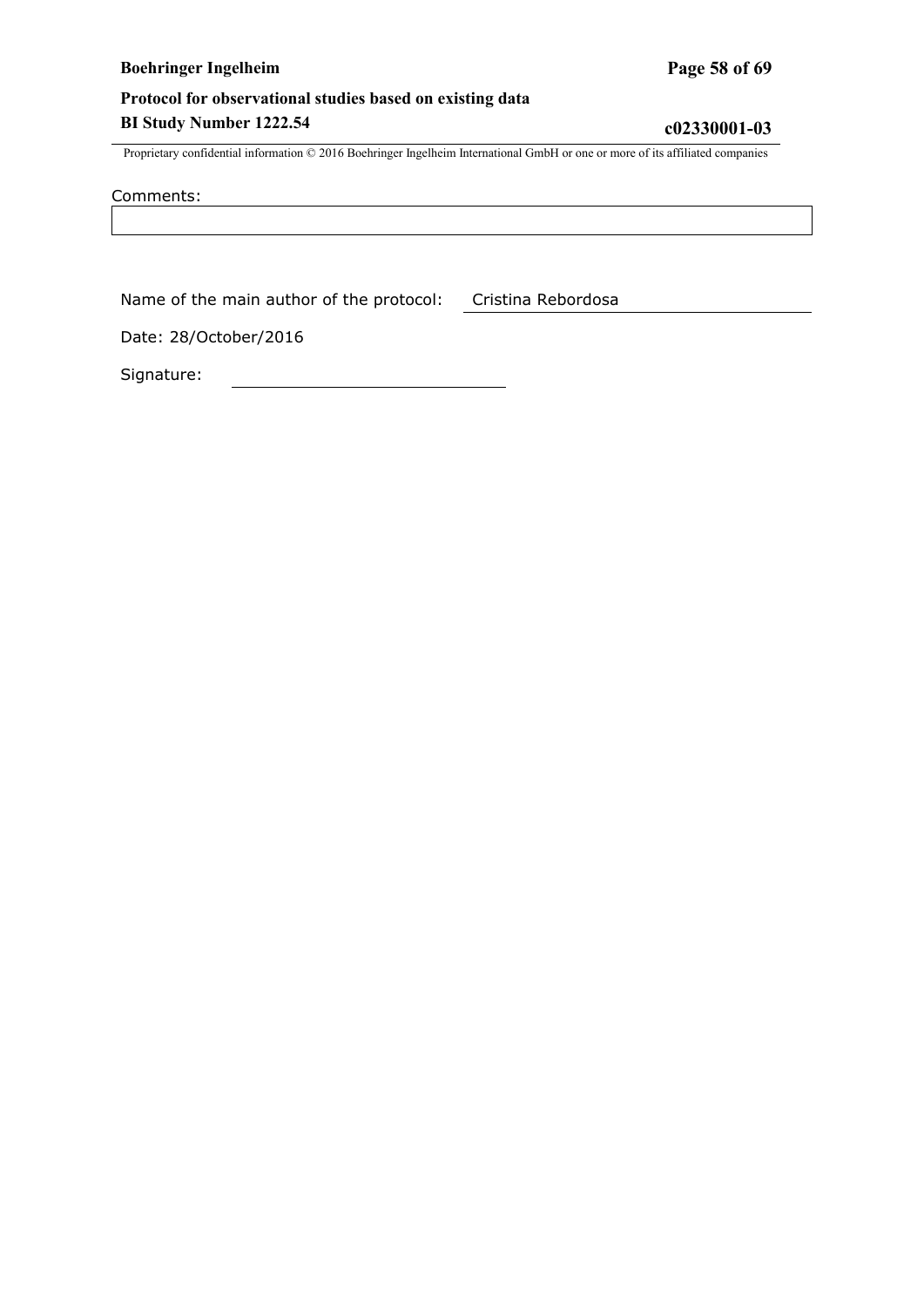<span id="page-58-0"></span>Proprietary confidential information © 2016 Boehringer Ingelheim International GmbH or one or more of its affiliated companies

# **ANNEX 3. EVALUATION OF COPD SEVERITY IN AUTOMATED HEALTH DATABASES**

#### Annex Table 3:1 Published definitions of COPD severity in studies conducted in automated health databases

| <b>Reference, Severity</b>                                                                                                                                                                                                                                                                             |                                                                                                                                 | <b>COPD Severity</b>                                                                                                              |                                                                                                                                                                                                                                                                                                                              |  |  |  |  |
|--------------------------------------------------------------------------------------------------------------------------------------------------------------------------------------------------------------------------------------------------------------------------------------------------------|---------------------------------------------------------------------------------------------------------------------------------|-----------------------------------------------------------------------------------------------------------------------------------|------------------------------------------------------------------------------------------------------------------------------------------------------------------------------------------------------------------------------------------------------------------------------------------------------------------------------|--|--|--|--|
| Criteria                                                                                                                                                                                                                                                                                               | <b>Mild</b>                                                                                                                     | Moderate                                                                                                                          | <b>Severe</b>                                                                                                                                                                                                                                                                                                                |  |  |  |  |
| <b>Integrated Primary Care Information Project, Netherlands [P11-13226]</b>                                                                                                                                                                                                                            |                                                                                                                                 |                                                                                                                                   |                                                                                                                                                                                                                                                                                                                              |  |  |  |  |
| With spirometry data,<br>used GOLD criteria<br>$[P13-02399]$<br>Without spirometry, used<br>methods of Curkendall,<br>$[$ P07-09136] Eisner,<br>$[R13-1392]$ and Soriano<br>$[R08-1492]$                                                                                                               | At initial COPD<br>symptoms                                                                                                     | At least two<br>prescriptions of<br>bronchodilators of the<br>same drug class with a<br>maximum interval of 6<br>months in 1 year | Severe:<br>Hospitalisation for<br>COPD, or<br>Third course of<br>$\bullet$<br>antibiotics for<br>respiratory infection<br>in 1 year, or<br>Second course of<br>systemic<br>corticosteroids for<br>COPD exacerbation in<br>1 year<br>Very severe:<br>Oxygen therapy, or<br>Scheduled for lung<br>transplant                   |  |  |  |  |
| Saskatchewan Health, Canada [R09-0579]                                                                                                                                                                                                                                                                 |                                                                                                                                 |                                                                                                                                   |                                                                                                                                                                                                                                                                                                                              |  |  |  |  |
| Case-control study to<br>find severity marker<br>variables, using the<br>following data:<br>Pre-existing<br>chronic<br>conditions<br>Recent acute<br>conditions<br>Recent high use<br>$\bullet$<br>of bronchodilators<br>Specific components of<br>the above are detailed in<br>the article's appendix | Patients ranked into<br>quintiles by<br>likelihood of COPD<br>hospitalisation, from<br>conditional logistic<br>regression model |                                                                                                                                   | Factors in previous 180 days<br>associated with severe<br>COPD:<br>Emphysema<br>$\bullet$<br>Recent nebuliser use<br>$\bullet$<br>Home oxygen therapy<br>$\bullet$<br>Corticosteroid use<br>$\bullet$<br>Frequent<br>$\bullet$<br>bronchodilator use<br>Pneumonia<br>$\bullet$<br>Previous COPD<br>$\bullet$<br>exacerbation |  |  |  |  |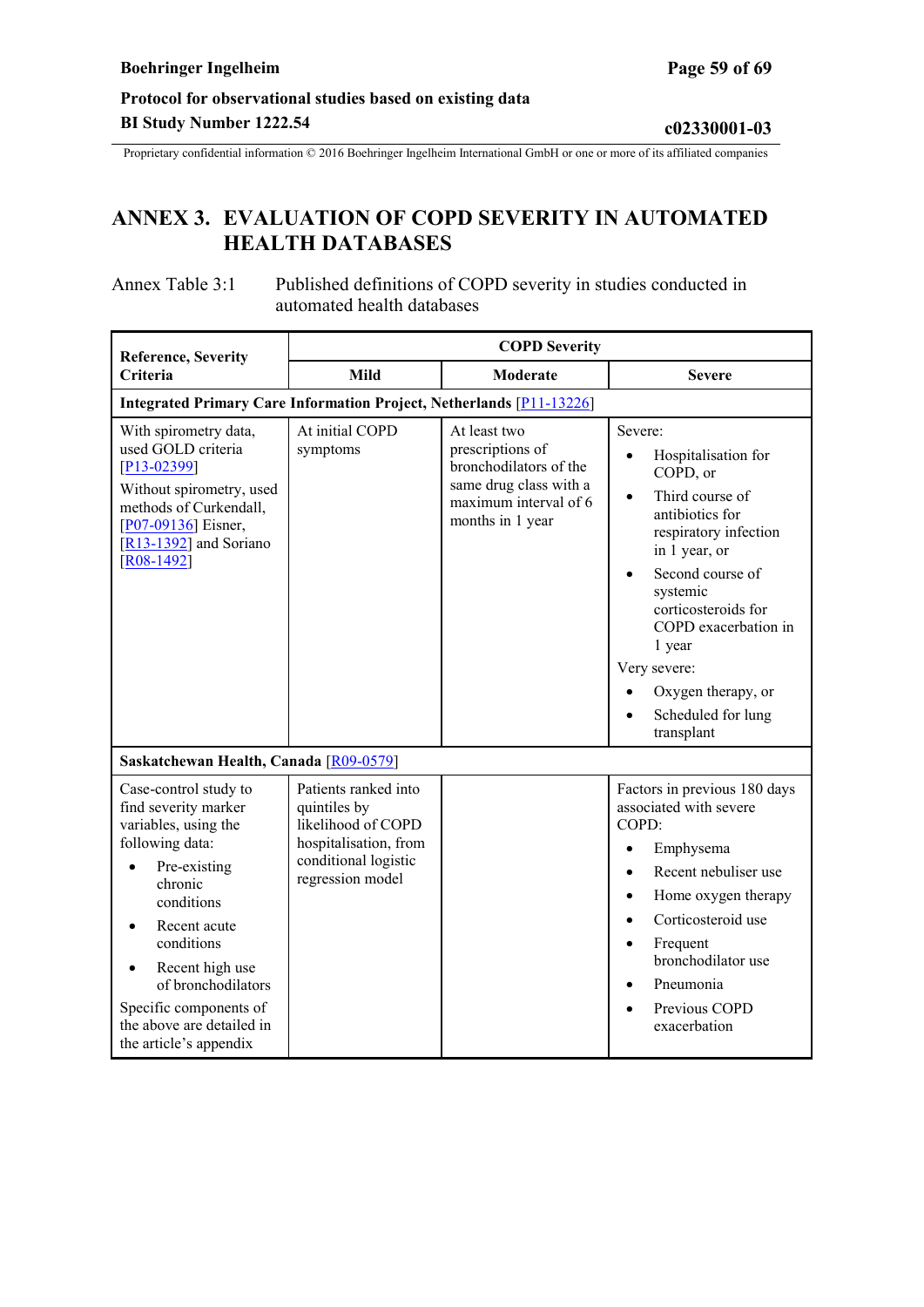Proprietary confidential information © 2016 Boehringer Ingelheim International GmbH or one or more of its affiliated companies

#### Annex Table 3:1 (cont'd) Published definitions of COPD severity in studies conducted in automated health databases

| <b>Reference, Severity</b>                                                 | <b>COPD Severity</b>                 |                                                                                                                                                                                         |                                                      |  |  |  |
|----------------------------------------------------------------------------|--------------------------------------|-----------------------------------------------------------------------------------------------------------------------------------------------------------------------------------------|------------------------------------------------------|--|--|--|
| <b>Criteria</b>                                                            | <b>Mild</b>                          | Moderate                                                                                                                                                                                | <b>Severe</b>                                        |  |  |  |
| General Practice Research Database, <sup>1</sup> United Kingdom [R08-1492] |                                      |                                                                                                                                                                                         |                                                      |  |  |  |
| Severity based on only<br>drug data                                        | At first diagnosis of<br><b>COPD</b> | At least two<br>prescriptions of the<br>same COPD drug<br>within 6 months, using<br>data on inhaled or oral<br>bronchodilators,<br>xanthines, cromones,<br>steroids, or<br>combinations | Oxygen therapy, or<br>Nebuliser therapy<br>$\bullet$ |  |  |  |

COPD = chronic obstructive pulmonary disease; GOLD = Global Initiative for Chronic Obstructive Lung Disease.

1 This database is now known as Clinical Practice Research Datalink (CPRD).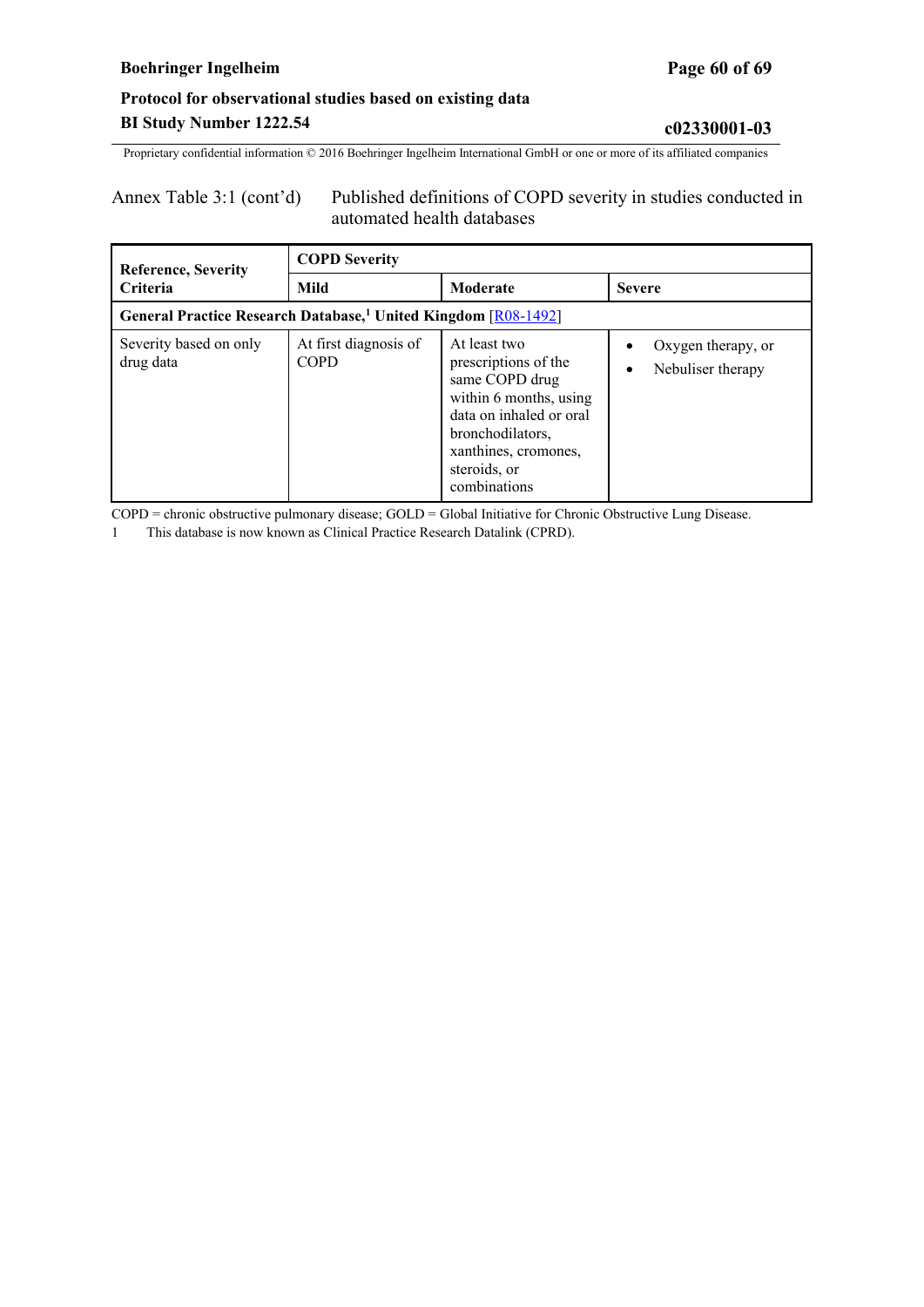# <span id="page-60-0"></span>**ANNEX 4. ATC CODES FOR SELECTED RESPIRATORY MEDICATIONS**

Annex Table 4:1 Inhaled selective beta2-adrenoreceptor agonists, anticholinergics, and glucocorticosteroids

| <b>ATC Code</b>                             | Name                                       | Defined Daily Dose Units (Administration Route)  |  |  |  |  |
|---------------------------------------------|--------------------------------------------|--------------------------------------------------|--|--|--|--|
|                                             | <b>Inhaled short-acting beta2-agonists</b> |                                                  |  |  |  |  |
| <b>R03AC02</b>                              | Salbutamol                                 | 0.8 mg (aerosol, powder)<br>$0.10$ mg (solution) |  |  |  |  |
| <b>R03AC03</b>                              | Terbutaline                                | 2 mg (aerosol, powder)<br>20 mg (solution)       |  |  |  |  |
| <b>R03AC04</b>                              | Fenoterol                                  | 0.6 mg (aerosol, powder)<br>4 mg (solution)      |  |  |  |  |
| <b>R03AC05</b>                              | Rimiterol                                  | 1.6 mg (aerosol)                                 |  |  |  |  |
| <b>R03AC06</b>                              | Hexoprenaline                              | 1.5 mg (aerosol)                                 |  |  |  |  |
| R03AC07                                     | Isoetarine                                 | <b>NA</b>                                        |  |  |  |  |
| <b>R03AC08</b>                              | Pirbuterol                                 | 1.2 mg (aerosol)                                 |  |  |  |  |
| R03AC09                                     | Tretoquinol                                | <b>NA</b>                                        |  |  |  |  |
| R03AC10                                     | Carbuterol                                 | NA                                               |  |  |  |  |
| R03AC11                                     | Tulobuterol                                | 1.6 mg (aerosol)                                 |  |  |  |  |
| <b>R03AC14</b>                              | Clenbuterol                                | <b>NA</b>                                        |  |  |  |  |
| <b>R03AC15</b>                              | Reproterol                                 | <b>NA</b>                                        |  |  |  |  |
| <b>R03AC16</b>                              | Procaterol                                 | 60 mcg (aerosol)                                 |  |  |  |  |
| R03AC17                                     | <b>Bitolterol</b>                          | NA                                               |  |  |  |  |
| <b>Inhaled long-acting beta2-agonists</b>   |                                            |                                                  |  |  |  |  |
| <b>R03AC12</b>                              | Salmeterol                                 | 0.1 mg (aerosol, powder)                         |  |  |  |  |
| <b>R03AC13</b>                              | Formoterol                                 | 24 mcg (aerosol, powder)                         |  |  |  |  |
| <b>R03AC18</b>                              | Indacaterol                                | 0.15 mg (inhal. powder)                          |  |  |  |  |
| R03AC19                                     | Olodaterol                                 | 5mcg (inhal. solution)                           |  |  |  |  |
| Inhaled short-acting muscarinic antagonists |                                            |                                                  |  |  |  |  |
| R03BB01                                     | Ipratropium bromide                        | 0.12 mg (aerosol, powder)<br>0.3 mg (solution)   |  |  |  |  |
| R03BB02                                     | Oxitropium bromide                         | 0.6 mg (aerosol)<br>4 mg (solution)              |  |  |  |  |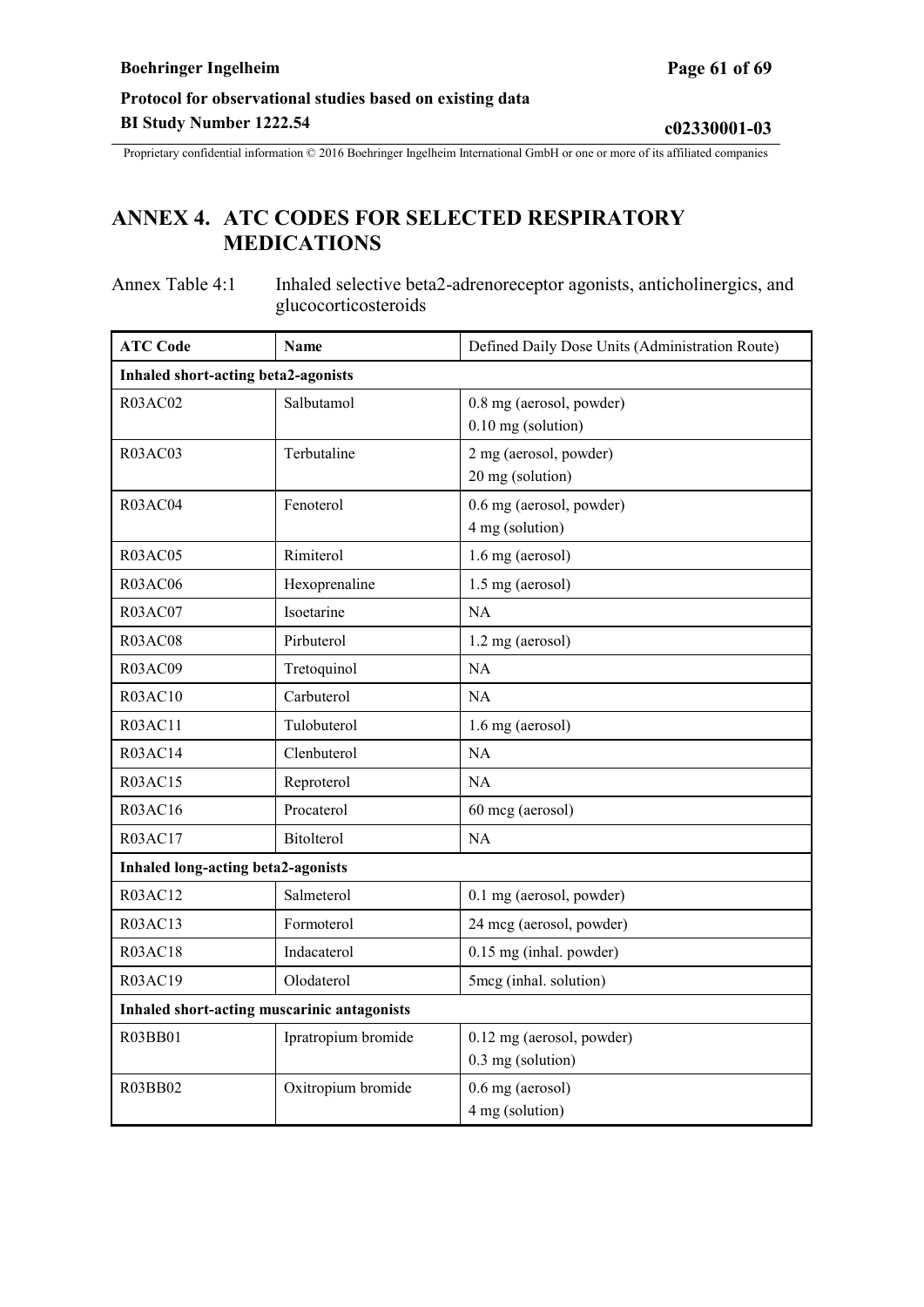.

# **Protocol for observational studies based on existing data BI Study Number 1222.54 c02330001-03**

Proprietary confidential information © 2016 Boehringer Ingelheim International GmbH or one or more of its affiliated companies

| Annex Table 4:1 (cont'd) | Inhaled selective beta2-adrenoreceptor agonists, |
|--------------------------|--------------------------------------------------|
|                          | anticholinergics, and glucocorticosteroids       |

| <b>ATC Code</b>                            | Name                                | <b>Defined Daily Dose Units (Administration Route)</b> |  |  |  |
|--------------------------------------------|-------------------------------------|--------------------------------------------------------|--|--|--|
| Inhaled long-acting muscarinic antagonists |                                     |                                                        |  |  |  |
| R03BB04                                    | Tiotropium bromide                  | 18 mcg (aerosol)                                       |  |  |  |
|                                            |                                     | 5 mcg (solution)                                       |  |  |  |
| R03BB05                                    | Aclidinium bromide                  | $0.644$ mg                                             |  |  |  |
| R03BB06                                    | Glycopyrronium bromide              | 44 mcg                                                 |  |  |  |
| R03BB07                                    | Umeclidinium bromide                | 55 mcg (inhal. powder)                                 |  |  |  |
| R03BB54                                    | Tiotropium bromide,<br>combinations |                                                        |  |  |  |
| <b>Inhaled glucocorticosteroids</b>        |                                     |                                                        |  |  |  |
| R03BA01                                    | Beclometasone                       | 0.8 mg (aerosol, powder)                               |  |  |  |
|                                            |                                     | 1.5 mg (solution)                                      |  |  |  |
| R03BA02                                    | Budesonide                          | 0.8 mg (aerosol, powder)                               |  |  |  |
|                                            |                                     | 1.5 mg (solution)                                      |  |  |  |
| <b>R03BA03</b>                             | Flunisolide                         | 1 mg (aerosol)                                         |  |  |  |
| R03BA04                                    | Betamethasone                       | NA                                                     |  |  |  |
| <b>R03BA05</b>                             | Fluticasone                         | 0.6 mg (aerosol, powder)                               |  |  |  |
|                                            |                                     | 1.5 mg (solution)                                      |  |  |  |
| R03BA06                                    | Triamcinolone                       | NA                                                     |  |  |  |
| R03BA07                                    | Mometasone                          | 0.4 mg (powder)                                        |  |  |  |
| <b>R03BA08</b>                             | Ciclesonide                         | $0.16$ mg (aerosol)                                    |  |  |  |
| R03BA09                                    | Fluticasone furoate                 | NA                                                     |  |  |  |

ATC = Anatomical Therapeutic Chemical; NA = not yet available in the online ATC/DDD Index.

Source: WHO Collaborating Centre for Drug Statistics Methodology. ATC/DDD Index 2013. Updated 20 December 2012. Available at: website: whocc.no/atc\_ddd\_index/. Accessed 21 January 2013.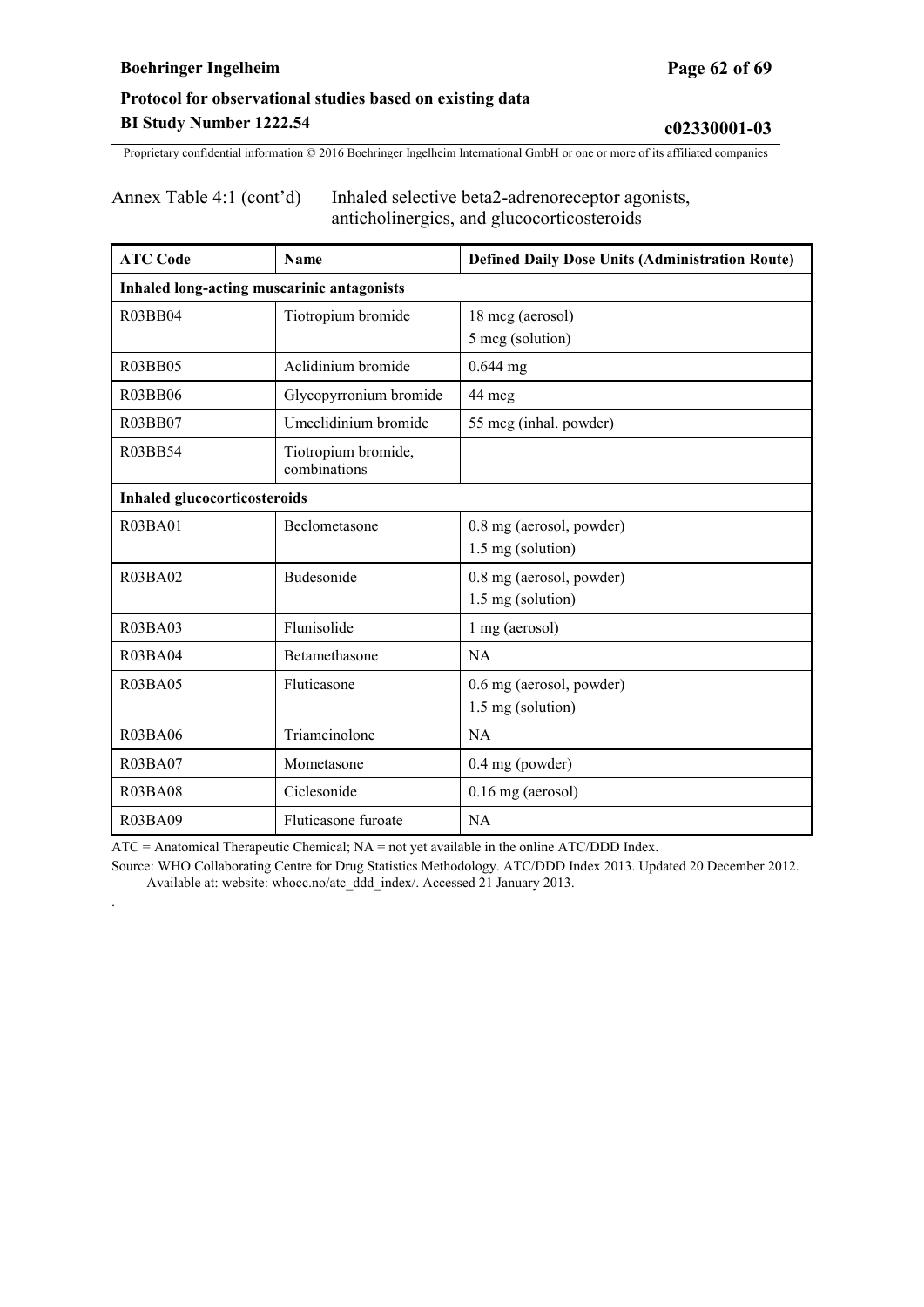<span id="page-62-0"></span>Proprietary confidential information © 2016 Boehringer Ingelheim International GmbH or one or more of its affiliated companies

# **ANNEX 5. CODES FOR COMORBIDITIES AND OTHER MEDICATIONS**

| <b>Disease Description</b>                                                 | ICD-10 Code                                                            |
|----------------------------------------------------------------------------|------------------------------------------------------------------------|
| <b>Cardiovascular diseases</b>                                             | <b>I00-I99</b>                                                         |
| Ischaemic heart disease                                                    | I20-I25 or coronary reperfusion surgery and<br>procedures              |
| Angina pectoris                                                            | I20                                                                    |
| Acute myocardial infarction                                                | 121                                                                    |
| Other acute or subacute ischaemic heart disease                            | $I22-I24$                                                              |
| Chronic ischaemic heart disease                                            | I25                                                                    |
| Coronary reperfusion surgery and procedures                                | List of codes to be developed according to<br>each database dictionary |
| Arrhythmias                                                                | I47-I49                                                                |
| Paroxysmal tachycardia                                                     | I47                                                                    |
| Ventricular tachycardia                                                    | I47.0, I47.2                                                           |
| Supraventricular tachycardia and unspecified                               | I47.1, I47.9                                                           |
| Atrial fibrillation and flutter                                            | <b>I48</b>                                                             |
| Other cardiac arrhythmias                                                  | <b>I49</b>                                                             |
| Ventricular fibrillation and flutter                                       | I49.0                                                                  |
| Other cardiac arrhythmias                                                  | 149.1-149.9                                                            |
| Conduction disorders                                                       | I44-I45                                                                |
| Cardiac arrest                                                             | I46                                                                    |
| Heart failure                                                              | I <sub>50</sub>                                                        |
| Cerebrovascular disease                                                    | I60-I69, G45                                                           |
| Cerebral haemorrhage (subarachnoid, intracerebral, other<br>non-traumatic) | $I60-I62$                                                              |
| Cerebral infarction and stroke                                             | I63, I64, G46.5                                                        |
| Transient ischaemic attack                                                 | G <sub>45</sub>                                                        |
| Other cerebrovascular disease and sequelae of<br>cerebrovascular disease   | 165-169                                                                |
| Hypertension and hypertensive heart disease                                | $I10-I15$                                                              |

Annex Table 5:1 Comorbidity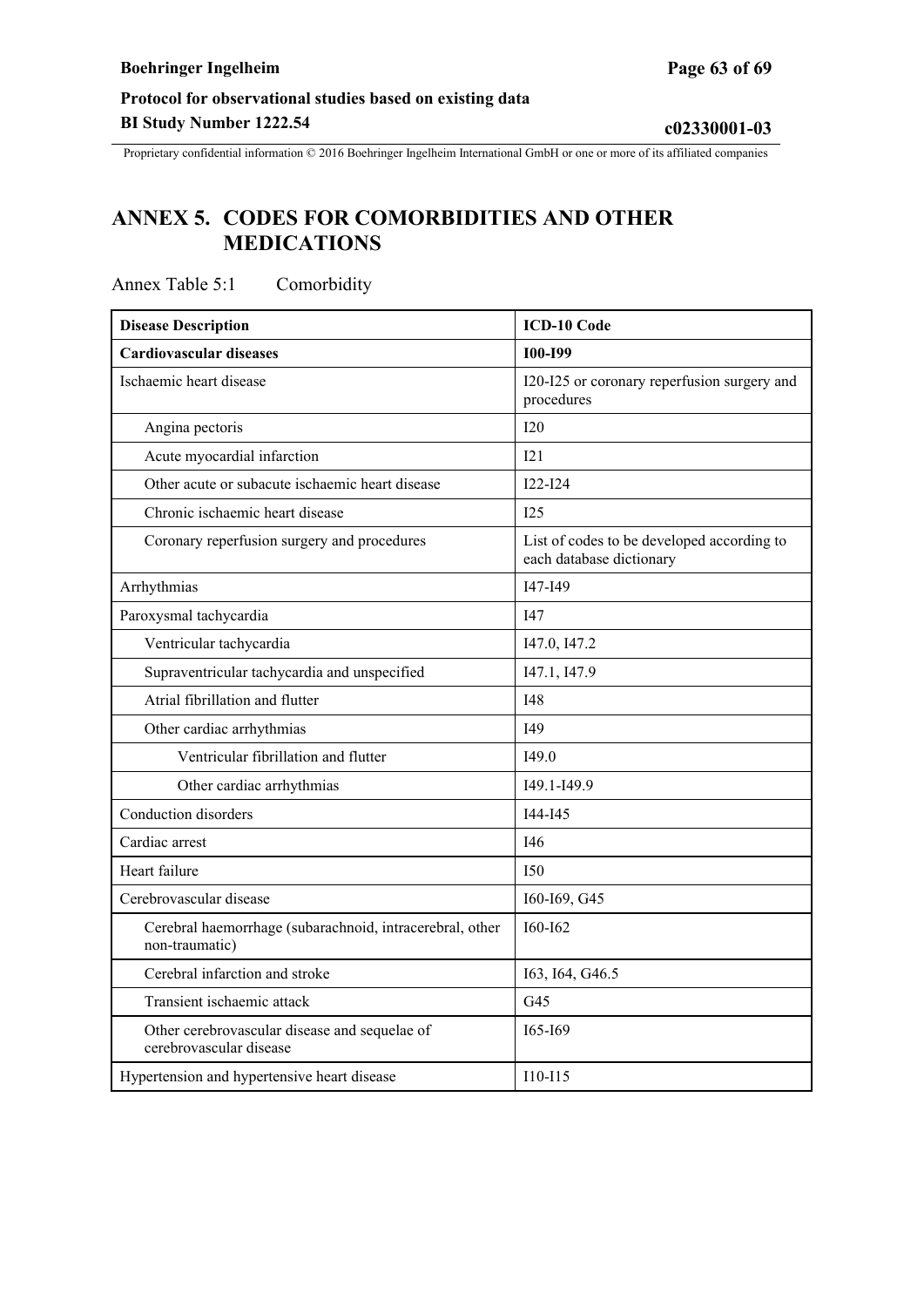Proprietary confidential information © 2016 Boehringer Ingelheim International GmbH or one or more of its affiliated companies

# Annex Table 5: 1 (cont'd) Comorbidity

| <b>Disease Description</b>                                   | <b>ICD-10 Code</b>                                                     |
|--------------------------------------------------------------|------------------------------------------------------------------------|
| Diseases of arteries, arterioles, and capillaries            | I70-I79 and peripheral arterial<br>revascularisation procedures        |
| Peripheral arterial revascularisation procedures             | List of codes to be developed according to<br>each database dictionary |
| Other form of heart diseases                                 | 100-109, 130-143, 180-199                                              |
| Hyperlipidaemia                                              | E78                                                                    |
| <b>Diabetes mellitus</b>                                     | E10-E14                                                                |
| <b>Renal disease</b>                                         | <b>N00-N39</b>                                                         |
| Chronic kidney disease                                       | N18                                                                    |
| Other renal disorders                                        | N00-N17, N19, N25-N39                                                  |
| <b>Anaemias</b>                                              | D50-D64                                                                |
| Nutritional anaemias                                         | D50-D53                                                                |
| Iron deficiency anaemias                                     | D50                                                                    |
| Other anaemias                                               | D55-D64                                                                |
| Peptic ulcer disease                                         | K25-K28                                                                |
| <b>Liver disease</b>                                         | K70-K77                                                                |
| Osteoporosis                                                 | <b>M80-M82</b>                                                         |
| Rheumatoid arthritis and other inflammatory<br>arthropathies | M05-M14                                                                |
| Systemic connective tissue diseases                          | M30-M36                                                                |
| Malignancy                                                   | C00-C97                                                                |
| <b>Depressive disorders</b>                                  | F32-F33                                                                |
| Pregnancy (at the index date)                                | $O$ 00- $O$ 48                                                         |

ICD-10 = *International Statistical Classification of Diseases and Related Health Problems, 10th Revision*.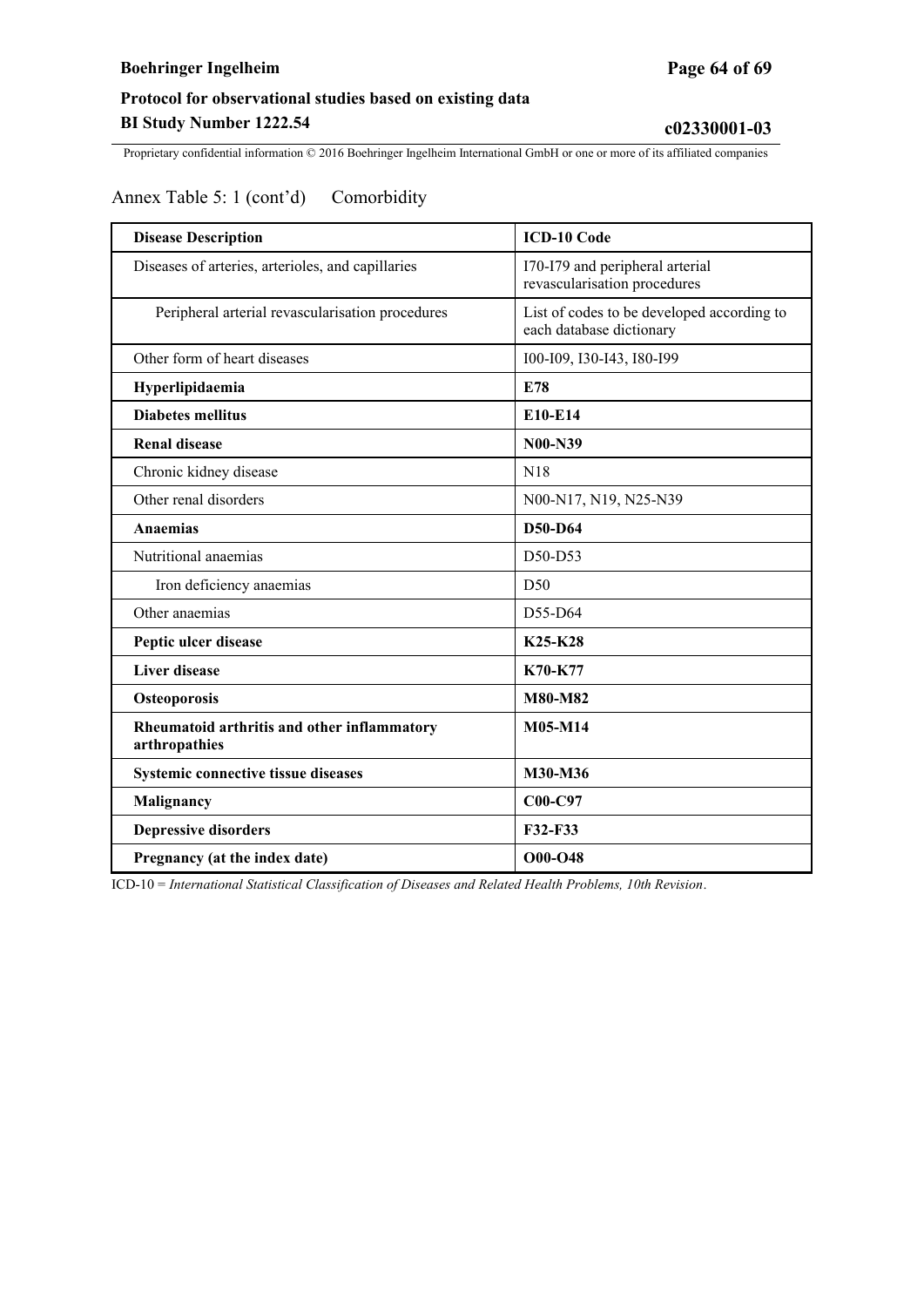### **Boehringer Ingelheim Page 65 of 69**

# **Protocol for observational studies based on existing data BI Study Number 1222.54 c02330001-03**

Proprietary confidential information © 2016 Boehringer Ingelheim International GmbH or one or more of its affiliated companies

### Annex Table 5:2 Anatomical Therapeutic Chemical codes for comedications

| <b>Medication Description</b>                           | <b>ATC Code</b>                                                 |
|---------------------------------------------------------|-----------------------------------------------------------------|
| <b>Respiratory medications</b>                          |                                                                 |
| Inhaled short-acting muscarinic antagonists (SAMAs)     | See Annex Table 4:1 for ATC codes                               |
| Inhaled long-acting muscarinic antagonists (LAMAs)      | See Annex Table 4:1 for ATC codes                               |
| Inhaled short-acting beta2-agonists (SABAs)             | See Annex Table 4:1 for ATC codes                               |
| Inhaled long-acting beta2-agonists (LABAs)              | See Annex Table 4:1 for ATC codes                               |
| Inhaled glucocorticosteroids (ICS)                      | See Annex Table 4:1 for ATC codes                               |
| Fixed combinations of SABA and SAMA                     | ATC codes not available <sup>1</sup>                            |
| Fixed combinations of SABA and ICS                      | ATC codes not available <sup>1</sup>                            |
| Fixed combinations of LABA and ICS                      | ATC codes not available <sup>1</sup>                            |
| Systemic glucocorticosteroids                           | H02AB                                                           |
| Systemic beta2-agonists                                 | R03CC                                                           |
| Xanthines and adrenergics                               | R03DA, R03DB                                                    |
| Roflumilast                                             | R03DX07                                                         |
| Nasal glucocorticosteroids                              | R01AD                                                           |
| Omalizumab                                              | R03DX05                                                         |
| Leukotriene receptor antagonists                        | R03DC                                                           |
| Cromoglicic acid                                        | R03BC01                                                         |
| Nedocromil                                              | <b>R03BC03</b>                                                  |
| Oxygen therapy                                          | V03AN01 or NCSP code: BGXA05                                    |
| Nebuliser therapy                                       | NCSP code: BGXA10                                               |
| <b>Cardiovascular medications</b>                       | All codes listed below in section<br>Cardiovascular medications |
| Cardiac glycosides and antiarrhythmics, Class I and III | CO1A, CO1B                                                      |
| Vasodilators used in cardiac diseases                   | CO1D                                                            |
| Cardiac stimulants and other cardiac preparations       | C01E, C01C                                                      |
| Diuretics                                               | CO <sub>3</sub>                                                 |
| Peripheral vasodilators                                 | C <sub>04</sub>                                                 |
| Vasoprotectives                                         | C <sub>05</sub>                                                 |
| Beta blocking agents                                    | CO7                                                             |
| Calcium channel blockers                                | C <sub>08</sub>                                                 |
| Antihypertensives                                       | C <sub>02</sub>                                                 |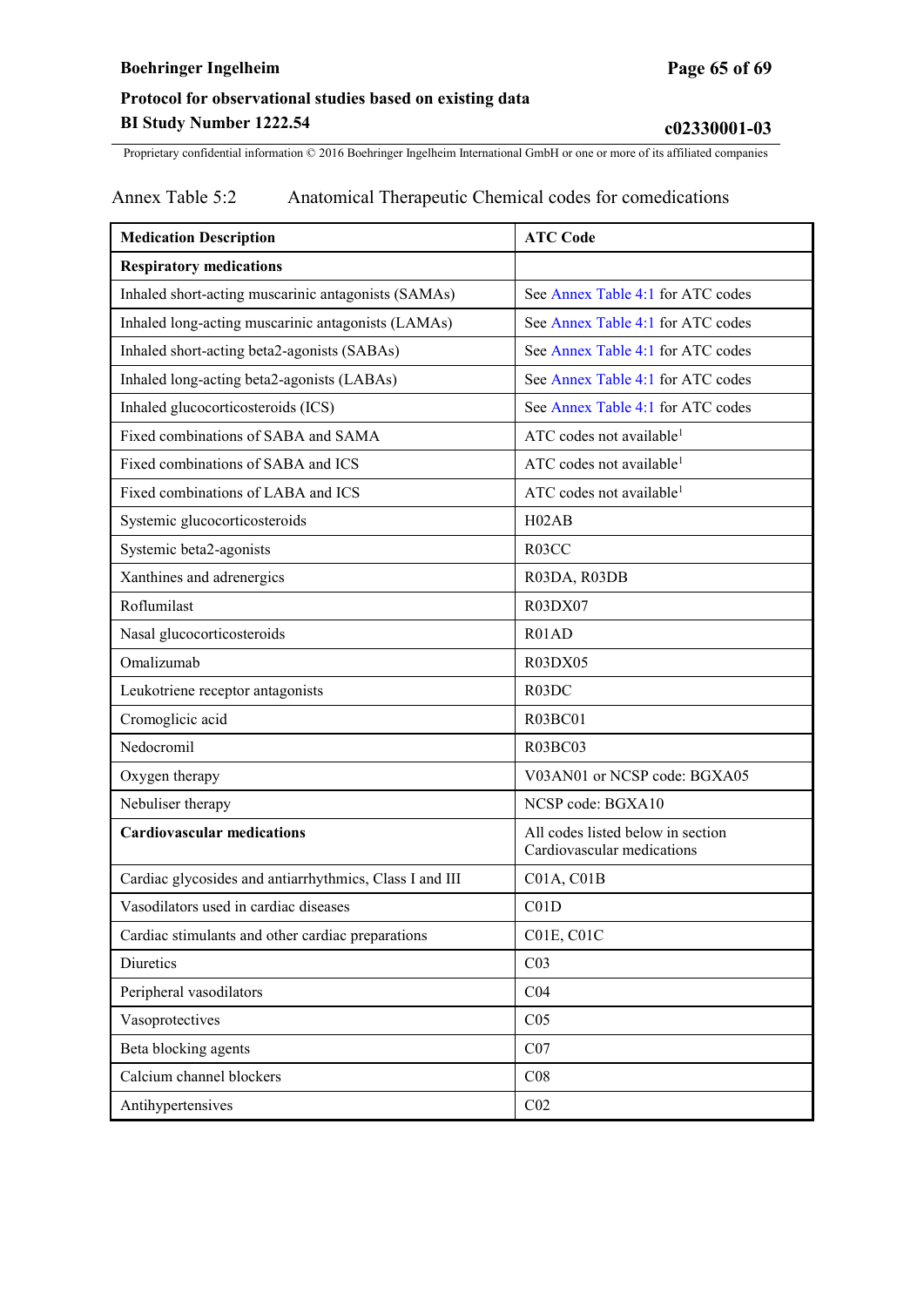Annex Table 5:2 (cont'd) Anatomical Therapeutic Chemical codes for comedications

| <b>Medication Description</b>                                                                                           | <b>ATC Code</b>             |
|-------------------------------------------------------------------------------------------------------------------------|-----------------------------|
| Agents acting on the renin-angiotensin system                                                                           | C <sub>09</sub>             |
| Angiotensin-converting-enzyme inhibitors                                                                                | C09A, C09B                  |
| Angiotensin II receptor antagonists                                                                                     | C09C, C09D                  |
| Renin-inhibitors                                                                                                        | C09X                        |
| Lipid-modifying agents                                                                                                  | C10                         |
| HMG CoA reductase inhibitors (statins)                                                                                  | C <sub>10</sub> AA          |
| Other lipid-modifying agents                                                                                            | C10AB, C10AC, C10AD, C10AX, |
| HMG CoA reductase inhibitors (statins), other<br>combinations with acetylsalicylic acid                                 | C10BX                       |
| <b>Antithrombotic agents</b>                                                                                            | <b>B01</b>                  |
| Platelet aggregation inhibitors                                                                                         | B01AC                       |
| Systemic antibacterials                                                                                                 | J <sub>01</sub>             |
| <b>Iron preparations</b>                                                                                                | <b>B03A</b>                 |
| Proton pump inhibitors                                                                                                  | A02BC                       |
| Drugs used in diabetes                                                                                                  | A10                         |
| Insulins                                                                                                                | A10A                        |
| Blood glucose-lowering drugs                                                                                            | A10B, A10X                  |
| Drugs for musculoskeletal system                                                                                        | M01A, N02BA, M01B, M01C     |
| Anti-inflammatory and antirheumatic products, non-<br>steroids (non-steroidal anti-inflammatory drugs)                  | M <sub>01A</sub>            |
| Acetylsalicylic acid (other analgesics and antipyretics)                                                                | N02BA                       |
| Other antirheumatic agents: Anti-<br>inflammatory/antirheumatic agents in combination,<br>specific antirheumatic agents | M01B-M01C                   |
| Antidepressants                                                                                                         | <b>N06A</b>                 |
| Selective serotonin reuptake inhibitors                                                                                 | N06AB                       |
| <b>Antineoplastic agents</b>                                                                                            | L <sub>01</sub>             |
| Immunosuppressants                                                                                                      | L <sub>04</sub>             |
| Antivirals for systemic use                                                                                             | J05                         |
| Hormone-replacement therapy: Estrogens,<br>progestogens, progestogens and estrogens in<br>combination                   | G03C, G03D, G03F            |
| Drugs used in nicotine dependence                                                                                       | N07BA                       |

ATC = Anatomical Therapeutic Chemical.

1 The national drug code of each database country will be used to identify medications without an individual ATC code.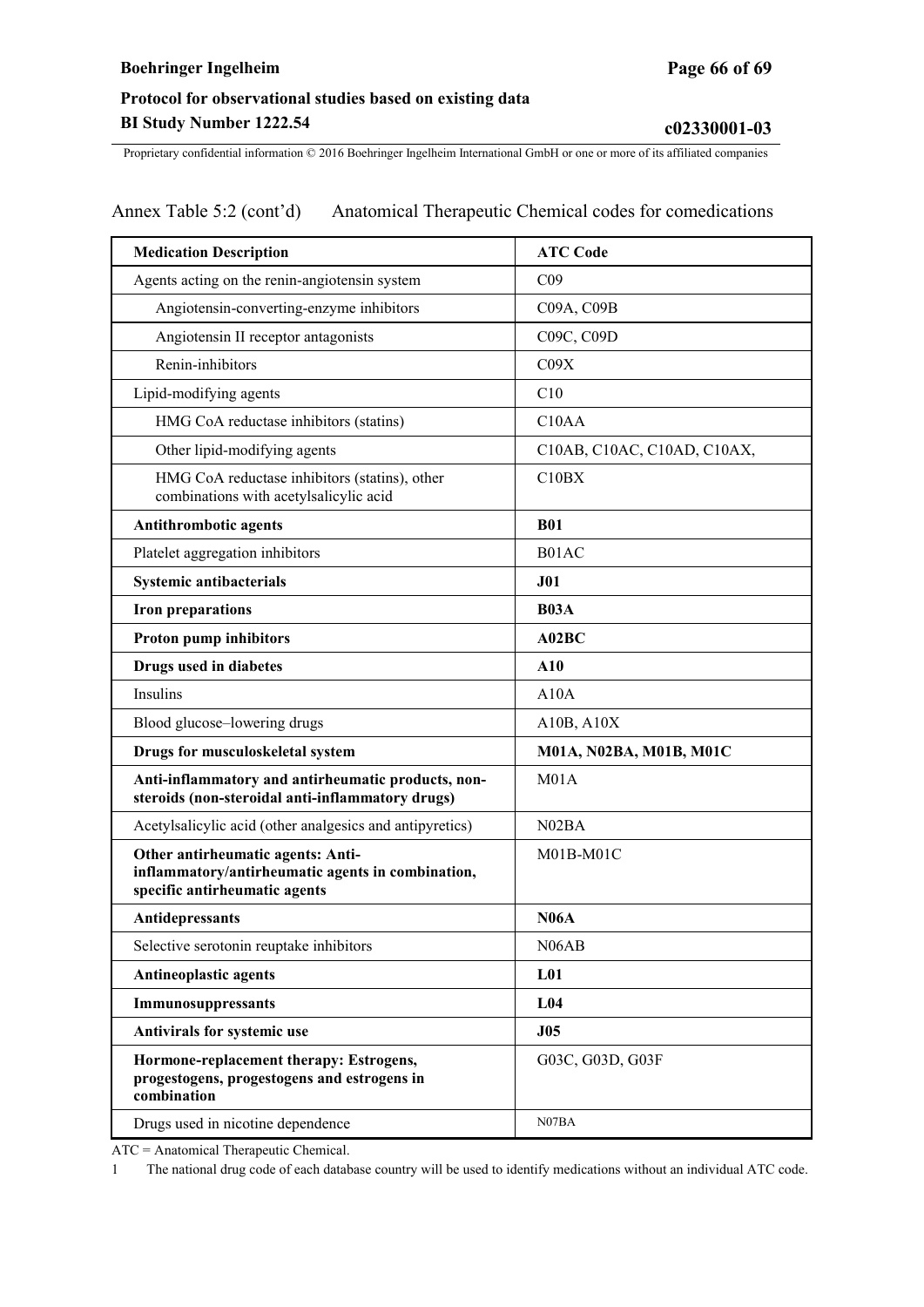# <span id="page-66-0"></span>**ANNEX 6. DATA SOURCE DESCRIPTIONS FROM FEASIBILITY REPORT, 1 NOVEMBER 2013**

#### **NATIONAL REGISTRY OF PATIENTS, DENMARK**

#### **Database Characteristics**

The Danish health care system provides universal coverage to all Danish residents (5.5 million inhabitants). Health care coverage includes visits to general practitioners (GPs) and specialists, hospital admissions, and outpatient visits. The costs of medicines are partially covered by the Danish health system. The centralised Civil Registration System in Denmark allows for personal identification of each person in the entire Danish population and for the possibility of linkage to all Danish registries containing civil registration numbers, such as the Danish National Registry of Patients (individual hospitalised or attending outpatient hospital clinics), Danish National Prescription Database (for outpatient prescriptions), the Prescription Databases of the Central Denmark Region, and the Danish Registry of Causes of Death. Data collected in these registries are available for research purposes.  $\sqrt{R13-5415}$ 

For 1980-2008, The National Registry of Patients counted 236,494 patients with a first hospital contact for COPD. [[R12-3324\]](#page-46-0) From the National Health Service, for persons aged 45 to 84 years, the prevalence of COPD standardised to the Danish population was estimated at 9%, using a sample of 299,000 residents of two counties. [[R12-3265\]](#page-45-0) In general, ICD (*International Classification of Diseases*) diagnoses codes for COPD have shown a good positive predictive value (PPV). In the Danish National Registers, the PPV for the hospital discharge diagnosis of COPD was 92%. [[R14-0359\]](#page-47-0)

The conduct of research with the Danish National Registry of Patients requires collaboration with a local Danish university or investigator affiliated with a research institute to access the data and ethics committee notification or approval to handle data.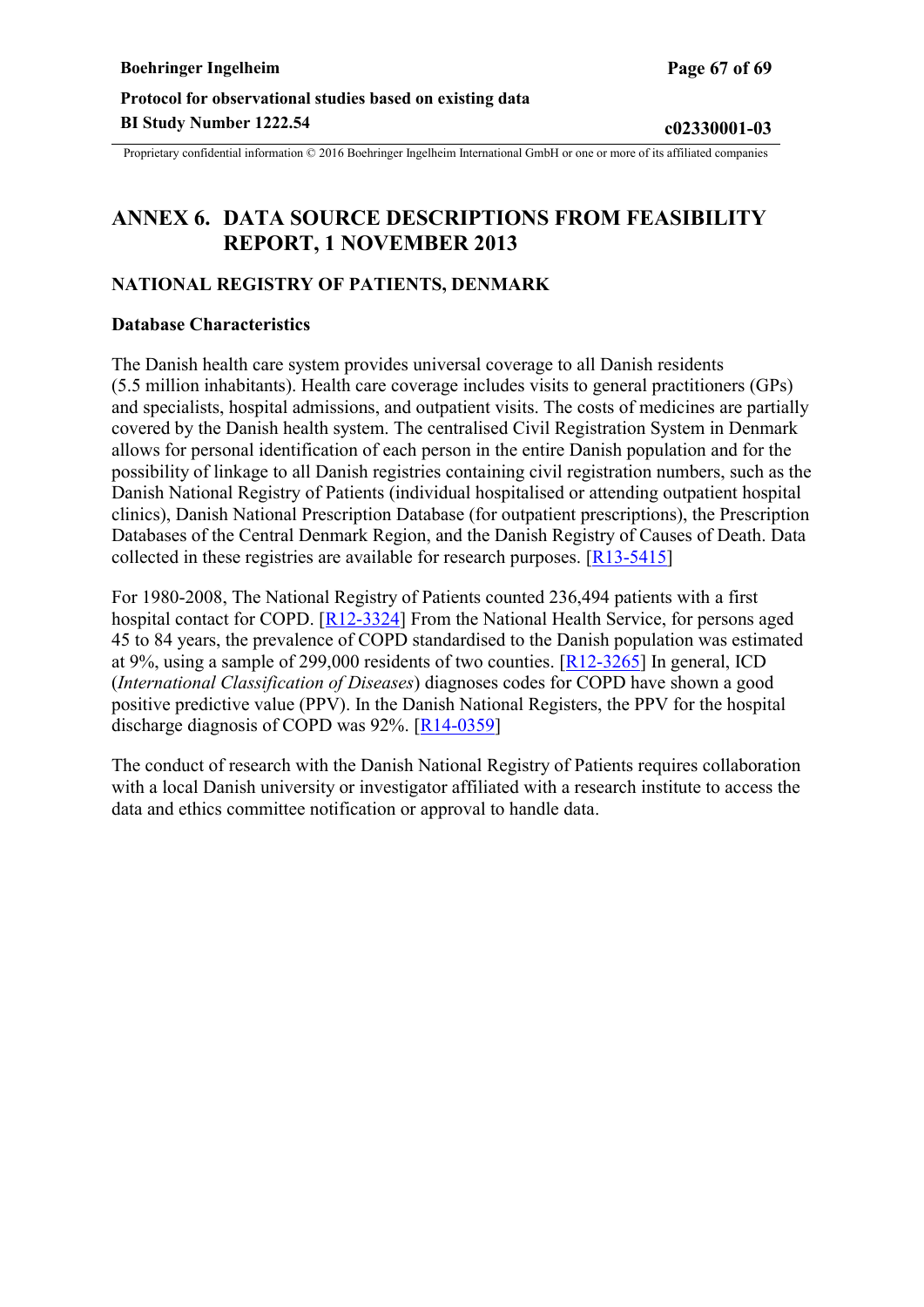#### **Selected Published Research on Cardiovascular Outcomes**

- P11-08175 Schmidt M, Christiansen CF, Mehnert F, Rothman KJ, Sørensen HT. Nonsteroidal anti-inflammatory drug use and risk of atrial fibrillation or flutter: population based case-control study. BMJ. 2011 Jul 4;343:d3450.
- P13-04200 Larsen TB, Rasmussen LH, Skjøth F, Due KM, Callréus T, Rosenzweig M, et al. Efficacy and safety of dabigatran etexilate and warfarin in "real-world" patients with atrial fibrillation: a prospective nationwide cohort study. J Am Coll Cardiol. 2013 Jun 4;61(22):2264-73.
- P14-01137 Coloma PM, Valkhoff VE, Mazzaglia G, Nielsson MS, Pedersen L, Molokhia M, et al. Identification of acute myocardial infarction from electronic healthcare records using different disease coding systems: a validation study in three European countries. BMJ Open. 2013 Jun 20;3(6).
- R14-0355 Joensen AM, Jensen MK, Overvad K, Dethlefsen C, Schmidt E, Rasmussen L, et al. Predictive values of acute coronary syndrome discharge diagnoses differed in the Danish National Patient Registry. J Clin Epidemiol. 2009 Feb;62(2):188-94.
- R14-0358 Madsen M, Davidsen M, Rasmussen S, Abildstrom SZ, Osler M. The validity of the diagnosis of acute myocardial infarction in routine statistics: a comparison of mortality and hospital discharge data with the Danish MONICA registry. J Clin Epidemiol. 2003 Feb;56(2):124-30.
- R14-0393 Kristensen SL, Ahlehoff O, Lindhardsen J, Erichsen R, Jensen GV, Torp-Pedersen C, et al. Disease activity in inflammatory bowel disease is associated with increased risk of myocardial infarction, stroke and cardiovascular death--a Danish nationwide cohort study. PLoS One. 2013;8(2):e56944.
- R14-0394 Høgh A, Lindholt JS, Nielsen H, Jensen LP, Johnsen SP. Beta-blocker use and clinical outcomes after primary vascular surgery: a nationwide propensity score-matched study Eur J Vasc Endovasc Surg. 2013 Jul;46(1):93-102.
- R14-0427 Krarup LH, Boysen G, Janjua H, Prescott E, Truelsen T. Validity of stroke diagnoses in a National Register of Patients. Neuroepidemiology. 2007;28(3):150-4.